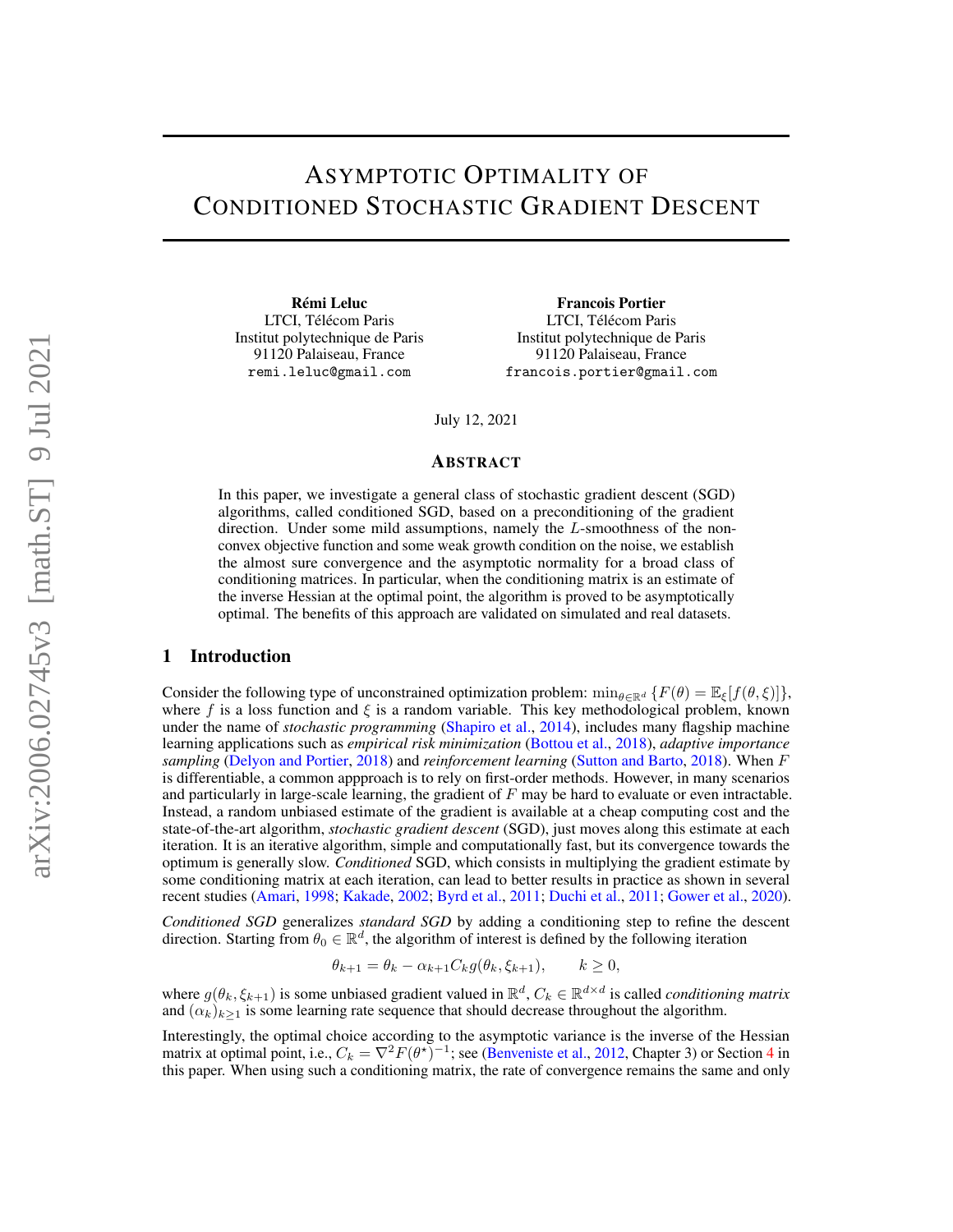the asymptotic variance can be reduced; e.g., [Agarwal et al.](#page-28-5) [\(2009\)](#page-28-5). An important question, which is still open to the best of our knowledge, is whether the optimal variance can be achieved by such an algorithm for non-convex objective  $F$ . We show that the answer is positive under mild conditions on the matrix  $C_k$ .

**Related work.** Early seminal works around standard SGD (when  $C_k$  is the identity matrix) are part of the *stochastic approximation* literature initiated by [Robbins and Monro](#page-30-2) [\(1951\)](#page-30-2) and [Kiefer et al.](#page-29-3) [\(1952\)](#page-29-3); the almost sure convergence is studied in [Robbins and Siegmund](#page-30-3) [\(1971\)](#page-30-3) and [Bertsekas and](#page-28-6) [Tsitsiklis](#page-28-6) [\(2000\)](#page-28-6); rates of convergence are investigated in [Kushner and Huang](#page-29-4) [\(1979\)](#page-29-4) and [Pelletier](#page-30-4) [\(1998a\)](#page-30-4); non-asymptotic bounds are given in [Moulines and Bach](#page-30-5) [\(2011\)](#page-30-5). The asymptotic normality is usually obtained using two different approaches: a diffusion-based method is employed in [Pelletier](#page-30-6) [\(1998b\)](#page-30-6) and [Benaïm](#page-28-7) [\(1999\)](#page-28-7) whereas martingale tools are used in [Sacks](#page-30-7) [\(1958\)](#page-30-7) and [Kushner and Clark](#page-29-5) [\(1978\)](#page-29-5). We refer to [Nevelson and Khas'minski˘ı](#page-30-8) [\(1976\)](#page-30-8); [Delyon](#page-28-8) [\(1996\)](#page-28-8); [Benveniste et al.](#page-28-4) [\(2012\)](#page-28-4); [Duflo](#page-29-6) [\(2013\)](#page-29-6) for general textbooks on *stochastic approximation*.

The aforementioned results do not apply directly to conditioned SGD because of the presence of the matrix sequence  $(C_k)_{k>0}$  involving an additional source of randomness in the algorithm. Seminal papers dealing with the weak convergence of conditioned SGD are [Venter](#page-30-9) [\(1967\)](#page-30-9) and [Fabian](#page-29-7) [\(1968\)](#page-29-7). Within a restrictive framework (univariate case  $d = 1$  and strong assumptions on the function F), their results are encouraging because the limiting variance of the procedure is shown to be smaller than the limiting variance of standard SGD. Venter's and Fabian's results have then been extended to more general situations [\(Fabian,](#page-29-8) [1973;](#page-29-8) Nevelson and Khas'minskiĭ, [1976;](#page-30-8) [Wei,](#page-31-0) [1987\)](#page-31-0). In [Wei](#page-31-0) [\(1987\)](#page-31-0), the framework is still restrictive not only because the random errors are assumed to be independent and identically distributed but also because the objective F must satisfy their assumption  $(4.10)$  which hardly extends to objectives other than quadratic. More recently, [Bercu et al.](#page-28-9) [\(2020\)](#page-28-9) have obtained the asymptotic normality as well as the efficiency of certain conditioned SGD estimates in the particular case of *logistic regression*. The previous approach has been generalized not long ago in [Boyer and](#page-28-10) [Godichon-Baggioni](#page-28-10) [\(2020\)](#page-28-10) where the use of the Woodbury matrix identity is promoted to compute the Hessian inverse. Several theoretical results, including the weak convergence of conditioned SGD, are obtained for convex objective functions. An alternative to *conditioning*, called *averaging*, developed by [Polyak](#page-30-10) [\(1990\)](#page-30-10) and [Polyak and Juditsky](#page-30-11) [\(1992\)](#page-30-11), allows to recover the same asymptotic variance as *conditioned SGD*. When dealing with convex objectives, the theory behind this averaging technique is a well-studied topic [\(Moulines and Bach,](#page-30-5) [2011;](#page-30-5) [Gadat and Panloup,](#page-29-9) [2017;](#page-29-9) [Dieuleveut et al.,](#page-28-11) [2020\)](#page-28-11). However, it is inevitably associated with a large bias caused by poor initialization. Furthermore, *conditioned SGD* methods proved to be the current state-of-the-art for training machine learning models [\(Zhang,](#page-31-1) [2004;](#page-31-1) [LeCun et al.,](#page-29-10) [2012\)](#page-29-10) and are implemented in widely used programming tools [\(Pedregosa](#page-30-12) [et al.,](#page-30-12) [2011;](#page-30-12) [Abadi et al.,](#page-28-12) [2016\)](#page-28-12).

Contributions. There are two key results established in this paper. A first result provides conditions on the sequence  $(C_k)_{k\geq 0}$  for the almost sure convergence of the conditioned SGD. A second result (our main contribution) deals with the asymptotic normality of the rescaled sequence of iterates. The working conditions are relatively weak as the function  $F$  is only required to be L-smooth, which is classical in general non-convex learning and the variance noise of the gradient might be unbounded using a growth condition related to *expected smoothness* [\(Gower et al.,](#page-29-11) [2019\)](#page-29-11). Interestingly, our asymptotic normality result consists of the following continuity property: whenever the matrix  $C_k$ converges to  $C$ , the algorithm behaves in the same way as an oracle version in which  $C$  would be used instead of  $C_k$ . We stress that contrary to [Boyer and Godichon-Baggioni](#page-28-10) [\(2020\)](#page-28-10), no convexity assumption is needed on the objective function and no rate of convergence is required on the sequence  $(C_k)_{k>0}$ . This is important because, in most cases, deriving a convergence rate on  $(C_k)_{k>0}$  requires a specific convergence rate on the iterates  $(\theta_k)_{k>0}$  and this last point cannot be directly inferred from the almost sure convergence. Finally, for illustrative purposes, we provide a feasible algorithm that achieve minimum variance and that is considered in a numerical study.

To obtain these results, instead of approximating the rescaled sequence of iterates by a continuous diffusion (as for instance in [Pelletier](#page-30-6) [\(1998b\)](#page-30-6)), we rely on a discrete-time approach where the recursion scheme is directly analyzed (as for instance in [Delyon](#page-28-8) [\(1996\)](#page-28-8)). More precisely, the sequence of iterates is studied with the help of an auxiliary linear algorithm whose limiting distribution can be deduced from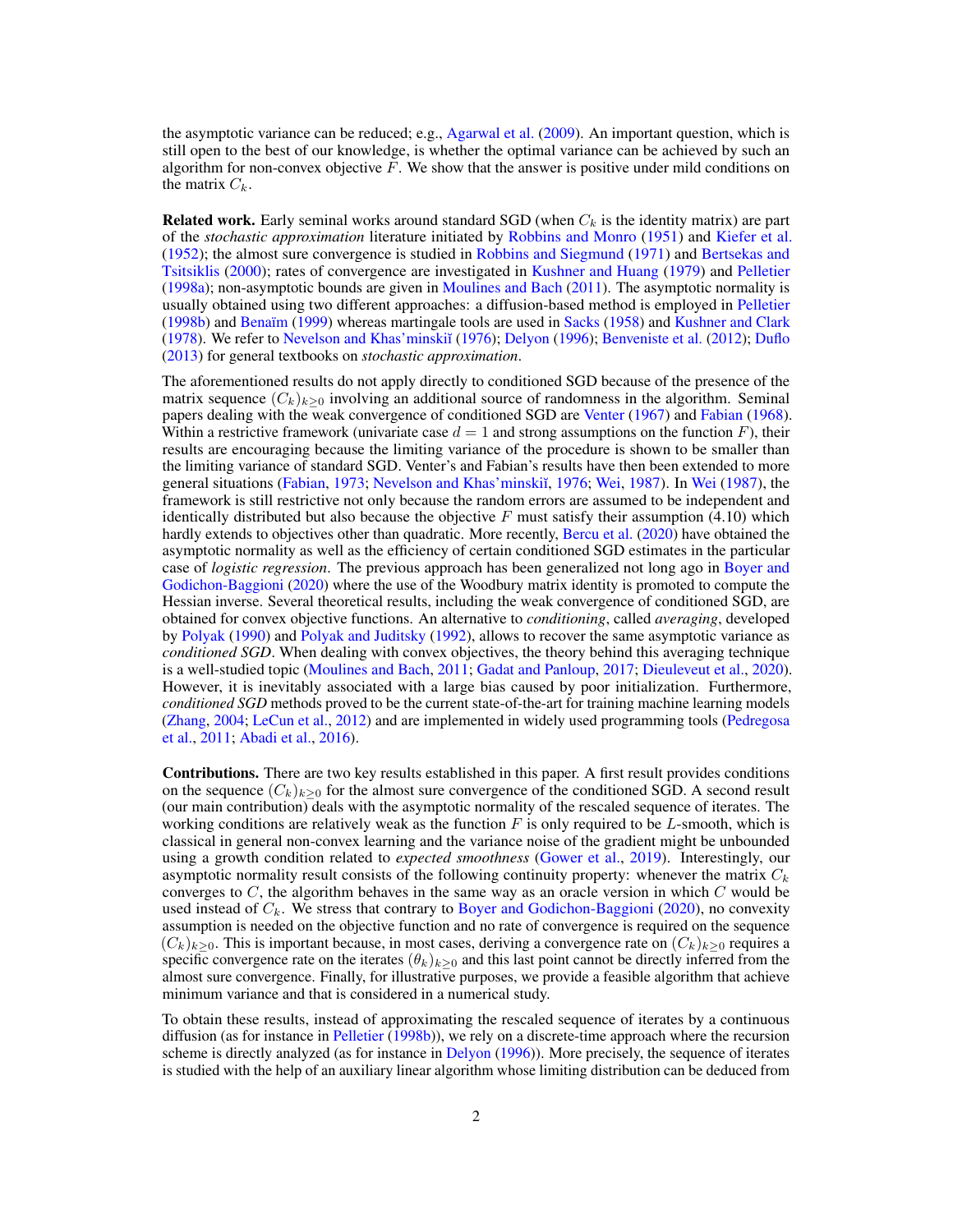the central limit theorem for martingale increments [\(Hall and Heyde,](#page-29-12) [1980\)](#page-29-12). The limiting variance is derived from a discrete time matrix-valued dynamical system algorithm. It corresponds to the solution of a Lyapunov equation involving the matrix C. It allows a special choice for C which guarantees an optimal variance. Finally, in order to examine the remaining part, a particular recursion is identified. By studying it on a particular event, we show that this remaining part is negligible. The point of view adopted in this paper regarding the theoretical analysis is the one of *weak convergence*. It is an appropriate tool to deal with efficiency issues because algorithms can be compared easily through their asymptotic variances.

Outline. In Section [2,](#page-2-0) the mathematical framework is introduced. In Section [3,](#page-3-0) an asymptotic study of standard SGD is given. Section [4](#page-5-0) is dedicated to conditioned SGD and contains our main results. Finally, numerical experiments are performed in Section [5](#page-8-0) for illustrative purposes.

## <span id="page-2-0"></span>2 Mathematical background

In this Section, the mathematical background of stochastic gradient descent (SGD) methods is presented and motivated with the help of some examples.

Consider the problem of finding the minimizer  $\theta^* \in \mathbb{R}^d$  of a function  $F : \mathbb{R}^d \to \mathbb{R}$ , that is,

<span id="page-2-2"></span>
$$
\theta^* = \operatorname*{arg\,min}_{\theta \in \mathbb{R}^d} F(\theta).
$$

In many scenarios, the gradient of  $F$  cannot be fully computed and only a stochastic unbiased version of it is available. The SGD algorithm moves the iterate along this direction. To increase the efficiency, the random generators used to derive the unbiased gradients might evolve during the algorithm, *e.g.*, using the past iterations. To analyse such algorithms, we consider the following probabilistic setting.

**Definition 1.** A stochastic algorithm is a sequence  $(\theta_k)_{k>0}$  of random variables defined on a probability space  $(\Omega,\mathcal{F},\mathbb{P})$  and valued in  $\mathbb{R}^d$ . Define  $(\mathcal{F}_k)_{k\geq 0}$  as the natural  $\sigma$ -field associated to the stochastic  $algorithm \ (\theta_k)_{k\geq 0}$ , i.e.,  $\mathcal{F}_k=\sigma(\theta_0,\theta_1,\ldots,\theta_k),\,k\geq 0.$  A policy is a sequence of random probability *measures*  $(P_k)_{k\geq 0}$ , each defined on a measurable space  $(S, \mathcal{S})$  that are adapted to  $\mathcal{F}_k$ .

Given a *policy*  $(P_k)_{k>0}$  and a *learning rates* sequence  $(\alpha_k)_{k>1}$  of positive numbers, the SGD algorithm [\(Robbins and Monro,](#page-30-2) [1951\)](#page-30-2) is defined by the update rule

$$
\theta_{k+1} = \theta_k - \alpha_{k+1} g(\theta_k, \xi_{k+1}) \quad \text{where} \quad \xi_{k+1} \sim P_k,\tag{1}
$$

with  $g: \mathbb{R}^d \times S \to \mathbb{R}^d$ . Hence the policy  $(P_k)_{k \geq 0}$  is used at each iteration to produce random gradients through the function  $g$ . Those gradients are assumed to be unbiased.

<span id="page-2-1"></span>**Assumption 1** (Unbiased gradient). The gradient generator  $g : \mathbb{R}^d \times S \to \mathbb{R}^d$  is such that for all  $\theta \in \mathbb{R}^d$ ,  $g(\theta, \cdot)$  *is measurable, and* 

$$
\forall k \geq 0, \qquad \mathbb{E}\left[g(\theta_k, \xi_{k+1}) | \mathcal{F}_k\right] = \nabla F(\theta_k).
$$

In this paper, we consider the *decreasing step-size* scheme where the learning rates sequence should go to 0 according to the following Robbins-Monro condition [\(Robbins and Monro,](#page-30-2) [1951\)](#page-30-2). This condition is meant to eventually anneal the noise but not too fast so that the iterates  $(\theta_k)_{k>0}$  can reach interesting places in a finite time.

<span id="page-2-3"></span>**Assumption 2** (Robbins-Monro). *The sequence*  $(\alpha_k)_{k\geq 1}$  *is positive decreasing to* 0 *and satisfies the Robbins-Monro condition:*  $\sum_{k\geq 1} \alpha_k = +\infty$  and  $\sum_{k\geq 1} \alpha_k^2 < +\infty$ .

We emphasize three important examples covered by the developed approach. In each case, we provide explicit ways to generate the stochastic gradient.

**Example 1.** *(Empirical Risk Minimization)* Given some observed data  $z_1, \ldots, z_n \in \mathbb{R}^p$  and a differentiable loss function  $\ell : \mathbb{R}^d \times \mathbb{R}^p \to \mathbb{R}$ , the objective function F approximates the true risk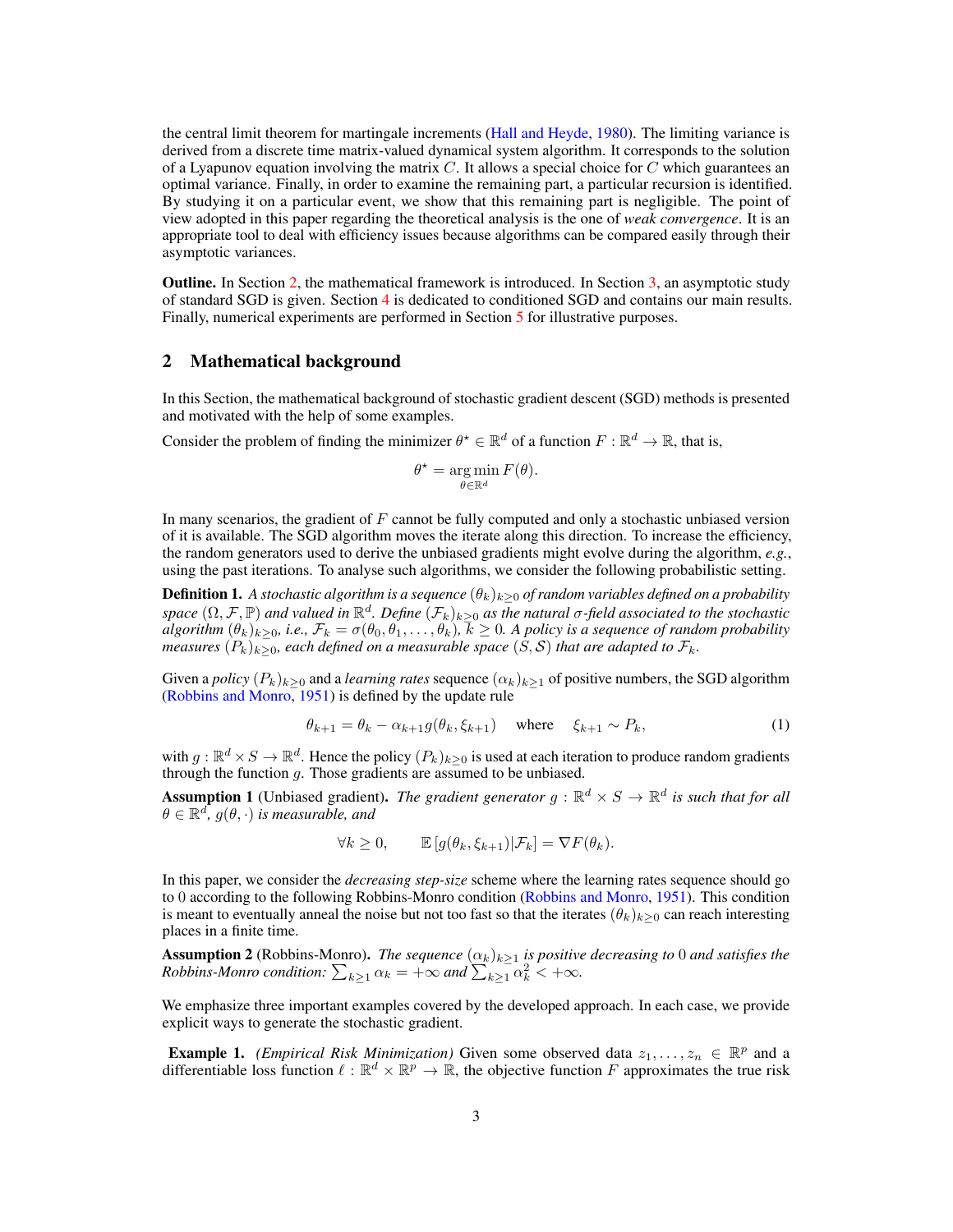$\mathbb{E}_{z}[\ell(\theta, z)]$  using its empirical counterpart

$$
F(\theta) = \frac{1}{n} \sum_{i=1}^{n} \ell(\theta, z_i).
$$

Classically, the gradient estimates at  $\theta_k$  are given by the policy

$$
g(\theta_k,\xi_{k+1}) = \nabla_{\theta} \ell(\theta_k,\xi_{k+1}) \quad \text{where} \quad \xi_{k+1} \sim \sum_{i=1}^n \delta_{z_i}/n.
$$

Another one, more subtle, referred to as mini-batching [\(Gower et al.,](#page-29-11) [2019\)](#page-29-11), consists in generating uniformly a set of  $n_k$  samples  $(z_1, \ldots, z_{n_k})$  and computing the gradient as the average  $n_k^{-1} \sum_{j=1}^{n_k} \nabla_{\theta} \ell(\theta_k, z_j)$ . Note that interestingly, we allow changes of the minibatch size throughout the algorithm. Our framework also includes adaptive non-uniform sampling [\(Papa et al.,](#page-30-13) [2015\)](#page-30-13) and survey sampling [\(Clémençon et al.,](#page-28-13) [2019\)](#page-28-13), which use  $P_k = \sum_{i=1}^n w_i^{(k)} \delta_{z_i}$  with  $\mathcal{F}_k$ -adapted weights satisfying  $\sum_{i=1}^{n} w_i^{(k)} = 1$  for each  $k \ge 0$ .

Example 2. *(Adaptive importance sampling)* Given a target function f, which might result from the likelihood of some data, and a parametric family of sampler  $\{q_\theta : \theta \in \Theta\}$ , the objective function is

$$
F(\theta) = -\int \log(q_{\theta}(y)) f(y) dy.
$$

Other losses can be considered and we refer to [\(Delyon and Portier,](#page-28-1) [2018\)](#page-28-1) for some details and further references about adaptive importance sampling. A common choice in practice for the policy is given by

$$
g(\theta_k, \xi_{k+1}) = -\nabla_{\theta} \log(q_{\theta_k}(\xi_{k+1})) \frac{f(\xi_{k+1})}{q_{\theta_k}(\xi_{k+1})} \quad \text{where} \quad \xi_{k+1} \sim q_{\theta_k}.
$$

Example 3. *(Policy-gradient methods)* In reinforcement learning [\(Sutton and Barto,](#page-30-1) [2018\)](#page-30-1), the goal of the agent is to find the best action-selection policy to maximize the expected reward. Policy-gradient methods [\(Baxter and Bartlett,](#page-28-14) [2001;](#page-28-14) [Williams,](#page-31-2) [1992\)](#page-31-2) use a parameterized policy { $\pi_{\theta}$  :  $\theta \in \Theta$ } to optimize an expected reward function  $F$  given by

$$
F(\theta) = \mathbb{E}_{\xi \sim \pi_{\theta}}[\mathcal{R}(\xi)],
$$

where  $\xi$  is a trajectory including nature states and selected actions. Using the policy gradient theorem, one has  $\nabla F(\theta) = \mathbb{E}_{\xi \sim \pi_{\theta}} [\mathcal{R}(\xi) \nabla_{\theta} \log \pi_{\theta}(\xi)]$ , leading to the algorithm REINFORCE [\(Williams,](#page-31-2) [1992\)](#page-31-2) given by

$$
g(\theta_k, \xi_{k+1}) = \mathcal{R}(\xi_{k+1}) \nabla_{\theta} \log \pi_{\theta_k}(\xi_{k+1}) \quad \text{where} \quad \xi_{k+1} \sim \pi_{\theta_k}.
$$

## <span id="page-3-0"></span>3 The asymptotics of stochastic gradient descent

In this Section, we gradually introduce the working assumptions along with some discussions. We provide an asymptotic analysis of SGD including the almost sure convergence, the asymptotic normality and a discussion of several references. Even if the considered approach brings little novelty compared to existing work, the results of the Section serve essentially as a starting point for further comparison with conditioned SGD.

To perform the asymptotic analysis of stochastic gradient methods, one needs to make assumptions on the objective function (Assumptions [3](#page-3-1) and [4\)](#page-4-0) and on the stochastic perturbation (Assumption [5\)](#page-4-1). Although stochastic gradient descent is often associated with convex optimization, the analysis presented here is only based on the following standard notion of smoothness for F.

<span id="page-3-1"></span>**Assumption 3** (L-smooth). *The objective function*  $F : \mathbb{R}^d \to \mathbb{R}$  *is continuously differentiable and the* gradient function  $\nabla F: \mathbb{R}^d \to \mathbb{R}^d$  is Lipschitz continuous with Lipschitz constant  $L > 0$ , i.e.

$$
\forall \theta, \eta \in \mathbb{R}^d, \quad \|\nabla F(\theta) - \nabla F(\eta)\|_2 \le L \|\theta - \eta\|_2.
$$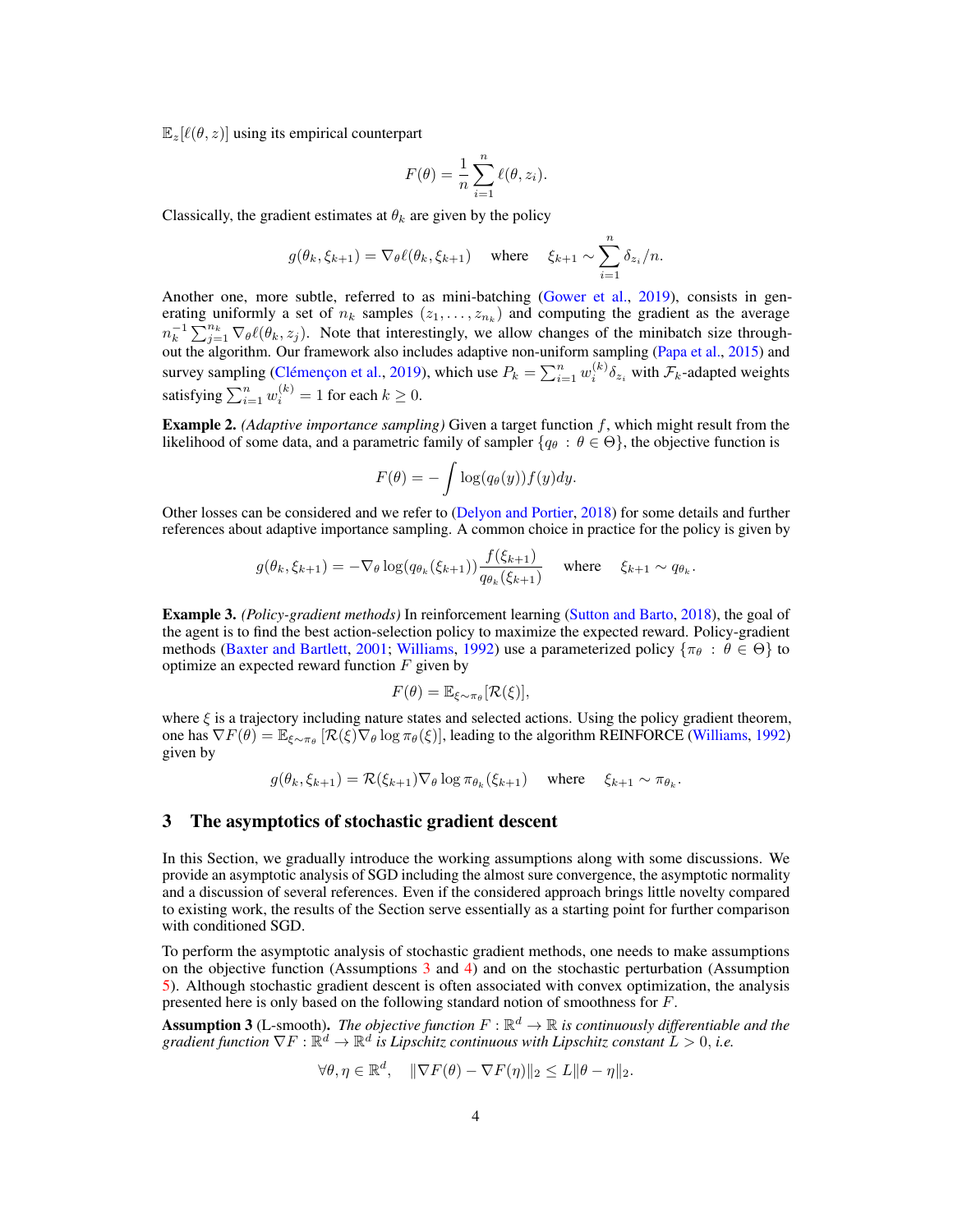The following identifiability condition shall be useful to recover a unique argument of the minimum.

<span id="page-4-0"></span>**Assumption 4** (Identifiability). F is coercive, i.e.,  $\lim_{\|\theta\|_2\to+\infty} F(\theta) = +\infty$  and the equation  $\nabla F(\theta) = 0$  has a unique solution  $\theta^*$ .

Note that the two previous assumptions together imply that  $\theta^*$  is the unique minimizer of F. With some additional work, the previous condition could be refined assuming instead that the level sets of stationary points  $\{\theta, \nabla F(\dot{\theta}) = 0\} \cap \{\theta, F(\theta) = y\}$  are locally finite for every  $y \in \mathbb{R}^d$  [\(Gadat et al.,](#page-29-13) [2018\)](#page-29-13).

To handle the stochastic noise associated to the gradient estimates, we consider a relatively weak growth condition, related to the notion of *expected smoothness* as introduced in [Gower et al.](#page-29-11) [\(2019\)](#page-29-11) (see also [Gazagnadou et al.](#page-29-14) [\(2019\)](#page-29-14); [Gower et al.](#page-29-2) [\(2020\)](#page-29-2)). In particular, we extend the condition of [Gower et al.](#page-29-11) [\(2019\)](#page-29-11) to our general context in which the sampling distributions are allowed to change along the algorithm.

<span id="page-4-1"></span>**Assumption 5** (Growth condition). *With probability* 1*, there exist*  $0 \leq \mathcal{L}, \sigma^2 < \infty$  *such that* 

 $\forall \theta \in \mathbb{R}^d, \forall k \in \mathbb{N}, \quad \mathbb{E} \left[ ||g(\theta, \xi_{k+1})||_2^2 | \mathcal{F}_k \right] \leq 2\mathcal{L} \left( F(\theta) - F(\theta^{\star}) \right) + \sigma^2.$ 

This almost-sure bound on the stochastic noise  $\mathbb{E} \left[ \|g(\theta, \xi_k)\|_2^2 | \mathcal{F}_{k-1} \right]$  is the key to prove the almost sure convergence of the algorithm.

Note that Assumption [5,](#page-4-1) often referred to as a *growth condition*, is mild since it allows the noise to be large when the iterate is far away from the optimal point. In that aspect, it contrasts with uniform bounds of the form  $\mathbb{E} \left[ \| g(\theta_k, \xi_{k+1}) \|_2^2 | \mathcal{F}_k \right] \leq \sigma^2$  for some deterministic  $\sigma^2 > 0$  (see [Nemirovski et al.](#page-30-14) [\(2009\)](#page-30-14); [Nemirovski and Yudin](#page-30-15) [\(1983\)](#page-30-15); [Shalev-Shwartz et al.](#page-30-16) [\(2011\)](#page-30-16)). Observe that such uniform bound is recovered by taking  $\mathcal{L} = 0$  in Assumption [5](#page-4-1) but cannot hold when the objective function F is strongly convex [\(Nguyen et al.,](#page-30-17) [2018\)](#page-30-17). Besides, fast convergence rates have been derived in [Schmidt and Roux](#page-30-18) [\(2013\)](#page-30-18) under the *strong-growth condition*:  $\mathbb{E}[\Vert g(\theta, \xi_{k+1}) \Vert^2_2 | \mathcal{F}_k] \leq M \Vert \nabla F(\theta) \Vert^2_2$  for some  $M > 0$ . Similarly to our growth condition, [Bertsekas and Tsitsiklis](#page-28-6) [\(2000\)](#page-28-6) and [Bottou et al.](#page-28-0) [\(2018\)](#page-28-0) performed an analysis under the condition  $\mathbb{E}[\|g(\theta, \xi_{k+1})\|_2^2 | \mathcal{F}_k] \leq M \|\nabla F(\theta)\|_2^2 + \sigma^2$  for  $M, \sigma^2 > 0$ . Under Assumptions [3](#page-3-1) and [4,](#page-4-0) we have  $\|\nabla F(\theta)\|^2 \leq 2L(F(\theta) - F(\theta^*))$  [\(Gower et al.,](#page-29-11) [2019,](#page-29-11) Proposition A.1) so our growth condition is less restrictive. If  $F$  satisfies the Polyak-Lojasiewicz condition [\(Karimi](#page-29-15) [et al.,](#page-29-15) [2016\)](#page-29-15), then our growth condition becomes a bit stronger. Another weak growth condition has been used for a non-asymptotic study in [Moulines and Bach](#page-30-5) [\(2011\)](#page-30-5).

The weak growth condition on the stochastic noise is general and can be achieved in practice with the following Lemma, whose proof can be found in the appendix.

**Lemma 1.** Suppose that for all  $k \geq 0, \theta \in \mathbb{R}^d$ ,  $F(\theta) = \mathbb{E}[f(\theta, \xi_{k+1}) | \mathcal{F}_k]$  with  $\xi_{k+1} \sim P_k$ . Assume *that, with probability* 1*, the function*  $\theta \mapsto f(\theta, \xi_{k+1})$  *is L-smooth and there exists*  $m \in \mathbb{R}$  *such that for*  $all \ \theta \in \mathbb{R}^d$ ,  $f(\theta, \xi_{k+1}) \geq m$ . Then the growth condition of Assumption [5](#page-4-1) is satisfied.

The following proposition reveals that all these assumptions are sufficient to ensure the almost sure convergence of the algorithm.

<span id="page-4-2"></span>Theorem 1 (Almost sure convergence). *Suppose that Assumptions [1](#page-2-1) to [5](#page-4-1) are fulfilled. Then the sequence of iterates*  $(\theta_k)_{k>0}$  *obtained by the SGD rule* [\(1\)](#page-2-2) *converges almost surely towards the*  $minimize \hat{\theta}_k \rightarrow \theta^*$ .

Compared to [\(Nguyen et al.,](#page-30-17) [2018,](#page-30-17) Theorem 1 and 3), our conditions are not concerned with the whole sequence of learning rates but only with their limiting behavior. The proof of Theorem [1](#page-4-2) follows from an application of Theorem [3](#page-6-0) - one of our main results given in Section [4](#page-5-0) - which covers the use of a conditioning matrix.

Since the almost sure convergence of stochastic gradient descent has been verified, we can now consider the convergence rate at which the sequence  $(\theta_k - \theta^*)$  remains bounded. Under a few consider the convergence rate at which the sequence  $(v_k - \sigma)$  remains bounded. Onder a rew additional assumptions, the SGD iterates are asymptotically normal with convergence rate  $\sqrt{\alpha_k}$ . First let us be more specific about the choice of the learning rates sequence.

**Assumption 6** (Learning rates). *The sequence of step-size is equal to*  $\alpha_k = \alpha k^{-\beta}$  *with*  $\beta \in (1/2, 1]$ *.*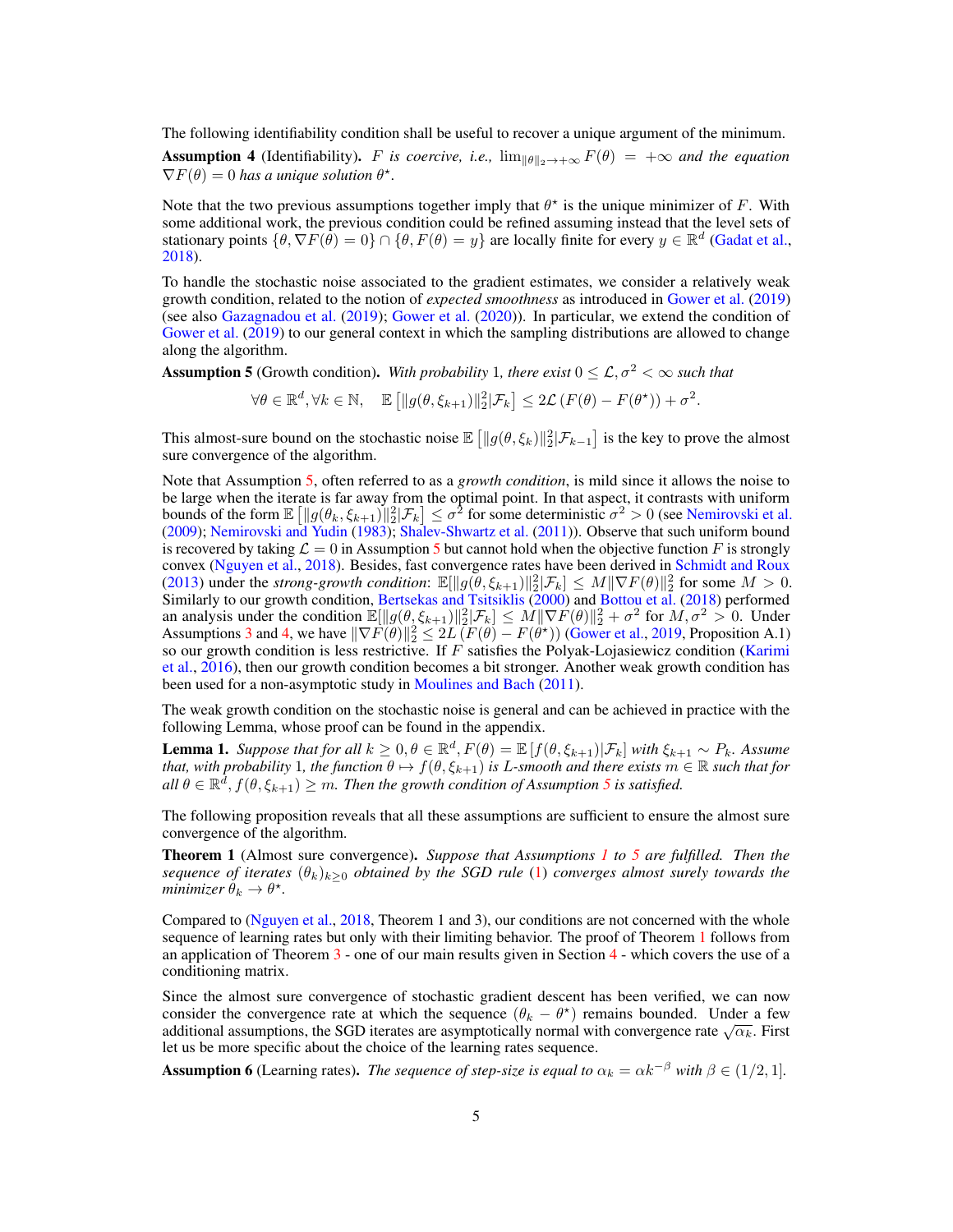There is also a need for stability around the minimizer which translates into an assumption on the Hessian matrix at optimal point. Such a matrix is assumed to be well-defined. Let  $S_d^{++}(\mathbb{R})$  denote the space of real symmetric positive definite matrices.

<span id="page-5-3"></span>Assumption 7 (Hessian). *The Hessian matrix at optimal point is positive definite, i.e.,* H =  $\nabla^2 F(\hat{\theta^*}) \in \mathcal{S}_d^{++}(\mathbb{R})$  and the mapping  $\theta \mapsto \nabla^2 F(\theta)$  is continuous at  $\theta^*$ .

In addition, to identify the limiting covariance of the asymptotic regime, the conditional covariance matrices of  $g(\theta_k, \xi_{k+1})$  are assumed to converge. To this aim, define for all  $k \geq 0$ ,

$$
w_{k+1} = \nabla F(\theta_k) - g(\theta_k, \xi_{k+1})
$$
  
\n
$$
\Gamma_k = \mathbb{E}\left[w_{k+1} w_{k+1}^T | \mathcal{F}_k\right].
$$

<span id="page-5-4"></span>Assumption 8 (Covariance matrix). *There exists*  $\Gamma \in S_d^{++}(\mathbb{R})$  *such that almost surely*  $\Gamma_k \stackrel{k \to +\infty}{\longrightarrow} \Gamma$ .

Finally, in order to derive a central limit theorem for the iterates of the algorithm, there is an extra need for stability which is synonymous with a uniform bound on the noise around the minimizer.

<span id="page-5-1"></span>**Assumption 9** (Lyapunov bound). *There exist*  $\delta, \epsilon > 0$  *such that almost surely* 

$$
\sup_{k\geq 0}\mathbb{E}[\|w_{k+1}\|_2^{2+\delta}|\mathcal{F}_k]\mathbb{1}_{\{\|\theta_k-\theta^*\|\leq \varepsilon\}}<\infty.
$$

The following asymptotic normality result can be either derived from [\(Pelletier,](#page-30-6) [1998b,](#page-30-6) Theorem 1) or as a direct corollary of our main result, Theorem [4,](#page-7-0) given in Section [4.](#page-5-0)

<span id="page-5-2"></span>**Theorem 2** (Weak convergence). *Suppose that Assumptions [1](#page-2-1) to* [9](#page-5-1) are fulfilled. Assume that  $(H - \zeta I)$ *is positive definite where*  $\zeta = 1_{\{\beta=1\}}/2\alpha$ *. Let*  $(\theta_k)_{k\geq 0}$  *be obtained by the SGD rule* [\(1\)](#page-2-2) *then* 

$$
\frac{1}{\sqrt{\alpha_k}}(\theta_k - \theta^*) \rightsquigarrow \mathcal{N}(0, \Sigma), \quad \text{as } k \to \infty,
$$

*where the covariance matrix* Σ *satisfies the following Lyapunov equation*

$$
(H - \zeta I_d)\Sigma + \Sigma (H - \zeta I_d)^T = \Gamma.
$$

Several remarks are to be explored. First, since  $\Gamma$  and  $(H - \zeta I)$  are positive definite matrices, there exists a unique solution  $\Sigma$  to the Lyapunov equation  $(H - \zeta I_d)\Sigma + \Sigma (H - \zeta I_d)^T = \Gamma$  given by  $\Sigma = \int_0^{+\infty} \exp[-t(H - \zeta I_d)] \Gamma \exp[-t(H - \zeta I_d)^T] dt$ . Second, the previous result can be expressed as  $k^{\beta/2}(\theta_k - \theta^*) \rightsquigarrow \mathcal{N}(0, \alpha \Sigma)$ . Hence, the fastest rate of convergence is obtained when  $\beta = 1$  for which we recover the classical  $1/\sqrt{k}$ -rate of a Monte-Carlo estimate. In this case, the coefficient  $\alpha$ should be chosen large enough to ensure the convergence through the condition  $H - I_d/(2\alpha) > 0$ , but also such that the covariance matrix  $\alpha \Sigma$  is small. The choice of  $\alpha$  is discussed in the next Section and should be replaced with a matrix gain.

## <span id="page-5-0"></span>4 Conditioned stochastic gradient descent

#### 4.1 Minimum variance

To motivate the use of conditioning matrices in SGD, we raise the question of variance optimality when  $\alpha_k$  decreases as  $1/k$ , so the rate of convergence in Theorem [2](#page-5-2) is optimal, and the scalar gain  $\alpha$  is replaced by a conditioning matrix  $C \in \mathcal{S}_d^{++}(\mathbb{R})$ . That is, we consider the iteration scheme, for  $k \geq 1$ ,

<span id="page-5-5"></span>
$$
\theta_{k+1} = \theta_k - \left(\frac{C}{k+1}\right) g(\theta_k, \xi_{k+1}).
$$
\n(2)

As a corollary of Theorem [4](#page-7-0) (given below) or inferring from the results in [Pelletier](#page-30-6) [\(1998b\)](#page-30-6), we can derive the following result. Define  $C_H$  as the set of real symmetric positive definite matrices  $C \in \mathcal{S}_d^{++}(\mathbb{R})$  such that all the eigenvalues of the matrix  $CH - (I/2)$  are positive.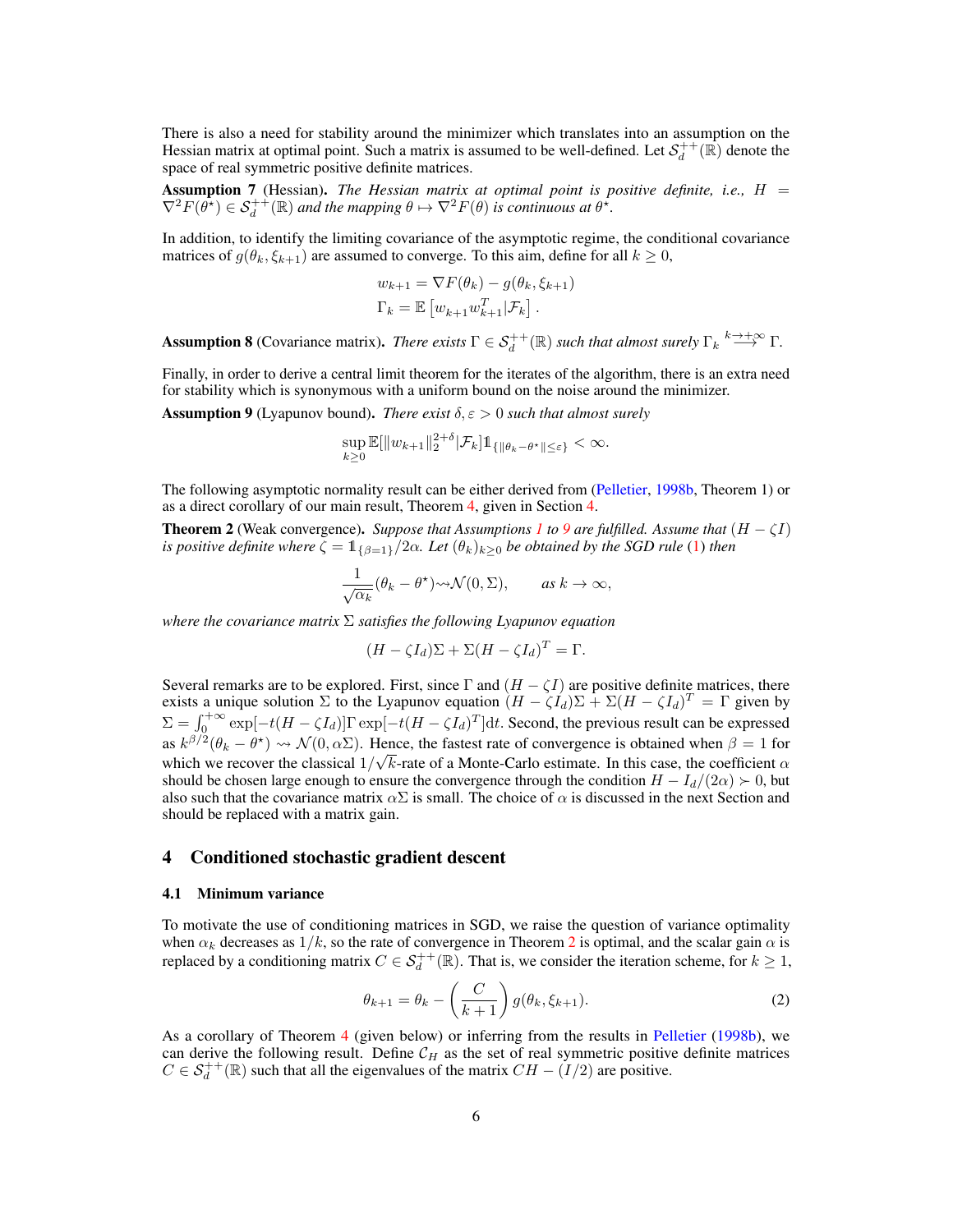**Proposition 1.** *Suppose that Assumptions* [1,](#page-2-1) [3,](#page-3-1) [4,](#page-4-0) [5,](#page-4-1) [7,](#page-5-3) [8](#page-5-4) *and* [9](#page-5-1) *are fulfilled. Let*  $(\theta_k)_{k>0}$  *be obtained by* [\(2\)](#page-5-5) *with*  $C \in \mathcal{C}_H$ *. Then we have* 

$$
\sqrt{k}(\theta_k - \theta^*) \rightsquigarrow \mathcal{N}(0, \Sigma_C),
$$

*where*  $\Sigma_C$  *satisfies:* 

$$
(CH - Id/2)\Sigma_C + \Sigma_C (CH - Id/2)^T = C\Gamma C^T.
$$
\n(3)

The best conditioning matrix C that could be chosen regarding the asymptotic variance is specified in the next proposition whose proof is given in the appendix.

<span id="page-6-1"></span>**Proposition 2** (Optimal choice). *The choice*  $C^* = H^{-1}$  *is optimal in the sense that*  $\Sigma_{C^*} \preceq \Sigma_C$  *for all*  $\tilde{C} \in \mathcal{C}_H$ *. Moreover, we have*  $\Sigma_{C^*} = H^{-1} \Gamma H^{-1}$ *.* 

In deterministic gradient descent, it is well-known that the rate of convergence is improved when the gradient is multiplied by the inverse of the Hessian matrix, referred to as the Newton algorithm, whose convergence rate is quadratic, instead of linear for gradient descent. Due to Proposition [2](#page-6-1) where we have seen that the smallest limiting variance is nonzero, a faster rate of convergence cannot be expected with SGD. However, an improvement in the limiting variance is still possible.

Other approaches to improve standard SGD include adaptive regularization [\(Duchi et al.,](#page-29-1) [2011\)](#page-29-1), variance reduction [\(Defazio et al.,](#page-28-15) [2014;](#page-28-15) [Johnson and Zhang,](#page-29-16) [2013\)](#page-29-16), dual coordinate ascent [\(Shalev-](#page-30-19)[Shwartz and Zhang,](#page-30-19) [2013\)](#page-30-19), and averaging [\(Polyak,](#page-30-10) [1990;](#page-30-10) [Polyak and Juditsky,](#page-30-11) [1992;](#page-30-11) [Delyon and](#page-28-16) [Juditsky,](#page-28-16) [1992\)](#page-28-16). Note that Polyak averaging has the same limit as the optimal one for conditioned SGD but the method is known to suffer from a difficult initialization and large bias (see Figures in Section [5\)](#page-8-0).

#### 4.2 General results

We now introduce the general framework of conditioned SGD as an extension of the standard SGD presented in Section [2.](#page-2-0) Conditioned SGD is defined by the following update rule, for  $k \geq 0$ ,

<span id="page-6-3"></span>
$$
\theta_{k+1} = \theta_k - \alpha_{k+1} C_k g(\theta_k, \xi_{k+1}),\tag{4}
$$

where the matrix  $C_k \in \mathcal{S}_d^{++}(\mathbb{R})$ , the *conditioning matrix*, is a  $\mathcal{F}_k$ -measurable real symmetric positive definite matrix that refines the conditioning of the gradient estimate. The success of the proposed approach relies on the following condition which ensures a suitable control on the eigenvalues of the conditioning matrices.

<span id="page-6-2"></span>**Assumption 10** (Eigenvalues and learning rates). Let  $(\beta_k)_{k\geq 1}$  and  $(\gamma_k)_{k\geq 1}$  be such that

$$
\forall k \ge 1, \quad \beta_k I_d \preceq C_{k-1} \preceq \gamma_k I_d.
$$

*The sequences* P  $(\alpha_k)_{k\geq 1},(\beta_k)_{k\geq 1},(\gamma_k)_{k\geq 1}$  are positive and satisfy the following conditions  $\lambda_{k\geq 1} \alpha_k \beta_k = +\infty$  *a.s.* and  $\sum_{k\geq 1} (\alpha_k \gamma_k)^2 < +\infty$  *a.s.* 

Our first main result, whose proof is in the appendix, provides conditions for the almost sure convergence of conditioned SGD.

<span id="page-6-0"></span>Theorem 3 (Almost sure convergence). *Suppose that Assumptions [1,](#page-2-1) [3,](#page-3-1) [4,](#page-4-0) [5](#page-4-1) and [10](#page-6-2) are fulfilled. Then the sequence of iterates*  $(\theta_k)_{k>0}$  *obtained by the conditioned SGD* [\(4\)](#page-6-3) *converges almost surely towards the minimizer*  $\theta_k \to \theta^*$ .

Note that compared to the conditions of Theorem [1,](#page-4-2) only the standard Robbins-Monro condition, Assumption [2,](#page-2-3) has been replaced by Assumption [10.](#page-6-2) To recover the setting of classical SGD, one can simply choose  $C_k = I_d$ , in which case, Assumption [10](#page-6-2) meets Assumption [2.](#page-2-3) This makes Theorem [1](#page-4-2) a particular case of our result.

Following the same path as in the SGD Section, it is now interesting to search for an appropriate rescaled process to obtain some convergence rate and asymptotic normality results. In fact the only additional assumption we need, compared to SGD, is the convergence of the sequence  $(C_k)_{k\geq 0}$  towards a symmetric positive definite matrix.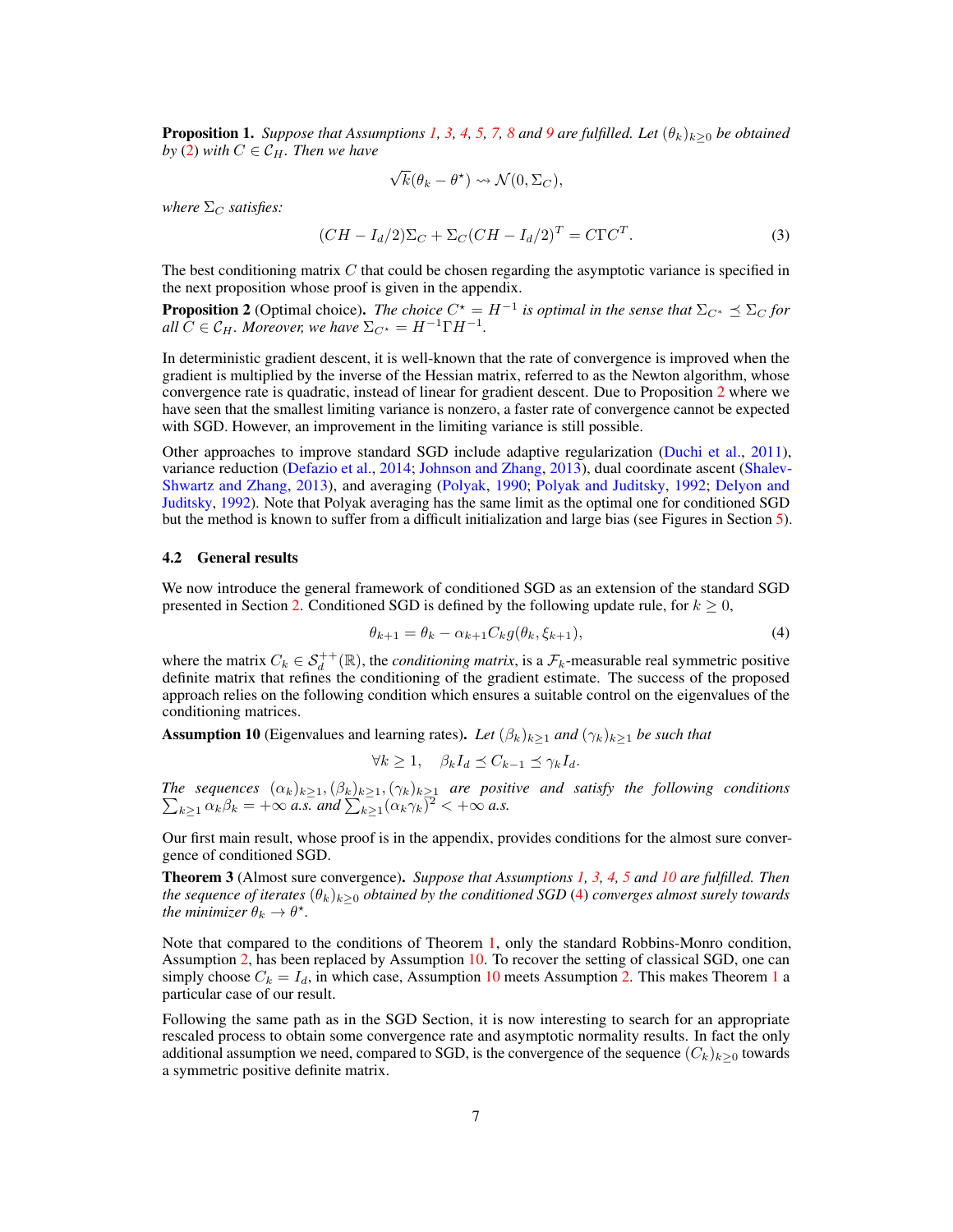<span id="page-7-1"></span>Assumption 11 (Convergence of the conditioning matrix). *There exists*  $C \in S_d^{++}(\mathbb{R})$  *such that almost surely*  $C_k \stackrel{k \to +\infty}{\longrightarrow} C$ .

<span id="page-7-0"></span>Theorem 4 (Weak convergence). *Suppose that Assumptions [1](#page-2-1) and [3](#page-3-1) to [11](#page-7-1) are fulfilled. Assume that all the eigenvalues of*  $(CH - \zeta I)$  *are positive where*  $\zeta = 1_{\{\beta=1\}}/2\alpha$ *. Let*  $(\theta_k)_{k>0}$  *be obtained by conditioned SGD* [\(4\)](#page-6-3) *then*

$$
\frac{1}{\sqrt{\alpha_k}}(\theta_k - \theta^*) \rightsquigarrow \mathcal{N}(0, \Sigma_C), \quad \text{as } k \to \infty,
$$

*where*  $\Sigma_C$  *satisfies:* 

$$
(CH - \zeta I_d) \Sigma_C + \Sigma_C (CH - \zeta I_d)^T = C\Gamma C^T.
$$

Sketch of the proof. In a similar spirit as in [Delyon](#page-28-8) [\(1996\)](#page-28-8), the proof is based on the approximation  $\nabla F(\theta_k) = \nabla F(\theta^*) + H(\theta_k - \theta^*) + o(\theta_k - \theta^*) \simeq H(\theta_k - \theta^*)$  and relies on the introduction of a linear stochastic algorithm. Avoiding some technicalities related to the introduction of some event, we introduce the matrix  $K = CH$  along with the iteration

$$
\tilde{\Delta}_{k+1} = \tilde{\Delta}_k - \alpha_{k+1} K \tilde{\Delta}_k + \alpha_{k+1} C_k w_{k+1}, \qquad k \ge 1,
$$

and prove that the difference  $(\theta_k - \theta^*) - \tilde{\Delta}_k$  is negligible. The analysis of  $\tilde{\Delta}_k$  is carried out with martingale tools.

Comparison with previous works. Theorem [4](#page-7-0) stated above is comparable to Theorem 1 given in [Pelletier](#page-30-6) [\(1998b\)](#page-30-6). The framework presented in [Pelletier](#page-30-6) [\(1998b\)](#page-30-6) is more general as it focuses on general stochastic algorithms but their results are conditioned by the event  $\{\theta_k \to \theta^*\}$ . Conversely, our paper guarantees the almost sure convergence in the context of stochastic gradient descent. Moreover, our result on the weak convergence can not be recovered from the one of [Pelletier](#page-30-6) [\(1998b\)](#page-30-6) due to their Assumption A1.2. Indeed, this assumption would require that the sequence  $(C_k)_{k>0}$  converges towards Assumption A1.2. Indeed, this assumption would require that the sequence  $(C_k)_{k\geq 0}$  converges towards C faster than  $\sqrt{\alpha_k}$  which is either hardly meet in practice or difficult to check. In a more restrictive setting of convex objective, another way to obtain the weak convergence of  $(\theta_k)_{k>0}$  is to rely on the results of [Boyer and Godichon-Baggioni](#page-28-10) [\(2020\)](#page-28-10). However, once again, a convergence rate on the matrix sequence  $(C_k)_{k\geq 0}$  is needed in their work. This implies the derivation of an additional result on the almost sure convergence rate of the iterates. In the subsequent Section, we show that our conditions on the matrices  $C_k$  are easily satisfied in common situations.

#### <span id="page-7-4"></span>4.3 Asymptotic optimality for conditioned SGD.

As emphasized by Assumption [10,](#page-6-2) the conditioning matrices  $C_k$  are not allowed to have too large eigenvalues. This could result in a certain instability in practice caused by large jumps towards wrong directions. In addition, as indicated by Assumption [11,](#page-7-1) the sequence  $(C_k)_{k>0}$  needs to converge to some matrix C. Following the result presented in Proposition [2,](#page-6-1) this matrix  $\overline{C}$  should be close to the inverse of the Hessian  $H = \nabla^2 F(\theta^*)$ . We present a way to satisfy those assumptions.

**Mixture regularization.** To ensure a control on the largest eigenvalue of the conditioning matrix  $C_k$ , we rely on a weighted mixture involving  $\Phi_k$ , an estimate that will be specified, and the identity matrix  $I_d$ . More precisely, let  $(\gamma_k)_{k\geq 1}$  be a positive sequence and define

<span id="page-7-3"></span>
$$
\forall k \in \mathbb{N}, \quad C_k = \left(\Phi_k + \gamma_{k+1}^{-1} I_d\right)^{-1}.
$$
 (5)

**Averaging past estimates.** It remains to define the matrix  $\Phi_k$ . In practice, similarly to exact gradients, one may not have access to values of the Hessian matrix but only stochastic versions of it (see Section [5](#page-8-0) for more details). As a consequence, we consider the following framework which involves random Hessian matrices. As for gradients, a policy  $(P'_k)_{k\geq 0}$  is used at each iteration to produce random Hessians through a generator function  $H$  which satisfies the following property.

<span id="page-7-2"></span>**Assumption 12** (Unbiased and bounded Hessians). *The Hessian generator*  $H : \mathbb{R}^d \times S \to \mathbb{R}^{d \times d}$  is  $u$ niformly bounded around the minimizer and is such that for all  $\theta \in \mathbb{R}^d$ ,  $H(\theta, \cdot)$  is measurable with

$$
\forall k \ge 0, \qquad \mathbb{E}\left[H(\theta_k, \xi'_{k+1}) | \mathcal{F}_k\right] = \nabla^2 F(\theta_k).
$$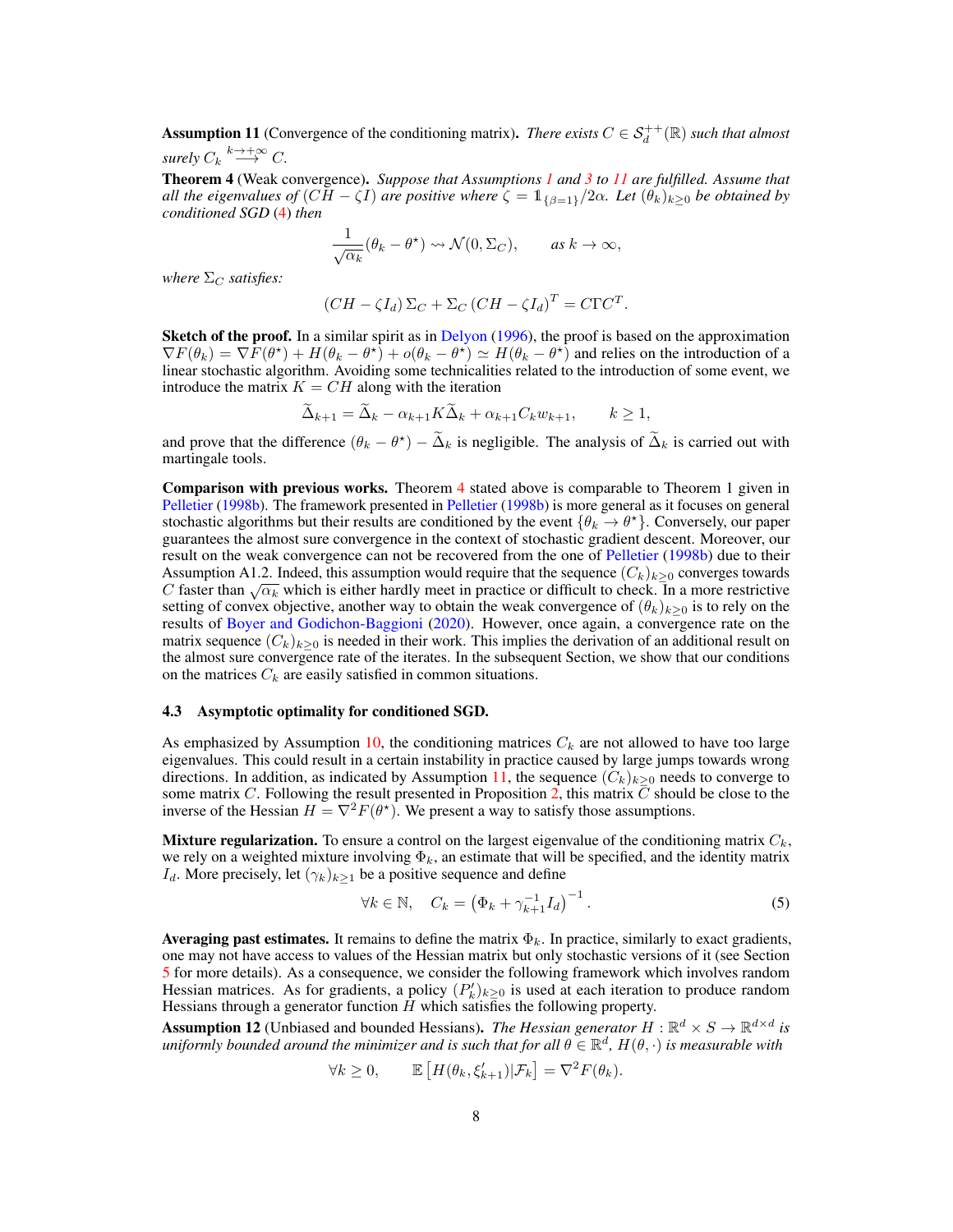One simple and reasonable approach is to take  $\Phi_k$  equal to  $H(\theta_k, \xi'_{k+1})$ , where only the latest point is used. However, in view of the almost sure convergence  $\theta_k \to \theta^*$ , it is also possible to average all past Hessian estimates to get a more robust global estimate. A weighted sum of past Hessian estimates may be used as a compromise between the two approaches and is defined as

<span id="page-8-1"></span>
$$
\Phi_k = \sum_{j=0}^k \nu_{j,k} H(\theta_j, \xi'_{j+1}) \quad \text{with} \quad \sum_{j=0}^k \nu_{j,k} = 1.
$$
 (6)

<span id="page-8-2"></span>**Proposition 3.** *Suppose that Assumptions [1,](#page-2-1) [3,](#page-3-1) [4,](#page-4-0) [5](#page-4-1) and [12](#page-7-2) are fulfilled. Let*  $(\theta_k)_{k\geq0}$  *be the sequence of iterates obtained by conditioned SGD* [\(4\)](#page-6-3) *and consider*  $\Phi_k$  *defined in Equation* [\(6\)](#page-8-1)*. If*  $\sup_{0 \le j \le k} \nu_{j,k}$  $O(1/k)$ *, then we have*  $\Phi_k \to H = \nabla^2 F(\theta^*)$  *almost surely.* 

A natural choice is to take equal weights  $\nu_{j,k} = (k+1)^{-1}$ . However, since the past iterates that are close to the current point are more likely to bring more relevant information through their Hessian estimates, we may use adaptive weights of the form  $\nu_{j,k} \propto \exp(-\eta ||\theta_j - \theta_k||_1)$  with a parameter  $\eta \geq 0$  that recovers equal weights with  $\eta = 0$ . These two weights sequences satisfy the assumption of Proposition [3.](#page-8-2) They will be considered in the numerical illustration of the next section. Based on Theorem [4](#page-7-0) and Proposition [3,](#page-8-2) we have the following result.

<span id="page-8-3"></span>Theorem 5 (Asymptotic optimality of the iterates). *Suppose that Assumptions [1,](#page-2-1) [3,](#page-3-1) [4,](#page-4-0) [5,](#page-4-1) [7,](#page-5-3) [8,](#page-5-4) [9](#page-5-1) are fulfilled. Let*  $(\theta_k)_{k\geq 0}$  *be the sequence of iterates obtained by conditioned SGD* [\(4\)](#page-6-3) *with*  $\alpha_k=1/k$ ,  $C_k$ given by [\(5\)](#page-7-3) and  $\Phi_k$  defined by [\(6\)](#page-8-1). If  $\sup_{0 \leq j \leq k} \nu_{j,k} = O(1/k)$  and  $\sum_{k \geq 1} (\gamma_k/k)^2 < \infty$ , we have

$$
\sqrt{k}(\theta_k - \theta^*) \rightsquigarrow \mathcal{N}(0, H^{-1}\Gamma H^{-1}).
$$

The previous Theorem shows the success of the proposed approach as the asymptotic variance obtained is the optimal one. It provides the user a practical choice for the sequence of rate,  $\alpha_k = 1/k$  and also removes the assumption that  $2\alpha H \succ I_d$  which is usually needed in SGD (see Proposition [2\)](#page-5-2). Another remarkable result, which directly follows from the previous theorem, is now stated as a corollary.

**Corollary 1** (Asymptotic optimality of the excess risk). Let  $(Z_1, \ldots, Z_d) \sim \mathcal{N}(0, I_d)$  and  $(\lambda_k)_{k=1,\ldots,d}$ *be the eigenvalues of the matrix* H<sup>−</sup>1/2ΓH<sup>−</sup>1/<sup>2</sup> *. Under the assumptions of Theorem [5,](#page-8-3) we have the convergence in distribution*

$$
k(F(\theta_k) - F(\theta^*)) \leadsto \sum_{k=1}^d \lambda_k Z_k^2.
$$

The above statement provides insights about the convergence speed. It claims that the convergence rate of  $F(\theta_k)$  towards the optimum  $F(\theta^*)$ , in  $1/k$ , is faster than the convergence rate of the iterates, in  $1/\sqrt{k}$ . Another important feature, which is a consequence of Proposition [2,](#page-6-1) is that the eigenvalues  $(\lambda_k)_{k=1,\dots,d}$  that appear in the limiting distribution are the smallest ones among all the other possible version of conditioned SGD (defined by the conditioning matrix C).

## <span id="page-8-0"></span>5 Numerical illustration

This Section is dedicated to numerical experiments on both simulated and real data for illustrative purposes of *conditioned* stochastic gradient descent methods. Consider the empirical risk minimization framework applied to Generalized Linear Models. Given a data matrix  $X = (x_{i,j}) \in \mathbb{R}^{n \times d}$  with labels  $y \in \mathbb{R}^n$  and a regularization parameter  $\lambda > 0$ , we are interested in solving the following optimization problem

$$
\min_{\theta \in \mathbb{R}^d} \left\{ F(\theta) = \frac{1}{n} \sum_{i=1}^n f_i(\theta) \right\}, \quad f_i(\theta) = \mathcal{L}(x_i^T \theta, y_i) + \lambda \Omega(\theta),
$$

where  $\mathcal{L}: \mathbb{R} \times \mathbb{R} \to \mathbb{R}$  is smooth loss function and  $\Omega: \mathbb{R}^d \to \mathbb{R}_+$  is a smooth convex regularizer chosen as Tikhonov regularization  $\Omega(\theta) = \frac{1}{2} ||\theta||_2^2$ . The gradient and Hessian of each component  $f_i$  are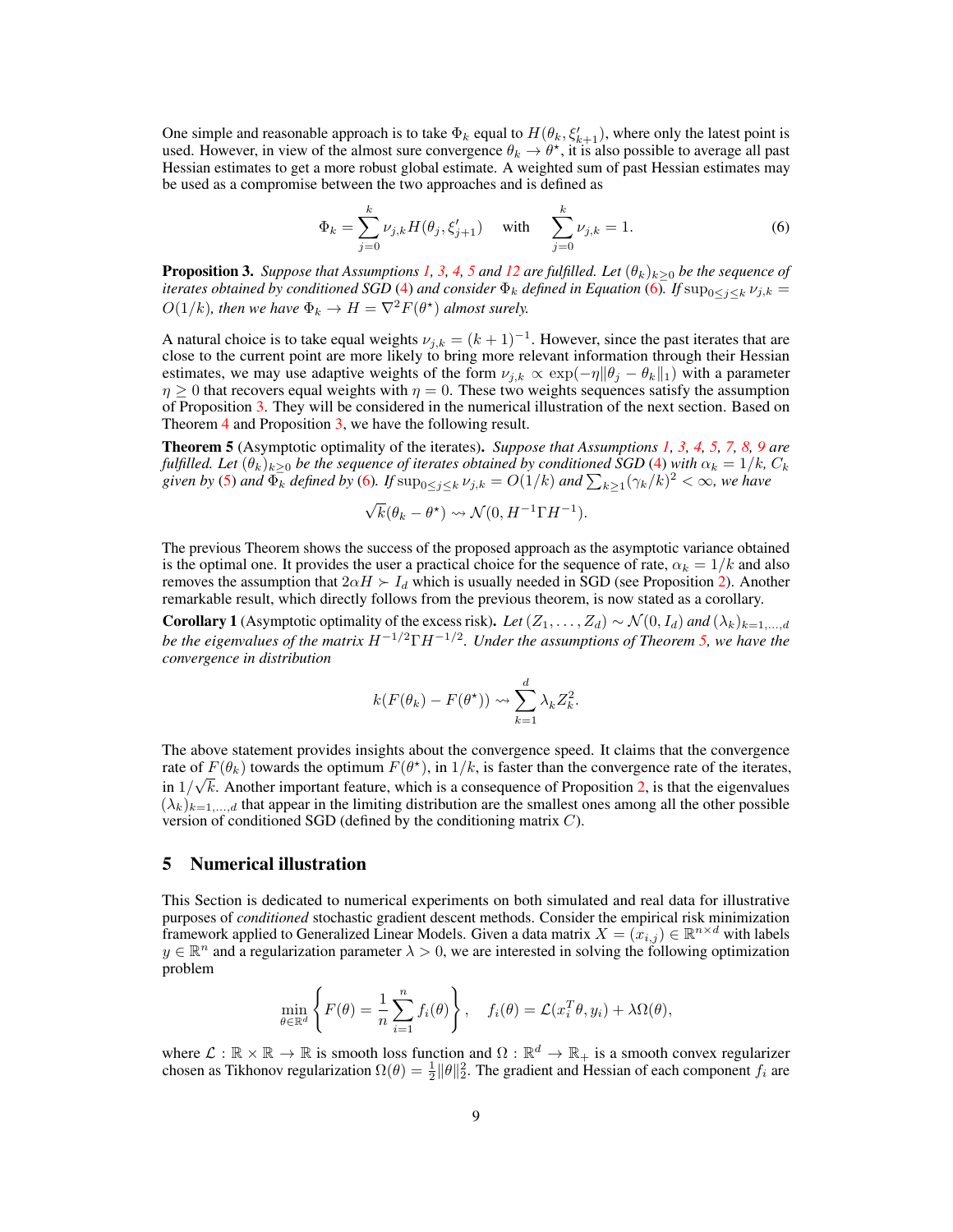given for all  $i = 1, \ldots, n$  by

$$
\nabla f_i(\theta) = \mathcal{L}'(x_i^T \theta, y_i)x_i + \lambda \theta, \quad \nabla^2 f_i(\theta) = \mathcal{L}''(x_i^T \theta, y_i)x_i x_i^T + \lambda I_d,
$$

where  $\mathcal{L}'(\cdot,\cdot)$  and  $\mathcal{L}''(\cdot,\cdot)$  are the first and second derivative of  $\mathcal{L}(\cdot,\cdot)$  with respect to the first argument. As stated in Example 1 of Section [2,](#page-2-0) stochastic versions of both the gradient and the Hessian of the objective function F are computed using only a small batch  $B \subset \{1, \ldots, n\}$  of data ( $|B| \ll \infty$ ):

$$
\nabla_B F(\theta) = \frac{1}{|B|} \sum_{i \in B} \nabla f_i(\theta), \quad \nabla_B^2 F(\theta) = \frac{1}{|B|} \sum_{i \in B} \nabla^2 f_i(\theta).
$$

Note that these random generators meet Assumptions [1](#page-2-1) and [12](#page-7-2) as they produce unbiased estimates of the gradient and the Hessian matrix respectively. We consider two different losses, namely least-squares and logistic. These losses are respectively associated to the Ridge regression problem with  $y \in \mathbb{R}^n$  and the binary classication task with  $y \in \{-1, +1\}^n$ . The regularization parameter is set to the classical value  $\lambda = 1/n$ . Denote by  $\sigma(z) = 1/(1 + \exp(-z))$  the sigmoid function, we have the following closed-form equations

(Ridge regression)  
\n
$$
\mathcal{L}(x_i^T \theta, y_i) = (y_i - x_i^T \theta)^2 / 2
$$
\n
$$
\mathcal{L}(x_i^T \theta, y_i) = \log(1 + \exp(-y_i x_i^T \theta))
$$
\n
$$
\mathcal{L}'(x_i^T \theta, y_i) = x_i^T \theta - y_i
$$
\n
$$
\mathcal{L}'(x_i^T \theta, y_i) = \sigma(x_i^T \theta) - y_i
$$
\n
$$
\mathcal{L}'(x_i^T \theta, y_i) = \sigma(x_i^T \theta) (1 - \sigma(x_i^T \theta))
$$

Starting from the null vector  $\theta_0 = (0, \ldots, 0) \in \mathbb{R}^d$ , we use the update rule of Algorithm [1](#page-9-0) with the optimal learning rate of the form  $\alpha_k = \alpha/(k + k_0)$  [\(Bottou et al.,](#page-28-0) [2018\)](#page-28-0) and set  $\gamma_k = \gamma \sqrt{k}$  in the experiments where  $\alpha$ ,  $k_0$  and  $\gamma$  are tuned using a grid search. The means and standard deviations of the optimality ratio  $k \mapsto [F(\theta_k) - F(\theta^*)]/[F(\theta_0) - F(\theta^*)]$ , obtained over 30 independent runs, are presented in Figures below. For ease of reproducibility, the code is available online<sup>[1](#page-9-1)</sup>.

## Algorithm 1 *Conditioned*-SGD with Hessian averaging

**Require:**  $\theta_0 \in \mathbb{R}^d$ , N (iterations),  $(\alpha_k)_{k \geq 0}, (\gamma_k)_{k \geq 0}$ 1. for  $k = 0, ..., N - 1$  do 2. Compute gradient and hessian estimates  $g_k = g(\theta_k, \xi_{k+1}), H_k = H(\theta_k, \xi'_{k+1})$ 3. Compute average matrix  $\Phi_k$  as given by [\(6\)](#page-8-1) 4. Compute conditioning matrix  $C_k$  as given by [\(5\)](#page-7-3)<br>5. Update  $\theta_{k+1} = \theta_k - \alpha_{k+1} C_k q_k$ Update  $\theta_{k+1} = \theta_k - \alpha_{k+1} C_k g_k$ 6. end for 7. Return final point  $\theta_N$ 

<span id="page-9-0"></span>We compare the performance of classical stochastic gradient descent (sgd) and its conditionned variant (csgd) where the matrix  $\Phi_k$  is an averaging of past Hessian estimates as given in Equation [\(6\)](#page-8-1). We shall compare equal weights  $\nu_{j,k} = (k+1)^{-1}$  and adaptive weights  $\nu_{j,k} \propto \exp(-\eta ||\theta_j - \theta_k||_1)$  with  $\eta > 0$ to give more importance to Hessian estimates associated to iterates which are closed to the current point. The methods in competition are: standard stochastic gradient descent (*sgd*), its Polyak-averaging variant (*sgd\_avg*) and the conditioned stochastic gradient descent methods with equal and adaptive weights, respectively the curves associated to  $csgd(\eta = 0)$  and  $csgd(\eta > 0)$ .

#### 5.1 Simulated data

First, we focus on simulated data with  $n = 5,000$  samples in dimensions  $d \in \{20,100\}$ . Stochastic gradient methods are known to greatly benefit from mini-batch instead of picking a single random sample when computing the gradient estimate. We use a batch-size equal to  $|B| = 4$  (*resp.*  $|B| = 32$ ) in dimension  $d = 20$  (*resp.*  $d = 100$ ). In Figure [1,](#page-10-0) we can see that *conditioned* sgd outperforms standard sgd for both Ridge and Logistic regression.

<span id="page-9-1"></span><sup>1</sup> https://github.com/RemiLELUC/ConditionedSGD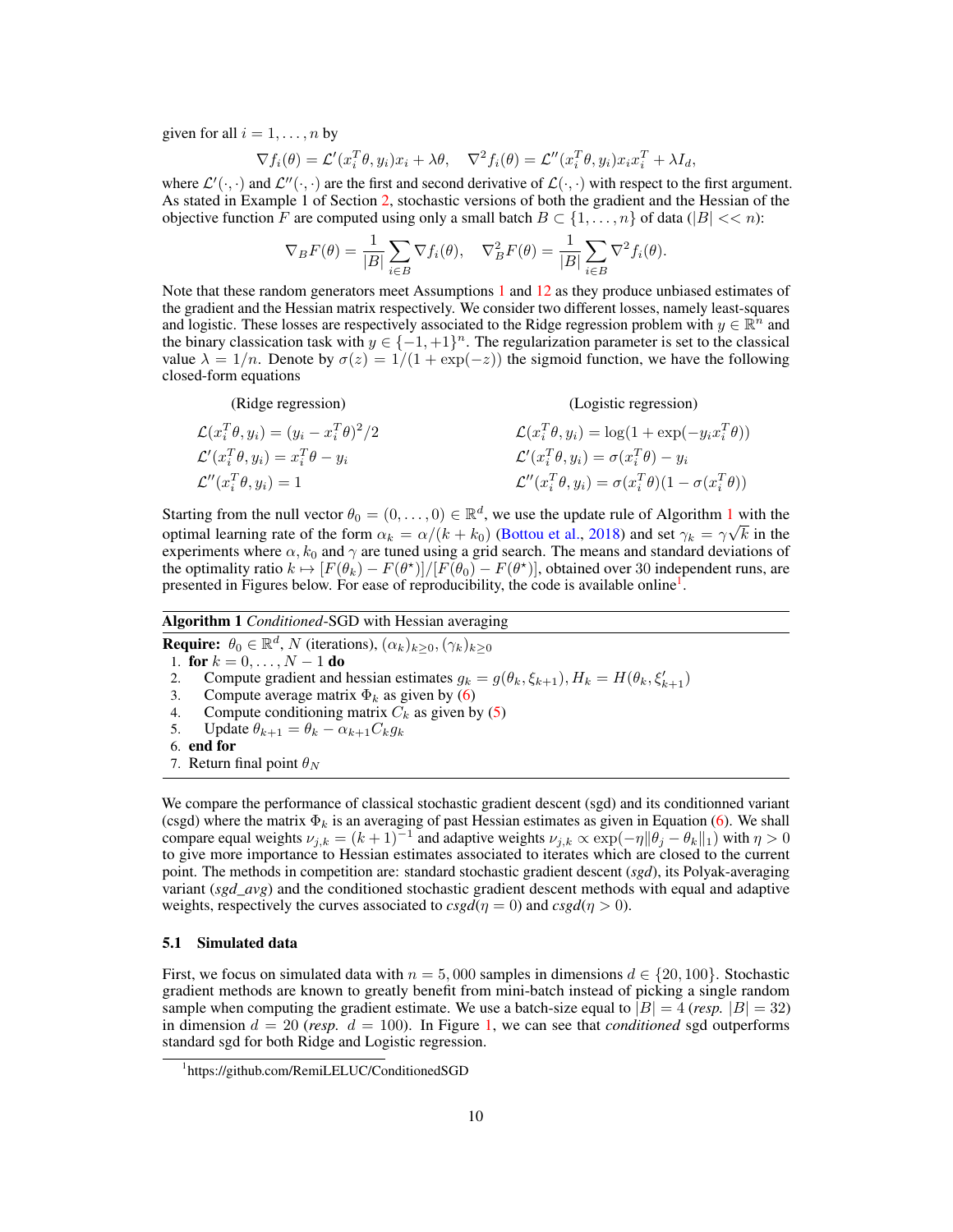

<span id="page-10-0"></span>Figure 1: Optimality ratio  $k \mapsto [F(\theta_k) - F(\theta^*)]/[F(\theta_0) - F(\theta^*)]$  for simulated data.

#### 5.2 Real-world data

We now turn our attention to real-world datasets and consider again the Ridge and Logistic regression. The different datasets and their attributes are described as follows:

- *Boston Housing dataset* [\(Harrison Jr and Rubinfeld,](#page-29-17) [1978\)](#page-29-17): This dataset contains information collected by the U.S Census Service concerning housing in the area of Boston Mass. It contains  $n = 506$  samples in dimension  $d = 14$ .
- *Diabetes dataset* [\(Dua and Graff,](#page-29-18) [2017\)](#page-29-18): Ten baseline variables, age, sex, body mass index, average blood pressure, and six blood serum measurements were obtained for each of  $n =$ 442 diabetes patients, as well as the response of interest, a quantitative measure of disease progression one year after baseline.
- *Mushroom dataset* [\(Chang and Lin,](#page-28-17) [2011\)](#page-28-17): This data set includes descriptions of hypothetical samples corresponding to 23 species of gilled mushrooms in the Agaricus and Lepiota Family. Each species is identified as definitely edible, definitely poisonous, or of unknown edibility and not recommended. This latter class was combined with the poisonous one leading to a total of  $n = 8, 124$  samples in dimension  $d = 112$ .
- *Phishing dataset* [\(Chang and Lin,](#page-28-17) [2011\)](#page-28-17): These data consist of a collection of legitimate, as well as phishing website instances. Each website is represented by the set of features that denote whether the website is legitimate or not. It contains  $n = 11,055$  samples in dimension  $d = 68.$

Figures [2\(a\)](#page-10-1) and [2\(b\)](#page-10-2) are dedicated to Ridge regression on the Boston and Diabetes datasets. In these small dimension settings, the conditioned sgd methods outperform both classical sgd and the Polyak-averaging variant. Similarly, concerning the classification task, Figures  $2(c)$  and  $2(d)$  reveal the good performance of conditioned sgd methods in a high-dimensional setting.

<span id="page-10-1"></span>

<span id="page-10-4"></span><span id="page-10-3"></span><span id="page-10-2"></span>Figure 2: Optimality ratio  $k \mapsto [F(\theta_k) - F(\theta^*)]/[F(\theta_0) - F(\theta^*)]$  for real data.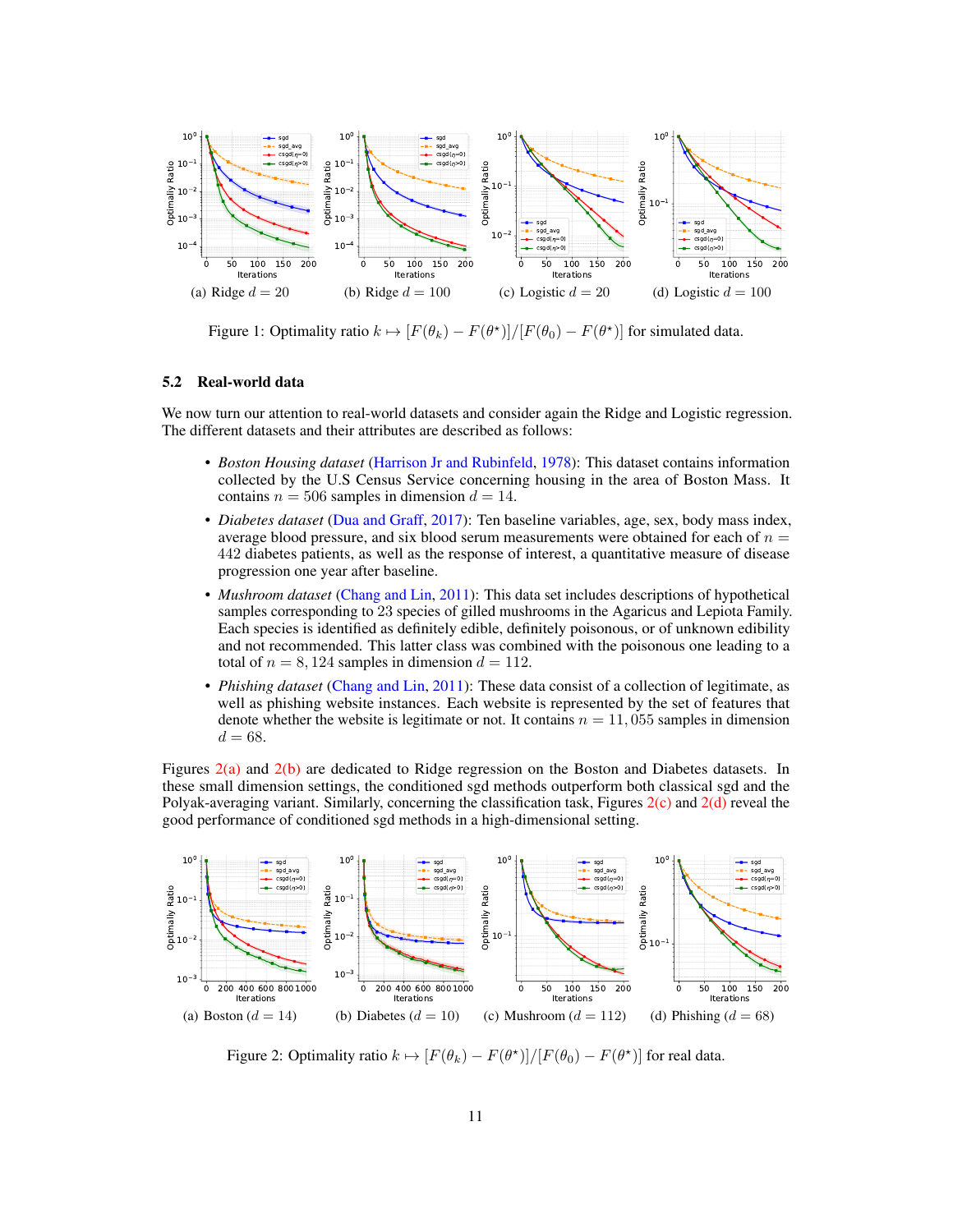## 6 Conclusion and Discussion

We derived an asymptotic theory for *conditioned* stochastic gradient descent in a general non-convex setting. The use of appropriate *conditioning* matrices with the help of Hessian estimates has been the key to achieve asymptotic optimality in the sense of minimal variance.

While our study focuses on the weak convergence of the iterates (an appropriate tool to deal with efficiency issues because algorithms can be compared easily through their asymptotic variances), it would be interesting to complement our asymptotic results with concentration inequalities and nonasymptotic bounds. This may be done at the expense of additional assumptions, *e.g.*, strong convexity of the objectve function combined with bounded gradients.

From a practical point of view, the approach proposed in Section [4.3](#page-7-4) is not computationally optimal as it requires  $O(d^3)$  operations due to matrix inversion. However, conditioned sgd methods do not actually require the full computation of a matrix inversion but rely on matrix-vector products which may be performed in  $O(d^2)$  operations. More precisely, designing an efficient *conditioned* SGD algorithm involves a careful trade-off between the low-memory storage of the scaling matrix representation  $C_k$  and the quality of its approximation of the inverse Hessian  $\nabla^2 F(\theta^*)^{-1}$ . Two classical choices are diagonal approximations [\(Becker et al.,](#page-28-18) [1988;](#page-28-18) [Duchi et al.,](#page-29-1) [2011\)](#page-29-1) and low rank approximations, the most famous ones being Broyden-Fletcher-Goldfarb-Shanno (BFGS) algorithm [\(Broyden,](#page-28-19) [1970;](#page-28-19) [Fletcher,](#page-29-19) [1970;](#page-29-19) [Goldfarb,](#page-29-20) [1970;](#page-29-20) [Shanno,](#page-30-20) [1970\)](#page-30-20) and its limited memory variant L-BFGS [\(Liu and](#page-29-21) [Nocedal,](#page-29-21) [1989\)](#page-29-21). Those algorithms approximately invert Hessian matrices in  $O(d)$  operations. More recently, this technique was extended to the online learning framework [\(Schraudolph et al.,](#page-30-21) [2007\)](#page-30-21) and a purely stochastic setting [\(Moritz et al.,](#page-30-22) [2016\)](#page-30-22). Though beyond the scope of the present paper, the weak convergence of these methods might be investigated with the help of Theorem [4.](#page-7-0)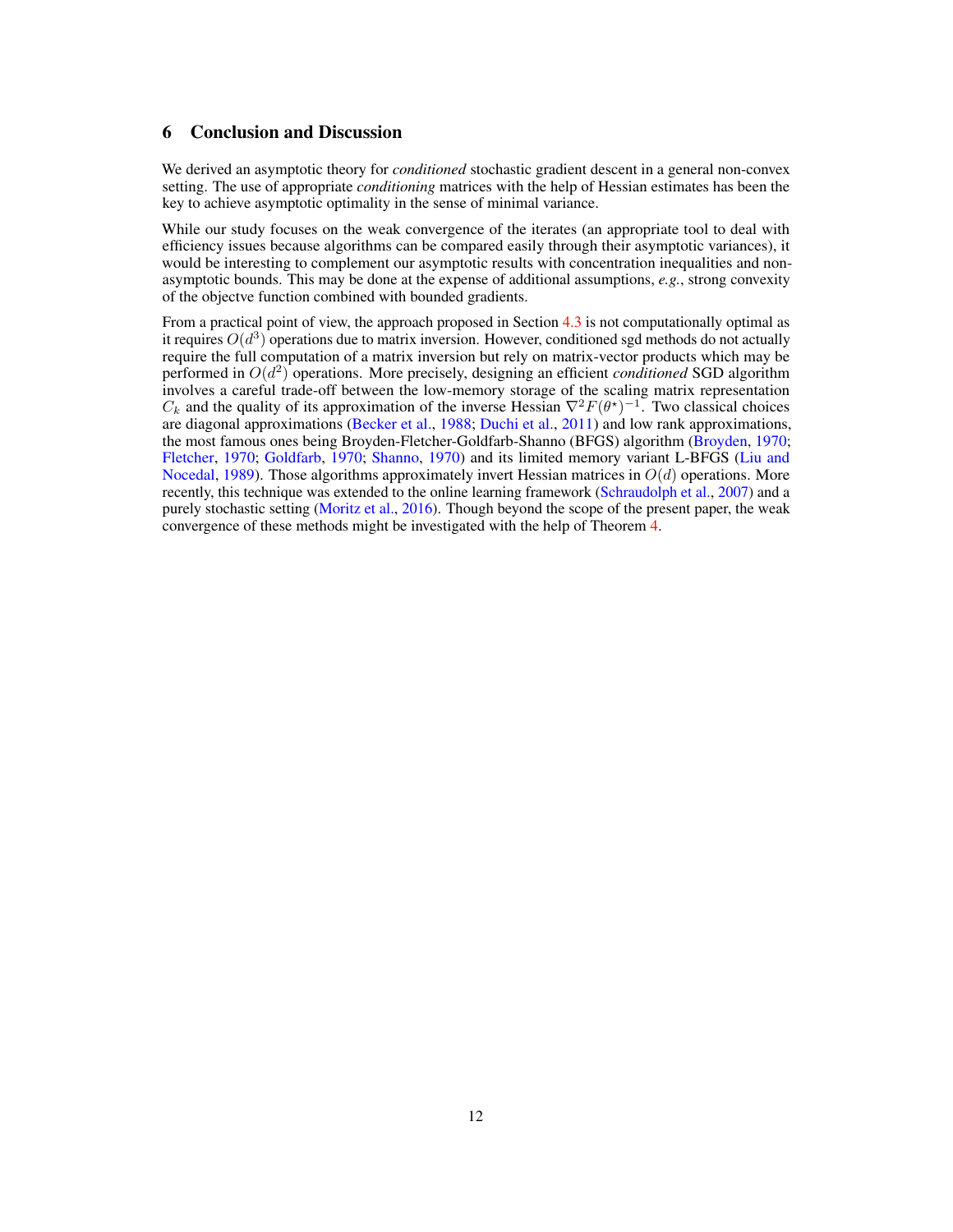## Appendix

In [A](#page-12-0)ppendix A we present results on the expected smoothness condition and its links with our growth condition. Appendix [B](#page-13-0) deals with the almost sure convergence (Theorem [3\)](#page-6-0) and Appendix  $\overline{C}$  $\overline{C}$  $\overline{C}$  is the proof of the central limit theorem (Theorem [4\)](#page-7-0). Appendix [D](#page-23-0) presents additional propositions, namely the optimality of the inverse of the Hessian matrix and the almost sure convergence of the matrix  $\Phi_k$ built in [E](#page-24-0)quation  $(6)$ . Appendix E gathers Robbins-Siegmund theorem and technical Lemmas that are useful for the analysis.

## <span id="page-12-0"></span>A Auxiliary results on expected smoothness

The following Lemma gives sufficient conditions to meet the weak growth condition on the stochastic noise as stated in Assumption [5.](#page-4-1)

**Lemma 2.** Suppose that for all  $k \geq 1, \theta \in \mathbb{R}^d$ ,  $F(\theta) = \mathbb{E}[f(\theta, \xi_k)|\mathcal{F}_{k-1}]$  with  $\xi_k \sim P_{k-1}$ . Assume *that for all*  $\xi_k \sim P_{k-1}$ , the function  $\theta \mapsto f(\theta, \xi_k)$  is L-smooth almost surely and there exists  $m \in \mathbb{R}$ such that for all  $x \in \mathbb{R}^d$ ,  $f(x,\xi_k) \geq m$ . Then a gradient estimate is given by  $g(\theta,\xi) = \nabla f(\theta,\xi)$  and *the growth condition of Assumption* [5](#page-4-1) *is satisfied with*  $\sigma^2 = 2L(F(\theta^*) - m)$  *and* 

$$
\forall \theta \in \mathbb{R}^d, \forall k \in \mathbb{N}, \quad \mathbb{E}\left[\|g(\theta, \xi_k)\|_2^2 | \mathcal{F}_{k-1}\right] \leq 2L\left(F(\theta) - F(\theta^{\star})\right) + \sigma^2.
$$

*Proof.* For all  $\xi_k \sim P_{k-1}$ , Lipschitz continuity of the gradient  $\theta \mapsto \nabla f(\theta, \xi_k)$  implies (see [Nesterov](#page-30-23) [\(2013\)](#page-30-23))

$$
f(y,\xi_k) \le f(\theta,\xi_k) + \langle \nabla f(\theta,\xi_k), y - \theta \rangle + (L/2) \|y - \theta\|_2^2.
$$

Plug  $y = \theta - (1/L)\nabla f(\theta, \xi_k)$  and use the lower bound  $f(y, \xi_k) \ge m$  to obtain

$$
\frac{1}{2L} \|\nabla f(\theta, \xi_k)\|_2^2 \leq f(\theta, \xi_k) - f(y, \xi_k) \leq f(\theta, \xi_k) - m,
$$

which gives,

$$
||g(\theta,\xi_k)||_2^2 \le 2L\left(f(\theta,\xi_k) - f(\theta^\star,\xi_k)\right) + 2L\left(f(\theta^\star,\xi_k) - m\right)
$$

and conclude by taking the conditional expectation with respect to  $\mathcal{F}_{k-1}$ .

The next Lemma links our weak growth condition with the notion of expected smoothness as introduced in [Gower et al.](#page-29-11) [\(2019\)](#page-29-11). In particular, this notion can be extended to our general context where the sampling distribution can evolve through the stochastic algorithm.

Lemma 3. *(Expected smoothness) Assume that with probability one,*

$$
\sup_{k\geq 1}\sup_{x\neq x^\star}\frac{\mathbb{E}\left[\|g(\theta,\xi_k)-g(\theta^\star,\xi_k)\|_2^2|\mathcal{F}_{k-1}\right]}{F(\theta)-F(\theta^\star)}<\infty \quad \text{ and } \quad \sup_{k\geq 1}\mathbb{E}\left[\|g(\theta^\star,\xi_k)\|_2^2|\mathcal{F}_{k-1}\right]<\infty.
$$

*Then there exist*  $0 \leq \mathcal{L}, \sigma^2 < \infty$  *such that* 

$$
\forall \theta \in \mathbb{R}^d, \forall k \in \mathbb{N}, \quad \mathbb{E}\left[\|g(\theta,\xi_k)\|_2^2|\mathcal{F}_{k-1}\right] \leq 2\mathcal{L}\left(F(\theta) - F(\theta^{\star})\right) + 2\sigma^2.
$$

*Proof.* For all  $\theta \in \mathbb{R}^d$  and all  $k \in \mathbb{N}$ , we have

$$
||g(\theta,\xi_k)||_2^2 = ||g(\theta,\xi_k) - g(\theta^*,\xi_k) + g(\theta^*,\xi_k)||_2^2
$$
  
 
$$
\leq 2||g(\theta,\xi_k) - g(\theta^*,\xi_k)||_2^2 + 2||g(\theta^*,\xi_k)||_2^2.
$$

Using the expected smoothness, with probability one, there exists  $0 \leq \mathcal{L} \leq \infty$  such that

$$
\mathbb{E}\left[\|g(\theta,\xi_k)-g(\theta^*,\xi_k)\|_2^2|\mathcal{F}_{k-1}\right]\leq \mathcal{L}\left(F(\theta)-F(\theta^*)\right).
$$

Since the noise at optimal point is almost surely finite there exists  $0 \le \sigma^2 < \infty$  such that

$$
\mathbb{E}\left[\|g(\theta^\star,\xi_k)\|_2^2|\mathcal{F}_{k-1}\right] \leq \sigma^2,
$$

which allows to conclude by taking the conditional expectation.

 $\Box$ 

 $\Box$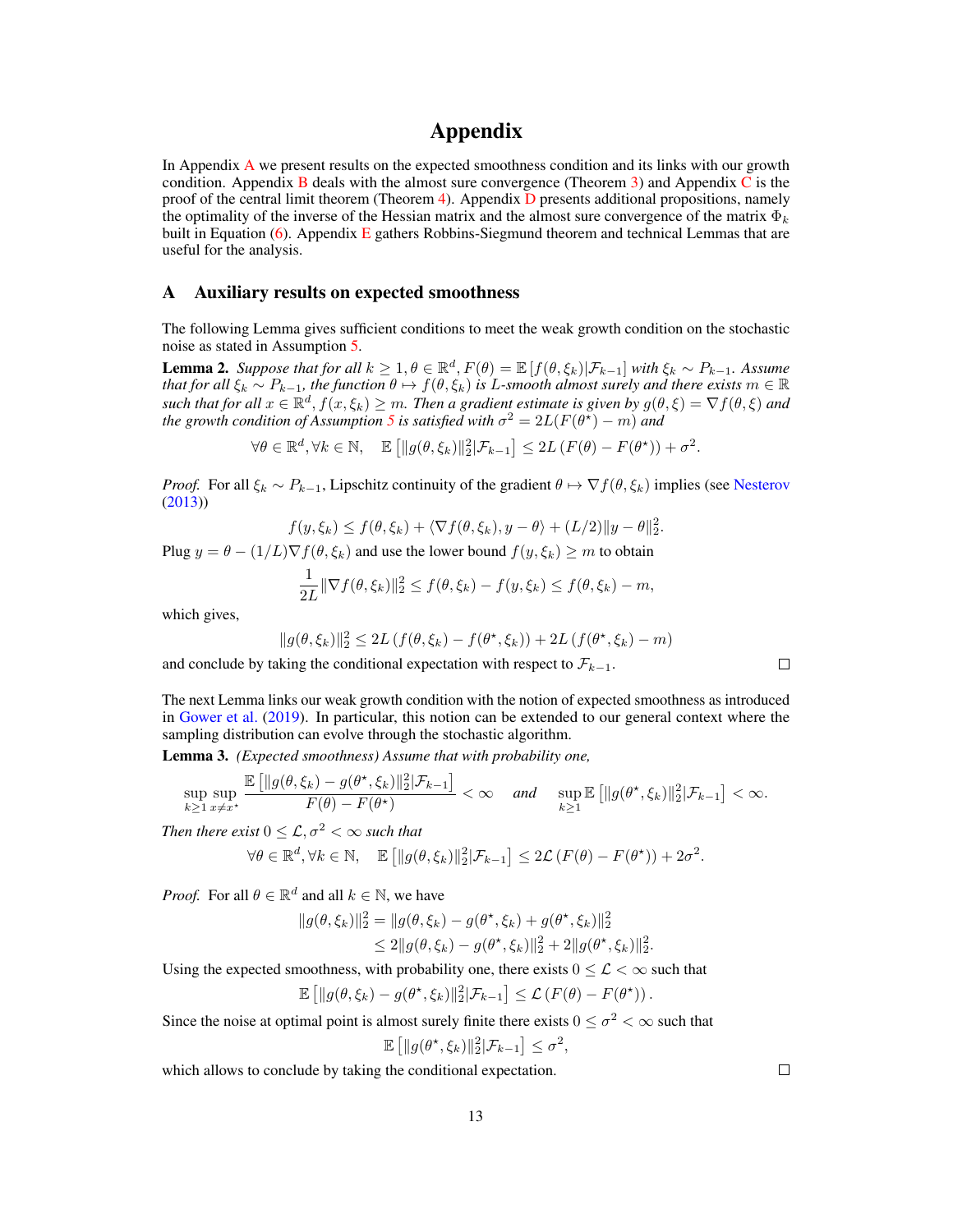## <span id="page-13-0"></span>B Proof of the almost sure convergence (Theorem [3\)](#page-6-0)

The idea behind the proof of the almost sure convergence is to apply the Robbins-Siegmund Theorem (Theorem [7\)](#page-24-1) which can be found in Section [E.](#page-24-0)

For any matrix  $A \in \mathbb{R}^{d \times d}$ , we denote by  $||A|| = \max_{||u||_2=1} ||Au||_2$  the operator norm associated to the Euclidian norm and by  $\rho(A)$  the spectral radius of A, *i.e.*,  $\rho(A) = \max\{|\lambda_1|, \ldots, |\lambda_n|\}$  where  $\lambda_1, \ldots, \lambda_n$  are the eigenvalues of A. We also introduce  $\lambda_{\min}(A) = \min\{|\lambda_1|, \ldots, |\lambda_n|\}.$  Note that when A is symmetric  $||A|| = \rho(A)$  and recall that the spectral radius is a (submultiplicative) norm on the real linear space of symmetric matrices.

Since  $\theta \mapsto F(\theta)$  is L-smooth, we have the quadratic bound (see [Nesterov](#page-30-23) [\(2013\)](#page-30-23))

$$
\forall \theta, \eta \in \mathbb{R}^d \quad F(\eta) \le F(\theta) + \langle \nabla F(\theta), \eta - \theta \rangle + \frac{L}{2} \|\eta - \theta\|_2^2.
$$

Using the update rule  $\theta_{k+1} = \theta_k - \alpha_{k+1} C_k g(\theta_k, \xi_{k+1})$ , we get

$$
F(\theta_{k+1}) \le F(\theta_k) + \langle \nabla F(\theta_k), \theta_{k+1} - \theta_k \rangle + \frac{L}{2} ||\theta_{k+1} - \theta_k||_2^2
$$
  
=  $F(\theta_k) - \alpha_{k+1} \langle \nabla F(\theta_k), C_k g(\theta_k, \xi_{k+1}) \rangle + \frac{L}{2} \alpha_{k+1}^2 ||C_k g(\theta_k, \xi_{k+1})||_2^2$ .

The last term can be upper bounded using the matrix norm and Assumption [10](#page-6-2) as

$$
||C_k g(\theta_k, \xi_{k+1})||_2^2 \leq ||C_k||^2 ||g(\theta_k, \xi_{k+1})||_2^2 \leq \gamma_{k+1}^2 ||g(\theta_k, \xi_{k+1})||_2^2,
$$

and we have the inequality

$$
F(\theta_{k+1}) \leq F(\theta_k) - \alpha_{k+1} \langle \nabla F(\theta_k), C_k g(\theta_k, \xi_{k+1}) \rangle + \frac{L}{2} (\alpha_{k+1} \gamma_{k+1})^2 \|g(\theta_k, \xi_{k+1})\|_2^2.
$$

Introduce  $\mu_k = \alpha_k \gamma_k$  and  $\eta_k = \alpha_k \beta_k$ , we have  $\sum_{k \geq 1} \eta_k = +\infty$  and  $\sum_{k \geq 1} \mu_k^2 < +\infty$  a.s. in virtue of Assumption [10.](#page-6-2) The random variables  $F(\theta_k)$ ,  $C_k$  are  $\mathcal{F}_k$ -measurable and the gradient estimate is unbiased with respect to  $\mathcal{F}_k$ . Taking the conditional expectation denoted by  $\mathbb{E}_k$  leads to

$$
\mathbb{E}_{k}[F(\theta_{k+1})] - F(\theta_{k}) \leq -\alpha_{k+1} \langle \nabla F(\theta_{k}), \mathbb{E}_{k}[C_{k}g(\theta_{k}, \xi_{k+1})] \rangle + \frac{L}{2} \mu_{k+1}^{2} \mathbb{E}_{k}[||g(\theta_{k}, \xi_{k+1})||_{2}^{2}]
$$
  
= -\alpha\_{k+1} \nabla F(\theta\_{k})^{T} C\_{k} \nabla F(\theta\_{k}) + \frac{L}{2} \mu\_{k+1}^{2} \mathbb{E}\_{k}[||g(\theta\_{k}, \xi\_{k+1})||\_{2}^{2}].

On the one hand for the first term, using Assumption [10](#page-6-2) ,

$$
\nabla F(\theta_k)^T C_k \nabla F(\theta_k) \ge \lambda_{\min}(C_k) \|\nabla F(\theta_k)\|_2^2 \ge \beta_{k+1} \|\nabla F(\theta_k)\|_2^2.
$$

On the other hand, using Assumption [5,](#page-4-1) there exist  $0 \leq \mathcal{L}, \sigma^2 < \infty$  such that almost surely

$$
\forall k \in \mathbb{N}, \quad \mathbb{E}_k \left[ \| g(\theta_k, \xi_{k+1}) \|_2^2 \right] \leq 2\mathcal{L} \left( F(\theta_k) - F(\theta^*) \right) + \sigma^2.
$$

Inject these bounds in the previous inequality and substract  $F(\theta^*)$  on both sides to have

$$
\mathbb{E}_k \left[ F(\theta_{k+1}) - F(\theta^*) \right] \leq \left( 1 + L\mathcal{L}\mu_{k+1}^2 \right) \left[ F(x_k) - F(x^*) \right] - \eta_{k+1} \|\nabla F(\theta_k)\|_2^2 + (L/2)\mu_{k+1}^2 \sigma^2.
$$

Introduce  $V_k = F(\theta_k) - F(\theta^*)$ ,  $W_k = \eta_{k+1} \|\nabla F(\theta_k)\|_2^2$ ,  $a_k = L\mathcal{L}\mu_{k+1}^2$  and  $b_k = (L/2)\mu_{k+1}^2 \sigma^2$ . These four random sequences are non-negative  $\mathcal{F}_k$ -measurable sequences with  $\sum_k a_k < \infty$  and  $\sum_{k} b_k < \infty$  almost surely. Moreover we have

$$
\forall k \in \mathbb{N}, \quad \mathbb{E}\left[V_{k+1}|\mathcal{F}_k\right] \le (1 + a_k)V_k - W_k + b_k.
$$

We can apply Robbins-Siegmund Theorem [7](#page-24-1) to have

(a) 
$$
\sum_{k\geq 0} W_k < \infty \text{ a.s.}
$$
 (b)  $V_k \xrightarrow{a.s.} V_\infty, \mathbb{E}[V_\infty] < \infty.$  (c)  $\sup_{k\geq 0} \mathbb{E}[V_k] < \infty.$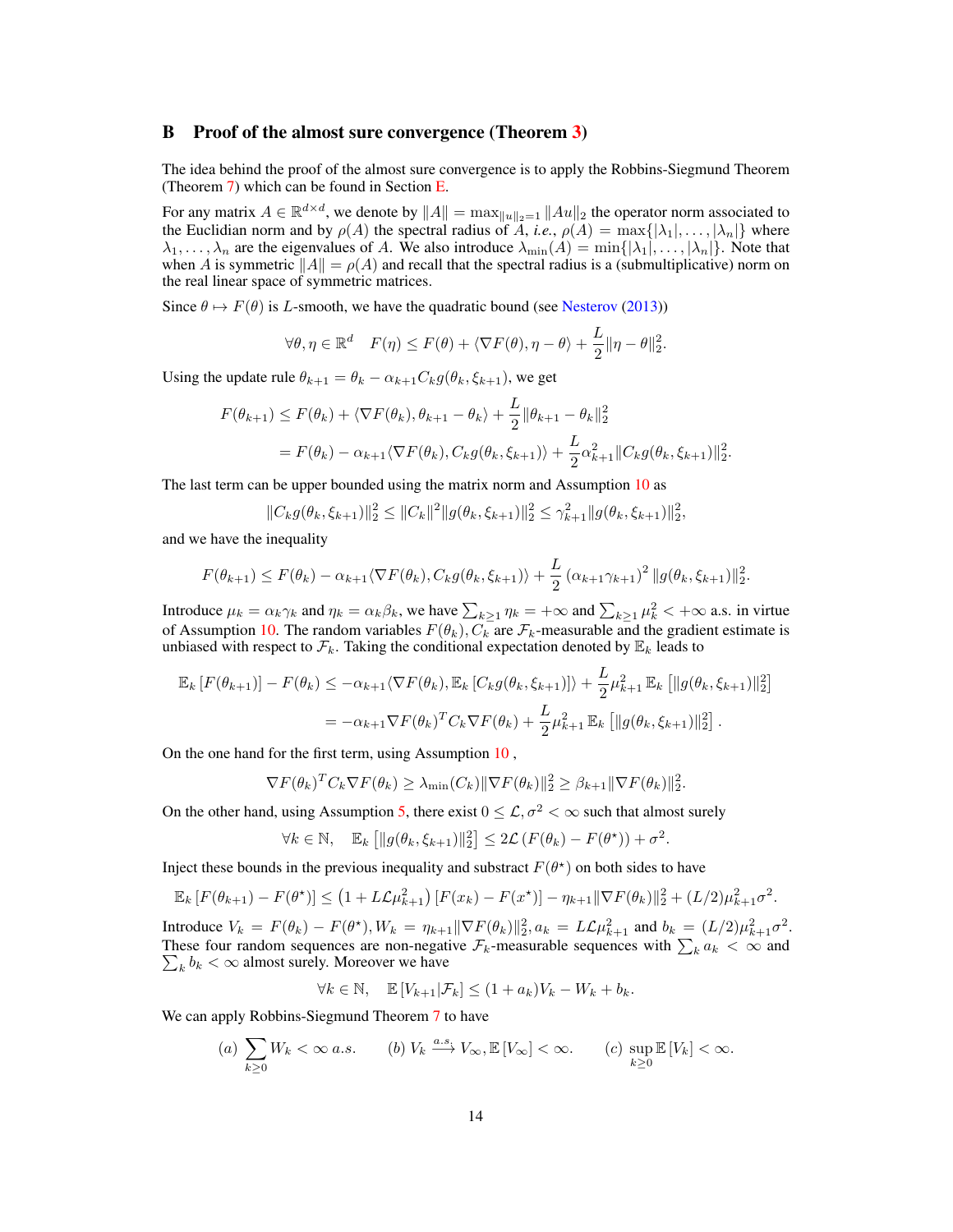Therefore we have almost surely that  $(F(\theta_k))$  converges to a finite value  $F_{\infty} \in L^1$  and  $\sum_{k\geq 0} \eta_{k+1} \|\nabla F(\theta_k)\|_2^2 < +\infty$ . There exists an event  $\Omega_0 \subset \Omega$  such that,  $\mathbb{P}(\Omega_0) = 1$  and for every  $\omega \in \Omega_0$ ,  $\limsup_k F(\theta_k(\omega)) < \infty$  and the series  $\sum_k \eta_{k+1} ||\nabla F(\theta_k(\omega))||_2^2$  converges. Since  $\lim_{\|\theta\|\to\infty} F(\theta) = \infty$ , we deduce that for every  $\omega \in \Omega_0$ , the sequence  $(\theta_k(\omega))_{k>0}$  is bounded in a finite dimensional euclidian space. Therefore the limit set  $\chi_{\infty}(\omega)$  (set of accumulation points) of the sequence  $(\theta_k(\omega))$  is non-empty. The convergence of the series  $\sum_k \eta_{k+1} ||\nabla F(\theta_k(\omega))||_2^2 < \infty$  along with the condition  $\sum_{k} \eta_{k+1} = +\infty$  only implie that

$$
\liminf_{k \to \infty} \|\nabla F(\theta_k(\omega))\|_2^2 = 0, \quad \mathbb{P}-a.s.
$$

Hence, since  $\theta \mapsto \nabla F(\theta)$  is continuous, there exits a limit point  $\theta_{\infty}(\omega) \in \chi_{\infty}(\omega)$  such that  $\|\nabla F(\theta_\infty(\omega))\|_2^2 = 0$ , *i.e.*,  $\nabla F(\theta_\infty(\omega)) = 0$ . Because the set of solutions  $\{x \in \mathbb{R}^d, \nabla F(\theta) = 0\}$  is reduced to the singleton  $\{x^*\}$ , we have  $\theta_\infty(\omega) = \theta^*$ . Since  $(F(\theta_k(\omega)))$  converges, it implies that  $\lim_k F(\theta_k(\omega)) = \overline{F}(\theta^*)$  and for every limit point  $\theta \in \chi_{\infty}(\omega)$ , we have  $\overline{F}(\theta) = \overline{F}(\theta^*)$ . Since the set  $\{\theta \in \mathbb{R}^d, F(\theta) = F(\theta^{\star})\}$  is equal to  $\{\theta^{\star}\},$  the limit set  $\chi_{\infty}(\omega)$  is also reduced to  $\{\theta^{\star}\}.$ 

## <span id="page-14-0"></span>C Proof of the weak convergence (Theorem [4\)](#page-7-0)

#### Structure of the proof.

In virtue of Assumption [9,](#page-5-1) there exist  $\delta, \varepsilon > 0$  such that almost surely

$$
\sup_{k\geq 0} \mathbb{E}[\|w_{k+1}\|_{2}^{2+\delta}|\mathcal{F}_{k}]\mathbb{1}_{\{\|\theta_{k}-\theta^{\star}\|_{2}\leq\varepsilon\}} < \infty.
$$
\n(7)

An important event in the following is

$$
\mathcal{A}_k = \{ \|\theta_k - \theta^*\|_2 \le \varepsilon, \|C_k\| < 2\|C\|, \|\Gamma_k\| \le 2\|\Gamma\|\}.
$$

By assumption, this event has probability going to 1.

Introduce the difference

<span id="page-14-3"></span>
$$
\Delta_k = \theta_k - \theta^\star,
$$

and remark that  $\Delta_k$  is subjected to the iteration:

$$
\Delta_0 = \theta_0 - \theta^*,
$$
  
\n
$$
\Delta_{k+1} = \Delta_k - \alpha_{k+1} C_k \nabla F(\theta_k) + \alpha_{k+1} C_k w_{k+1}, \qquad k \ge 0,
$$

with  $w_{k+1} = \nabla F(\theta_k) - g(\theta_k, \xi_{k+1})$ . We have by Assumption [11](#page-7-1) that  $C_k \to C$  almost surely and we can define  $K = \lim_{k \to \infty} C_k H = CH$ . The proof relies on the introduction of an auxiliary stochastic algorithm which follows the iteration:

$$
\widetilde{\Delta}_0 = x_0 - x^*
$$
  
\n
$$
\widetilde{\Delta}_{k+1} = \widetilde{\Delta}_k - \alpha_{k+1} K \widetilde{\Delta}_k + \alpha_{k+1} C_k w_{k+1} \mathbb{1}_{A_k}, \qquad k \ge 0
$$

The previous algorithm is a linear approximation of the algorithm that defines  $\Delta_k$  in the sense that  $\nabla F(\hat{\theta}_k) = \nabla F(\theta^*) + H(\theta_k - \theta^*) + o(\theta_k - \theta^*) \simeq H(\theta_k - \theta^*)$  has been linearly expanded around  $\theta^*$ . Writing

$$
\Delta_k = \widetilde{\Delta}_k + (\Delta_k - \widetilde{\Delta}_k),
$$

and invoking the Slutsky lemma, the proof will be complete as soon as we obtain that

<span id="page-14-2"></span><span id="page-14-1"></span>
$$
\alpha_k^{-1/2} \widetilde{\Delta}_k \leadsto \mathcal{N}(0, \Sigma),\tag{8}
$$

$$
(\Delta_k - \widetilde{\Delta}_k) = o_{\mathbb{P}}(\alpha_k^{1/2}).
$$
\n(9)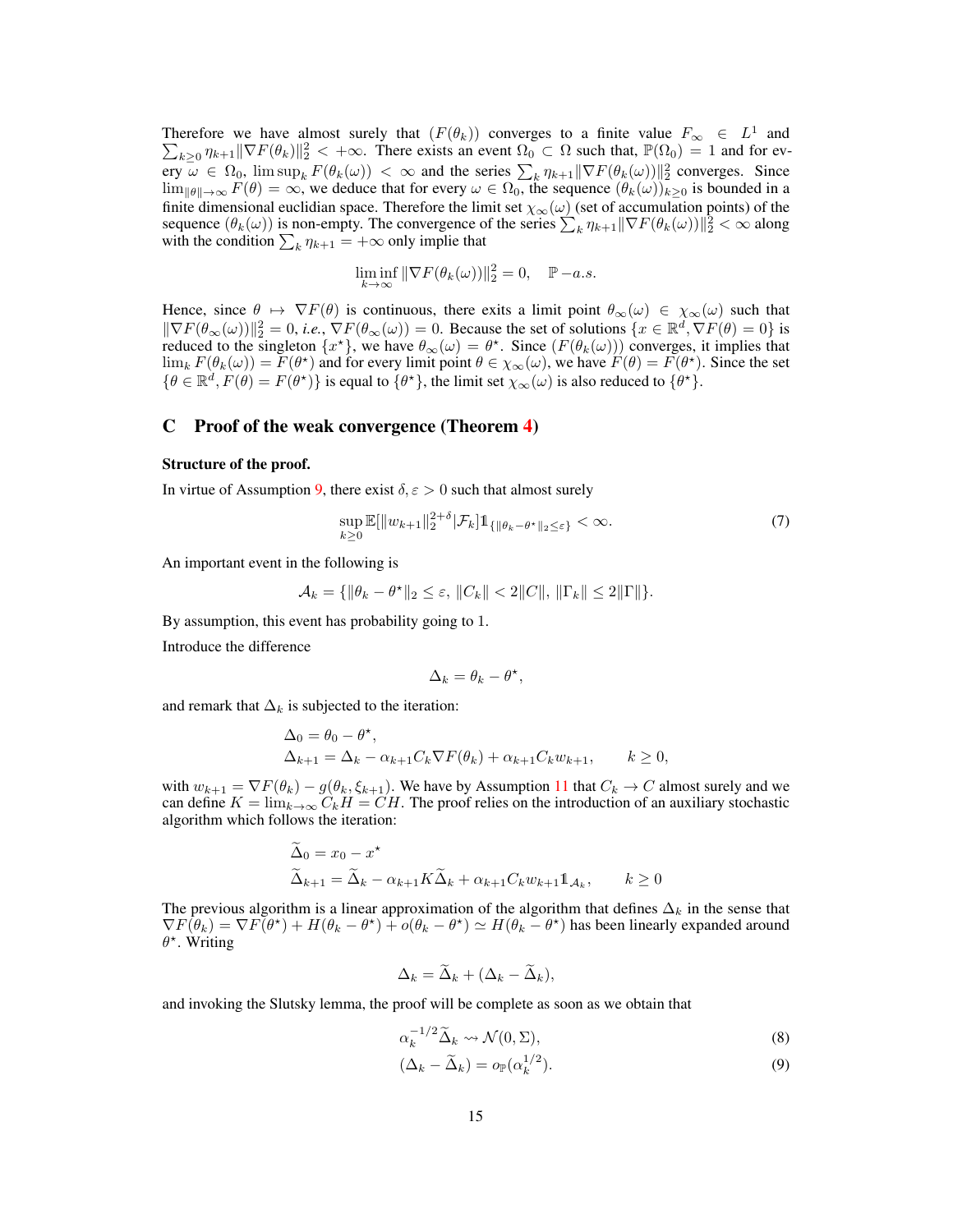Denote by  $\sqrt{H}$  the positive square root of the real symmetric positive definite matrix H and consider the transformation  $\Theta_k = \sqrt{H} \Delta_k$  which satisfies

$$
\Theta_0 = \sqrt{H\Delta_0}
$$
  
\n
$$
\Theta_{k+1} = \Theta_k - \alpha_{k+1} \widetilde{K} \Theta_k + \alpha_{k+1} \sqrt{H} C_k w_{k+1} \mathbb{1}_{\mathcal{A}_k}, \qquad k \ge 1,
$$

where  $K =$  $\sqrt{HC}\sqrt{H} \in \mathcal{S}_d^{++}(\mathbb{R})$  is a real symmetric positive definite matrix. The sequence  $(\Theta_k)_{k\geq 0}$ is easier to study than  $\Delta_k$  because contrary to  $\tilde{K}$ , the matrix  $K = CH$  is not symmetric in general unless C and H commute. In view of Assumption [7](#page-5-3) and [11,](#page-7-1) the eigenvalues of  $\tilde{K}$  are real and positive. Denote by  $\lambda_m$  (*resp.*  $\lambda_M$ ) the smallest (*resp.* the largest) eigenvalue of  $\tilde{K}$ , *i.e.*,

$$
\lambda_m = \lambda_{\min}(K), \quad \lambda_M = \lambda_{\max}(K).
$$

Because CH is similar to  $\widetilde{K}$ , they share the same eigenvalues. Since by assumption, the eigenvalues of  $(CH - \zeta I_d)$  are positive, we have  $2\alpha\lambda_m > 1_{\{\beta=1\}}$ . For all  $k \ge 1$ , introduce the real symmetric matrix  $A_k = I - \alpha_k \tilde{K}$ . Observe that all these matrices commute, i.e., for any  $i, j \ge 0$ , we have  $A_i A_j = A_j A_i$ . For any  $k, n \geq 0$ , denote the matrices product

$$
\begin{cases} \Pi_{n,k} = A_n \dots A_{k+1} \text{ if } k < n \\ \Pi_{n,k} = I_d \text{ if } k \ge n, \Pi_n = \Pi_{n,0} \end{cases}
$$

Since the matrices  $A_k$  commute, we have  $\Pi_{n,k}^T = \Pi_{n,k}$  is also real symmetric.

#### Step 1. Proof of Equation [\(8\)](#page-14-1).

The random process  $(\Theta_k)_{k \geq 0}$  follows the recursion equation

$$
\Theta_k = A_k \Theta_{k-1} + \alpha_k \sqrt{H} C_{k-1} w_k \mathbb{1}_{A_{k-1}}.
$$

We have by induction

$$
\Theta_n = \Pi_n \Theta_0 + \sum_{k=1}^n \alpha_k \Pi_{n,k} \sqrt{H} C_{k-1} w_k \mathbb{1}_{\mathcal{A}_{k-1}},
$$

and the rescaled process is equal to

$$
\frac{\Theta_n}{\sqrt{\alpha_n}} = \underbrace{\frac{\Pi_n}{\sqrt{\alpha_n}} \Theta_0}_{initial\ error\ Y_n} + \underbrace{\sum_{k=1}^n \frac{\alpha_k}{\sqrt{\alpha_n}} \Pi_{n,k} \sqrt{H} C_{k-1} w_k \mathbb{1}_{A_{k-1}}}_{sampling\ error\ M_n}.
$$

#### Bound on the initial error.

Define  $\tau_n = \sum_{k=1}^n \alpha_k$  the partial sum of the learning rates. Since  $\Pi_n$  is symmetric, we have  $\rho(\Pi_n\Theta_0) \leq \rho(\Pi_n) \|\Theta_0\|_2$ . In view of Lemma [7,](#page-26-0) since  $\alpha_k \to 0$ , there exists  $j \geq 1$  such that

$$
\rho(\Pi_n) \leq \rho(\Pi_j) \exp(-\lambda_m(\tau_n - \tau_j)).
$$

Therefore, the initial error is bounded by

$$
\rho(Y_n) \le \rho(\Pi_j) \exp(\lambda_m \tau_j) \|\Theta_0\|_2 \exp(d_n) \quad \text{with} \quad d_n = -\lambda_m \tau_n - \log(\sqrt{\alpha_n}).
$$

Using Lemma [8,](#page-27-0) we can treat the two cases  $\beta < 1$  and  $\beta = 1$ . On the one hand, if  $\beta < 1$  then we always have  $d_n \to -\infty$ . On the other hand, if  $\beta = 1$ , we have  $d_n \sim (\frac{1}{2} - \alpha \lambda_m) \log(n)$  and the condition  $2\alpha\lambda_m-1>0$  ensures  $d_n \to -\infty$ . In both cases we get  $\exp(d_n) \to 0$  and the initial error vanishes to 0.

#### Weak convergence of the sampling error.

Consider the random process

$$
M_n = \alpha_n^{-1/2} \sum_{k=1}^n \alpha_k \Pi_{n,k} \sqrt{H} C_{k-1} w_k \mathbb{1}_{A_{k-1}}.
$$

Note that  $\theta_k$ ,  $\mathcal{A}_k$  and  $C_k$  are  $\mathcal{F}_k$ -measurable. As a consequence,  $M_n$  is a sum of martingale increments and we may rely on the following central limit theorem for martingale arrays.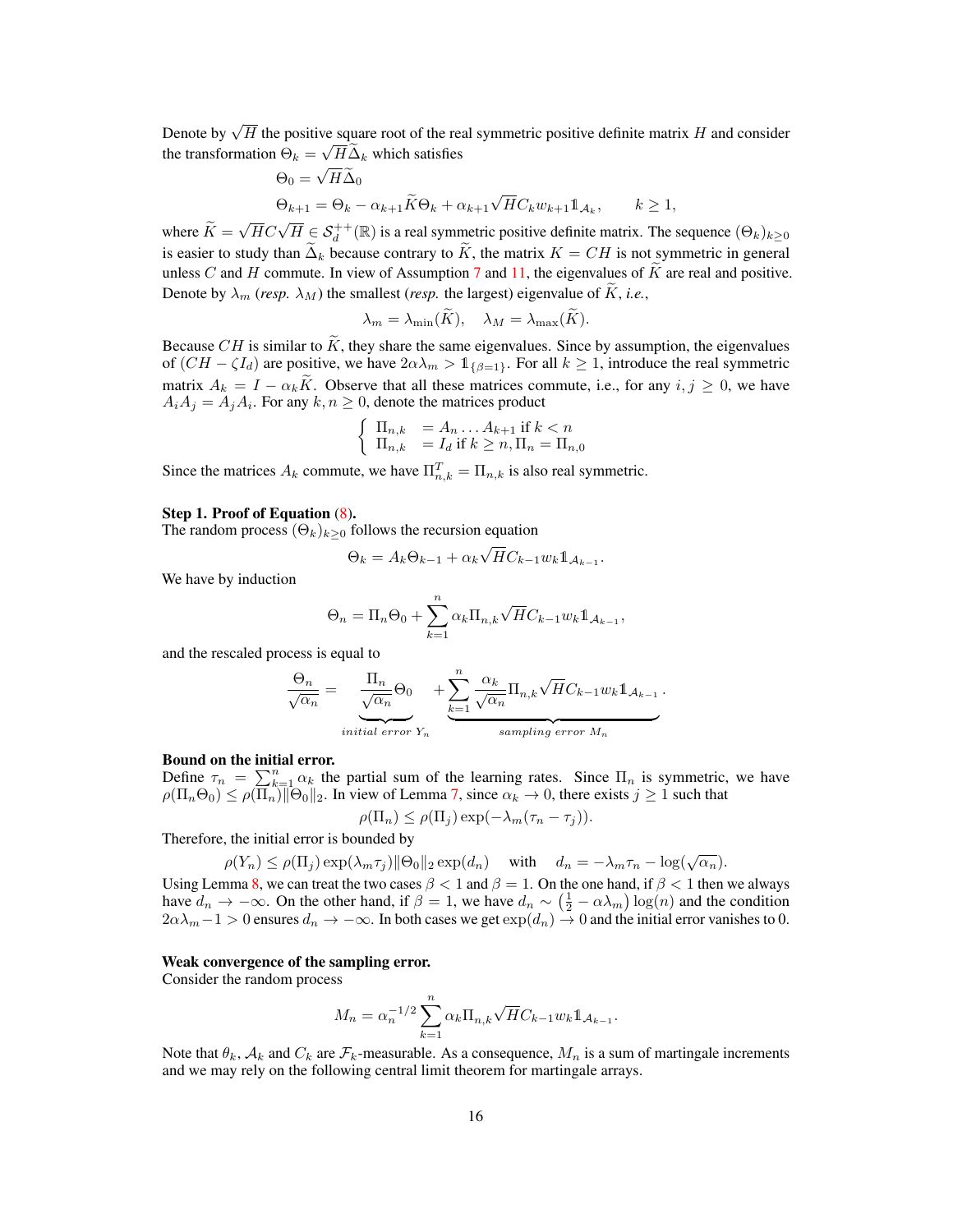**Theorem 6.** *[\(Hall and Heyde,](#page-29-12) [1980,](#page-29-12) Corollary 3.1) Let*  $(W_{n,i})_{1\leq i\leq n, n\geq 1}$  *be a triangular array of random vectors such that*

$$
\mathbb{E}[W_{n,i} \mid \mathcal{F}_{i-1}] = 0, \quad \text{for all } 1 \le i \le n,
$$
\n<sup>(10)</sup>

$$
\sum_{i=1}^{N} \mathbb{E}[W_{n,i}W_{n,i}^T \mid \mathcal{F}_{i-1}] \to V^* \ge 0, \quad \text{in probability,} \tag{11}
$$

$$
\sum_{i=1}^{n} \mathbb{E}[\|W_{n,i}\|^2 \mathbb{1}_{\{\|W_{n,i}\| > \varepsilon\}} \mid \mathcal{F}_{i-1}] \to 0, \quad \text{in probability,}
$$
 (12)

*then,*  $\sum_{i=1}^{n} W_{n,i} \rightsquigarrow \mathcal{N}(0, V^*)$ *, as*  $n \to \infty$ *.* 

We start by verifying [\(11\)](#page-16-0). Let  $D_k =$ √  $\overline{H}C_{k-1}\Gamma_{k-1}C_{k-1}^T$  $\sqrt{H} \mathbb{1}_{\mathcal{A}_{k-1}} \in \mathcal{S}_d(\mathbb{R})$ . The quadratic variation of  $M_n$  is given by

<span id="page-16-1"></span><span id="page-16-0"></span>
$$
\Sigma_n = \alpha_n^{-1} \sum_{k=1}^n \alpha_k^2 \Pi_{n,k} D_k \Pi_{n,k}^T.
$$

First we can check that  $\Sigma_n$  is bounded. Using the triangle inequality and since the operator norm is submultiplicative, we have

$$
\|\Sigma_n\| \leq \alpha_n^{-1} \sum_{k=1}^n \alpha_k^2 \|\Pi_{n,k} D_k \Pi_{n,k}^T\| \leq \alpha_n^{-1} \sum_{k=1}^n \alpha_k^2 \|D_k\| \|\Pi_{n,k}\|^2 = \alpha_n^{-1} \sum_{k=1}^n \alpha_k^2 \|D_k\| \rho (\Pi_{n,k})^2,
$$

where we use in the last equality that  $\Pi_{n,k}$  is real symmetric so  $\|\Pi_{n,k}\| = \rho(\Pi_{n,k})$ . On the event Ak−1, the matrices  $C_{k-1}$  and  $\Gamma_{k-1}$  are bounded as  $||C_{k-1}|| \le 2||\ddot{C}||$  and  $||\Gamma_{k-1}|| \le 2||\Gamma||$  leading to the following bound for the matrix  $D_k$ ,

$$
||D_k|| = ||\sqrt{H}C_{k-1}\Gamma_{k-1}C_{k-1}^T\sqrt{H}\mathbb{1}_{A_{k-1}}||
$$
  
\n
$$
\leq ||H|| ||\Gamma_{k-1}|| ||C_{k-1}||^2 \mathbb{1}_{A_{k-1}}
$$
  
\n
$$
\leq 8||H|| ||\Gamma|| ||C||^2 = U_D.
$$

It follows that

$$
\|\Sigma_n\| \le U_D \alpha_n^{-1} \sum_{k=1}^n \alpha_k^2 \rho(\Pi_{n,k})^2.
$$

In view of Lemma [7,](#page-26-0) we shall split the summation from  $k = 1, \ldots, j$  and  $k = j + 1, \ldots, n$  as

$$
\alpha_n^{-1} \sum_{k=1}^n \alpha_k^2 \rho \left(\Pi_{n,k}\right)^2 = \alpha_n^{-1} \sum_{k=1}^j \alpha_k^2 \rho \left(\Pi_{n,k}\right)^2 + \alpha_n^{-1} \sum_{k=j+1}^n \alpha_k^2 \rho \left(\Pi_{n,k}\right)^2
$$
  

$$
\leq \alpha_n^{-1} \sum_{k=1}^j \alpha_k^2 \rho \left(\Pi_{n,k}\right)^2 + \alpha_n^{-1} \sum_{k=j+1}^n \alpha_k^2 \prod_{i=k+1}^n (1 - \lambda_m \alpha_i)^2.
$$

For the first term  $a_n$ , we have for all  $k = 1, \ldots, j$ 

$$
\rho(\Pi_{n,k}) \le \rho(\Pi_{n,j}) \le \prod_{i=j+1}^n (1 - \lambda_m \alpha_i) \le \exp(-\lambda_m (\tau_n - \tau_j)),
$$

which implies since  $(\alpha_k)$  is decreasing with  $\alpha_1 = \alpha$  that

$$
\sum_{k=1}^{j} \alpha_k^2 \rho \left(\Pi_{n,k}\right)^2 \leq \alpha \tau_j \exp(-2\lambda_m(\tau_n - \tau_j)).
$$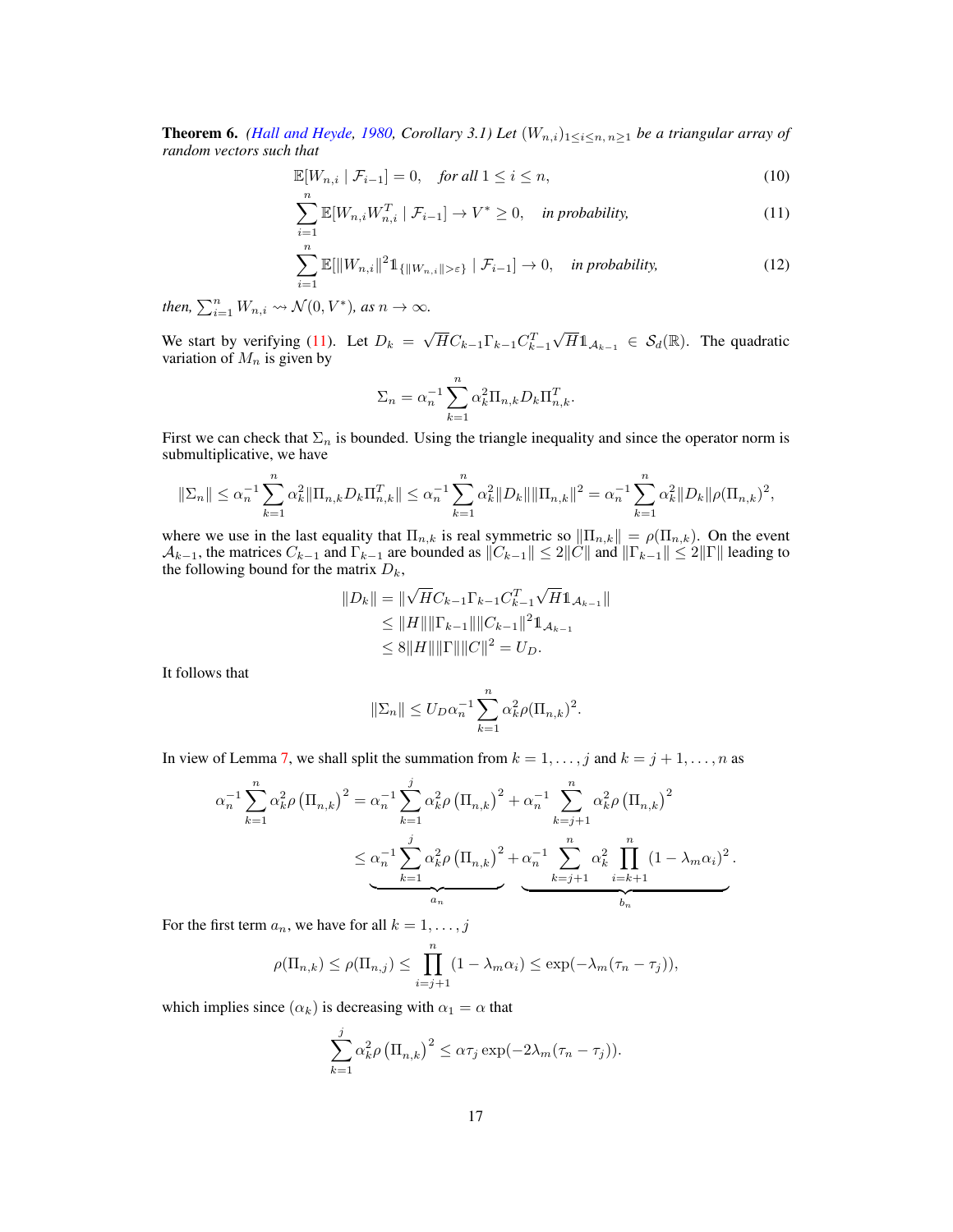Therefore, similarly to the initial error term, we get

$$
a_n \leq \alpha \tau_j \exp(2\lambda_m \tau_j)) \exp(d_n)
$$
 with  $d_n = -2\lambda_m \tau_n - \log(\alpha_n)$ ,

and the condition  $2\alpha\lambda_m - 1 > 0$  ensures  $d_n \to -\infty$  so that  $a_n$  goes to 0 and is almost surely bounded by  $U_a$ .

For the second term  $b_n$ , we can apply Lemma [5](#page-25-0) and need to distinguish between the two cases:

• ( $\beta = 1$ ) If  $\alpha_n = \alpha/n$ , since  $2\alpha\lambda_m > 1$ , we can apply Lemma [5](#page-25-0) ( $p = 1, m = 2, \lambda = \lambda_m \alpha, x_j =$  $0, \varepsilon_k = \alpha^2$ ) and obtain

$$
b_n \le \frac{\alpha^2}{2\alpha\lambda_m - 1} = U_b.
$$

• ( $\beta$  < 1) If  $\alpha_n = \alpha/n^{\beta}$ , we deduce the same as before because  $\lambda_m > 0$ .

Finally in both cases, we get

<span id="page-17-0"></span>
$$
\|\Sigma_n\| \le U_D \left(U_a + U_b\right). \tag{13}
$$

We now derive the limit of  $\Sigma_n$ . We shall use a recursion equation to recover a stochastic approximation scheme. Note that

$$
\alpha_n \Sigma_n = \sum_{k=1}^n \alpha_k^2 \Pi_{n,k} D_k \Pi_{n,k}^T
$$
\n(14)

$$
= \alpha_n^2 D_n + A_n \left( \sum_{k=1}^{n-1} \alpha_k^2 \Pi_{n-1,k} D_k \Pi_{n-1,k}^T \right) A_n^T,
$$
\n(15)

and recognize

$$
\alpha_n \Sigma_n = \alpha_n^2 D_n + \alpha_{n-1} A_n \Sigma_{n-1} A_n^T.
$$

Replacing the symmetric matrix  $A_n = I - \alpha_n \widetilde{K}$ , we get (because  $\Sigma_n$  is bounded almost surely)

$$
\alpha_n \Sigma_n = \alpha_n^2 D_n + \alpha_{n-1} (I - \alpha_n \widetilde{K}) \Sigma_{n-1} (I - \alpha_n \widetilde{K})
$$
  
=  $\alpha_n^2 D_n + \alpha_{n-1} \left[ \Sigma_{n-1} - \alpha_n \Sigma_{n-1} \widetilde{K} - \alpha_n \widetilde{K} \Sigma_{n-1} + O(\alpha_n^2) \right].$ 

Divide by  $\alpha_n$  to obtain

$$
\Sigma_n = \alpha_n D_n + \frac{\alpha_{n-1}}{\alpha_n} \left[ \Sigma_{n-1} - \alpha_n (\widetilde{K} \Sigma_{n-1} + \Sigma_{n-1} \widetilde{K}) + O(\alpha_n^2) \right],
$$

and we recognize a stochastic approximation scheme

$$
\Sigma_n = \Sigma_{n-1} - \alpha_n \left[ \widetilde{K} \Sigma_{n-1} + \Sigma_{n-1} \widetilde{K} - D_n \right] + \frac{\alpha_{n-1} - \alpha_n}{\alpha_n} \Sigma_{n-1} + O(\alpha_{n-1} \alpha_n + |\alpha_{n-1} - \alpha_n|)
$$

Recall that when  $\beta < 1$  we have

$$
\frac{1}{\alpha_n} - \frac{1}{\alpha_{n-1}} \to 0, \text{ i.e., } \frac{\alpha_{n-1} - \alpha_n}{\alpha_n} = o(\alpha_n).
$$

• ( $\beta = 1$ ) If  $\alpha_n = \alpha/n$  we get

$$
\Sigma_n = \Sigma_{n-1} - \frac{\alpha}{n} \left[ \widetilde{K} \Sigma_{n-1} + \Sigma_{n-1} \widetilde{K} - \frac{1}{\alpha} \Sigma_{n-1} - D_n \right] + O(n^{-2})
$$
  

$$
\Sigma_n = \Sigma_{n-1} - \frac{\alpha}{n} \left[ \left( \widetilde{K} - \frac{I}{2\alpha} \right) \Sigma_{n-1} + \Sigma_{n-1} \left( \widetilde{K} - \frac{I}{2\alpha} \right) - D_n \right] + O(n^{-2}).
$$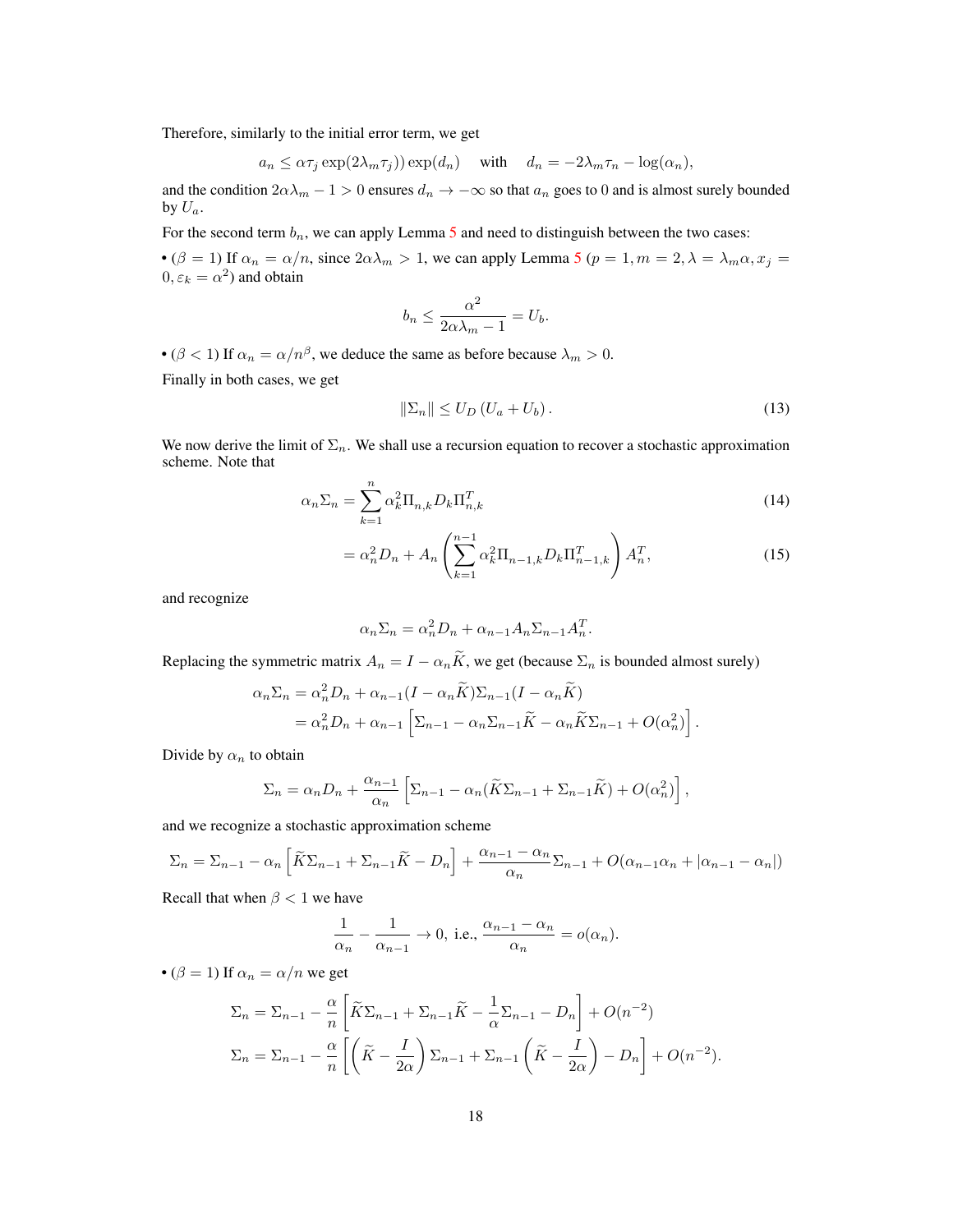• ( $\beta$  < 1) If  $\alpha_n = \alpha/n^{\beta}$  we get

$$
\Sigma_n = \Sigma_{n-1} - \alpha_n \left[ \widetilde{K} \Sigma_{n-1} + \Sigma_{n-1} \widetilde{K} - D_n \right] + o(\alpha_n).
$$

Recall that  $\zeta = \mathbb{1}_{\{\beta=1\}}/(2\alpha)$  and define  $\widetilde{K}_{\zeta} = \widetilde{K} - \zeta I$ , so that in both cases, the recursion equation becomes

$$
\Sigma_n = \Sigma_{n-1} - \alpha_n \left[ \widetilde{K}_{\zeta} \Sigma_{n-1} + \Sigma_{n-1} \widetilde{K}_{\zeta}^T - D_n \right] + o(\alpha_n).
$$

We can vectorize this equation. The vectorization of an  $m \times n$  matrix  $A = (a_{i,j})$ , denoted vec $(A)$ , is the  $mn \times 1$  column vector obtained by stacking the columns of the matrix A on top of one another:

$$
\text{vec}(A) = [a_{1,1}, \dots, a_{m,1}, a_{1,2}, \dots, a_{m,2}, \dots, a_{1,n}, \dots, a_{m,n}]^T.
$$

Applying this operator to our stochastic approximation scheme gives

$$
\operatorname{vec}(\Sigma_n) = \operatorname{vec}(\Sigma_{n-1}) - \alpha_n \left[ \operatorname{vec} \left( \widetilde{K}_{\zeta} \Sigma_{n-1} + \Sigma_{n-1} \widetilde{K}_{\zeta}^T \right) - \operatorname{vec}(D_n) \right] + o(\alpha_n).
$$

Denote by ⊗ the Kronecker product, we have the following property

$$
\operatorname{vec}\left(K_{\zeta}\Sigma_{n-1}+\Sigma_{n-1}K_{\zeta}^{T}\right)=\left(I_{d}\otimes K_{\zeta}+K_{\zeta}^{T}\otimes I_{d}\right)\operatorname{vec}(\Sigma_{n-1}).
$$

Define  $D$  as the almost sure limit of  $D_n$ , *i.e.* 

$$
D = \lim_{n \to \infty} D_n = \sqrt{H} C \Gamma C \sqrt{H}.
$$

Introduce  $v_n = \text{vec}(\Sigma_n)$  and  $Q = \left(I_d \otimes \widetilde{K}_\zeta + \widetilde{K}_\zeta \otimes I_d\right)$ . We have almost surely

$$
v_n = v_{n-1} - \alpha_n (Qv_{n-1} - \text{vec}(D)) + \alpha_n \text{vec}(D_n - D) + o(\alpha_n)
$$
  
=  $v_{n-1} - \alpha_n (Qv_{n-1} - \text{vec}(D)) + \varepsilon_n \alpha_n$ 

where  $\varepsilon_n \to 0$  almost surely. This is a stochastic approximation scheme with the affine function  $h(v) = Qv - \text{vec}(D)$  for  $v \in \mathbb{R}^{d^2}$ . Let  $v^*$  be the solution of  $h(v) = 0$  which is well defined since  $Q = (I_d \otimes \widetilde{K}_{\zeta} + \widetilde{K}_{\zeta}^T \otimes I_d)$  is invertible. Indeed, the eigenvalues of Q are  $\mu_i + \mu_j$ ,  $1 \le i, j \le d$ , where the  $\mu_i$ ,  $i = 1, ..., d$  are the eigenvalues of  $K_{\zeta}$ . Equivalently, the eigenvalues of Q are of the form  $(\lambda_i - \zeta) + (\lambda_j - \zeta)$  where the  $\lambda_i$ ,  $i = 1, \dots, d$  are the eigenvalues of K. Because  $\lambda_m > \zeta$ , we have that  $Q \succ 0$ . As a consequence

$$
(v_n - v^*) = (v_{n-1} - v^*) - \alpha_n (h(v_{n-1}) - h(v^*)) + \varepsilon_n \alpha_n
$$
  
=  $(v_{n-1} - v^*) - \alpha_n Q (v_{n-1} - v^*) + \varepsilon_n \alpha_n$   
=  $B_n (v_{n-1} - v^*) + \varepsilon_n \alpha_n$ ,

with  $B_n = (I_{d^2} - \alpha_n Q)$ . By induction, we obtain

$$
(v_n - v^*) = (B_n ... B_1) (v_0 - v^*) + \sum_{k=1}^n \alpha_k (B_n ... B_{k+1}) \varepsilon_k,
$$

Define  $\lambda_Q = \lambda_{\min}(Q) > 0$  and remark that

$$
||B_n \dots B_{k+1}|| \le \prod_{j=k+1}^n ||B_j|| = \prod_{j=k+1}^n (1 - \alpha_j \lambda_Q).
$$

It follows that

$$
||v_n - v^*||_2 \le ||B_n ... B_1|| ||v_0 - v^*||_2 + \sum_{k=1}^n \alpha_k ||B_n ... B_{k+1}|| ||\varepsilon_k||_2
$$
  

$$
\le \prod_{j=1}^n (1 - \alpha_j \lambda_Q) ||v_0 - v^*||_2 + \sum_{k=1}^n \alpha_k \prod_{j=k+1}^n (1 - \alpha_j \lambda_Q) ||\varepsilon_k||_2
$$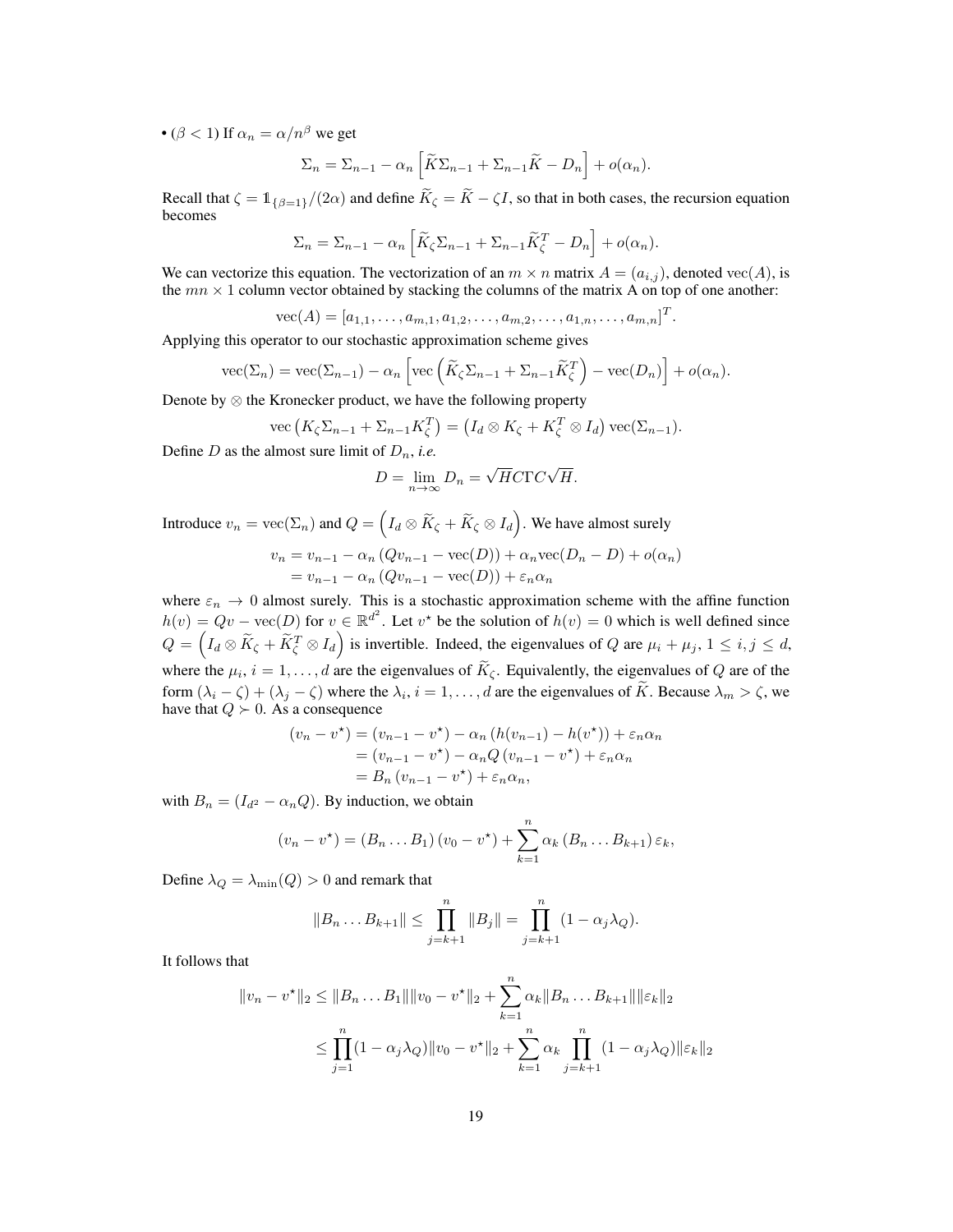Applying Lemma  $5$  we obtain that the right-hand side term goes to 0. The left-hand side term goes to 0 under the effect of the product by definition of  $(\alpha_k)_{k\geq 1}$ . We therefore conclude that  $v_n \to v^*$  almost surely. From easy manipulation involving vec(·) and ⊗, this is equivalent to  $\Sigma_n \to \Sigma$ , where  $\Sigma$  is the solution of the Lyapunov equation

$$
(\widetilde{K} - \zeta I)\Sigma + \Sigma(\widetilde{K} - \zeta I) = D.
$$

Now we turn our attention to  $(12)$ . We need to show that almost surely,

$$
\alpha_n^{-1} \sum_{k=1}^n \alpha_k^2 \mathbb{E}[\|\Pi_{n,k}\sqrt{H}C_{k-1}w_k\|_2^2 \mathbb{1}_{\{\alpha_k\|\Pi_{n,k}\sqrt{H}C_{k-1}w_k\|_2 > \varepsilon \alpha_n^{1/2}\}} \mid \mathcal{F}_{k-1}] \mathbb{1}_{\mathcal{A}_{k-1}} \to 0.
$$

We have

$$
\mathbb{E}[\alpha_n^{-1} \alpha_k^2 \|\Pi_{n,k}\sqrt{H}C_{k-1}w_k\|_2^2 \mathbb{1}_{\{\alpha_k \|\Pi_{n,k}\sqrt{H}C_{k-1}w_k\|_2 > \varepsilon \alpha_n^{1/2}\}} \mid \mathcal{F}_{k-1}]
$$
  
\n
$$
\leq \varepsilon^{-\delta} \mathbb{E}[(\alpha_n^{-1/2} \alpha_k \|\Pi_{n,k}\sqrt{H}C_{k-1}w_k\|_2)^{2+\delta} \mid \mathcal{F}_{k-1}]
$$
  
\n
$$
\leq \varepsilon^{-\delta} (\alpha_n^{-1/2} \alpha_k \|\Pi_{n,k}\sqrt{H}C_{k-1}\|^{2+\delta} \mathbb{E}[\|w_k\|_2^{2+\delta} \mid \mathcal{F}_{k-1}].
$$

Let  $U(\omega) = \sup_{k \ge 1} \mathbb{E}[\|w_k\|_2^{2+\delta} \mid \mathcal{F}_{k-1}] \mathbb{1}_{\mathcal{A}_{k-1}}$  which is almost surely finite by Assumption [9.](#page-5-1) We get

$$
\mathbb{E}[\alpha_n^{-1} \alpha_k^2 \|\Pi_{n,k}\sqrt{H}C_{k-1}w_k\|_2^2 \mathbb{1}_{\{\alpha_k \|\Pi_{n,k}\sqrt{H}C_{k-1}w_k\|_2 > \varepsilon \alpha_n^{1/2}\}} \mid \mathcal{F}_{k-1}] \mathbb{1}_{\mathcal{A}_{k-1}}
$$
\n
$$
\leq \varepsilon^{-\delta} \left( 2\|\sqrt{H}\| \|C\|\right)^{2+\delta} U(\omega) (\alpha_n^{-1/2} \alpha_k \rho(\Pi_{n,k}))^{2+\delta}
$$

Hence by showing that

$$
\sum_{k=1}^n (\alpha_n^{-1/2} \alpha_k \rho(\Pi_{n,k}))^{2+\delta} \to 0,
$$

we will obtain [\(12\)](#page-16-1). The previous convergence can be deduced from Lemma [5](#page-25-0) with  $p = 1 + \delta/2$ ,  $m=2+\delta,\epsilon_k=\alpha_k^{\delta/2}$  $\int_{k}^{\delta/2}$ , checking that  $(2+\delta)\alpha\lambda_m > 1 + \delta/2$ .

## Step 2. Proof of Equation [\(9\)](#page-14-2).

A preliminary step to the derivation of Equation [\(9\)](#page-14-2) is to obtain that  $\widetilde{\Delta}_k \to 0$  almost surely. For any  $\theta$ and  $\eta$  in  $\mathbb{R}^d$ , we have

$$
\|\boldsymbol{\theta}\|^2=\|\boldsymbol{\eta}\|^2+2\boldsymbol{\eta}^T(\boldsymbol{\theta}-\boldsymbol{\eta})+\|\boldsymbol{\theta}-\boldsymbol{\eta}\|^2
$$

implying that for all  $k \geq 0$ 

$$
\mathbb{E}[\|\Theta_{k+1}\|^2|\mathcal{F}_k] = \|\widetilde{\Theta}_k\|^2 - 2\alpha_{k+1}\Theta_k^T\widetilde{K}\Theta_k + \alpha_{k+1}^2\mathbb{E}[\|\widetilde{K}\Theta_k - C_k w_{k+1}\mathbb{1}_{\mathcal{A}_k}\|^2|\mathcal{F}_k].
$$

Since  $(w_k)$  is a martingale increment and using matrix norms we get

$$
\mathbb{E}[\|\widetilde{K}\Theta_{k} - C_{k}w_{k+1}\mathbb{1}_{\mathcal{A}_{k}}\|^{2}|\mathcal{F}_{k}] = \mathbb{E}[\|\widetilde{K}\Theta_{k}\|^{2}|\mathcal{F}_{k}] + \mathbb{E}[\|C_{k}w_{k+1}\mathbb{1}_{\mathcal{A}_{k}}\|^{2}|\mathcal{F}_{k}] \leq \lambda_{M}^{2}\|\Theta_{k}\|^{2} + \gamma_{k+1}^{2}\mathbb{E}[\|w_{k+1}\mathbb{1}_{\mathcal{A}_{k}}\|^{2}|\mathcal{F}_{k}].
$$

Injecting this bound in the previous equality yields

$$
\mathbb{E}[\|\Theta_{k+1}\|^2|\mathcal{F}_k] \le \|\Theta_k\|^2 (1+\alpha_{k+1}^2\lambda_M^2) - 2\alpha_{k+1}\Theta_k^T\widetilde{K}\Theta_k + (\alpha_{k+1}\gamma_{k+1})^2 \mathbb{E}[\|w_{k+1}\|^2|\mathcal{F}_k]\mathbb{1}_{\mathcal{A}_k}.
$$

Since, using  $(7)$ ,

$$
\sum_{k\geq 0} (\alpha_{k+1}\gamma_{k+1})^2 \mathbb{E}[\|w_{k+1}\|^2 | \mathcal{F}_k] \mathbb{1}_{\mathcal{A}_k} \leq \left(\sup_{k\geq 0} \mathbb{E}[\|w_{k+1}\|^2 | \mathcal{F}_k] \mathbb{1}_{\mathcal{A}_k}\right) \left(\sum_{k\geq 0} (\alpha_{k+1}\gamma_{k+1})^2\right) < \infty,
$$

 $\bar{X}$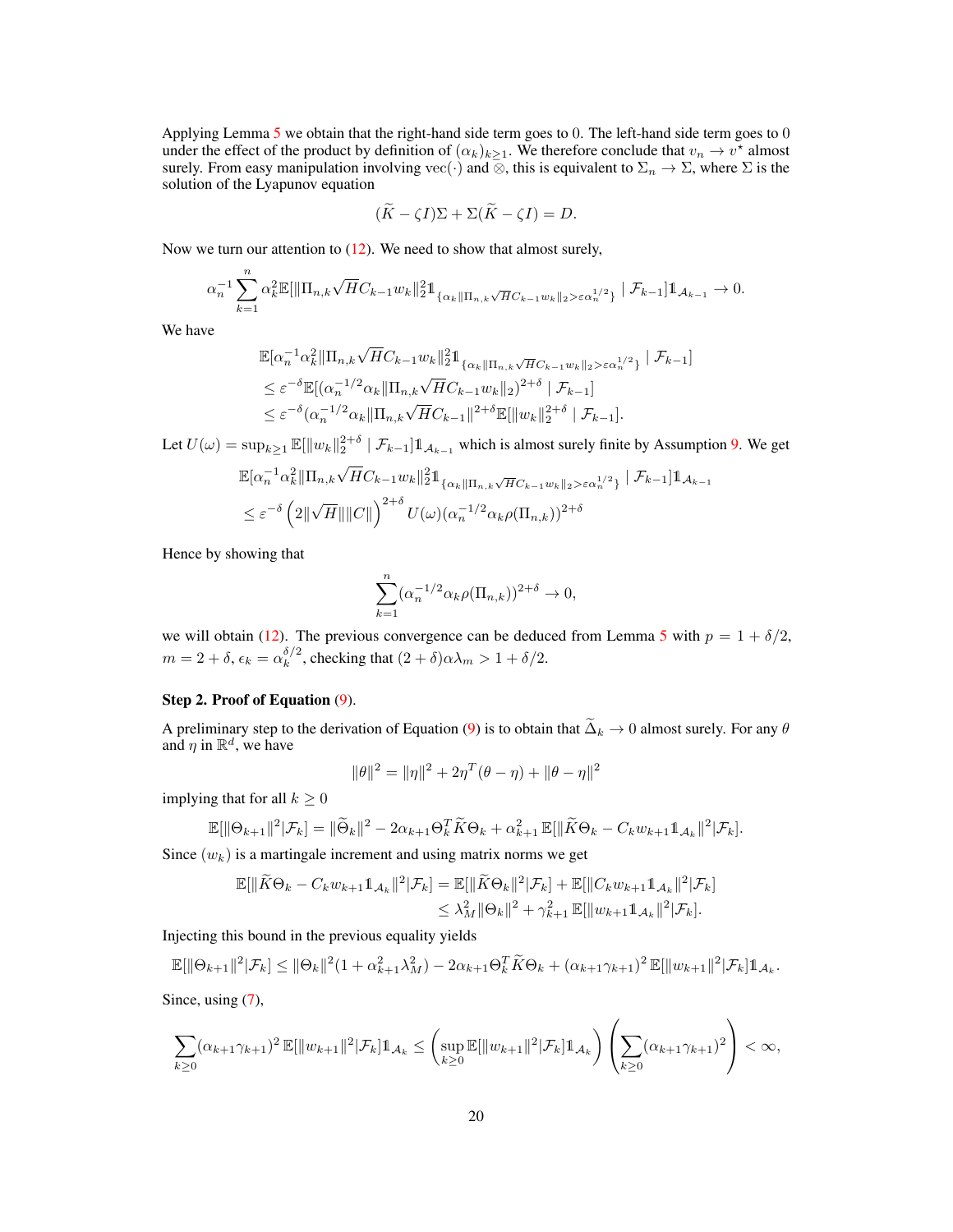we are in position to apply the Robbins-Siegmund Theorem [7](#page-24-1) and we obtain the almost sure convergence of  $\sum_{k} \alpha_{k+1} \Theta_k^T \tilde{K} \Theta_k$  and  $\|\Theta_k\|_2^2 \to V_\infty$ . Because  $\tilde{K}$  is positive definite, it gives that, with probability  $1, \sum_{k\geq 0} \alpha_{k+1} \|\Theta_k\|^2 < +\infty$ , from which, we deduce  $\liminf_k \|\Theta_k\|^2 = 0$ . Therefo one can extract a subsequence  $\Theta_k$  such that  $\|\Theta_k\|^2 \to 0$ . Using the above second condition yields  $V_{\infty} = 0$  and we conclude that  $\widetilde{\Delta}_k = H^{-1/2}\Theta_k \to 0$ .

Define the difference

$$
E_k = \Delta_k - \widetilde{\Delta}_k.
$$

Since  $\theta \mapsto \nabla^2 F(\theta)$  is continous at  $\theta^*$ , we can apply a coordinate-wise mean value theorem. Indeed, for any  $\theta \in \mathbb{R}^d$ , we have  $\nabla F(\theta) = (\partial_1 F(\theta), \dots, \partial_d F(\theta))$  where for all  $j = 1, \dots, d$ , the partial derivatives functions  $\partial_j F : \mathbb{R}^d \to \mathbb{R}$  are Lipschitz continuous. Denote by  $\nabla(\partial_j F) : \mathbb{R}^d \to \mathbb{R}^d$ the gradient of the partial derivative  $\partial_j F$ , *i.e.*,  $\nabla(\partial_j F)(\theta) = (\partial_{1,j}^2 F(\theta), \dots, \partial_{d,j}^2 F(\theta))$ . For any  $\theta, \eta \in B(\theta^*, \varepsilon)$ , there exists  $\xi_j \in \mathbb{R}^d$  such that

$$
\partial_j F(\theta) - \partial_j F(\eta) = \nabla(\partial_j F)(\xi_j)(\theta - \eta).
$$

We construct a Hessian matrix by rows  $H(\xi) = H(\xi_1, \ldots, \xi_d)$  where the j-th row is equal to  $\nabla(\partial_j F)(\xi_j) = (\partial_{1,j}^2 F(\xi_j), \dots, \partial_{d,j}^2 F(\xi_j))$ 

$$
H(\xi) = \begin{bmatrix} \partial_{1,1}^2 F(\xi_1) & \dots & \partial_{1,d}^2 F(\xi_1) \\ \vdots & \ddots & \vdots \\ \partial_{d,1}^2 F(\xi_d) & \dots & \partial_{d,d}^2 F(\xi_d) \end{bmatrix}
$$

and we can write

$$
\nabla F(\theta) - \nabla F(\eta) = H(\xi)(\theta - \eta).
$$

There exists  $\xi_k = (\xi_k^{(1)})$  $(k_k^{(1)}, \ldots, \xi_k^{(d)})$  with  $\xi_k^{(j)} \in [\theta^* + E_k, \theta_k]$  and  $\xi_k' = (\xi_k'^{(1)})$  $\zeta_k^{(1)}, \ldots, \zeta_k^{(d)}$  with  $\zeta_k'^{(j)} \in$  $[\theta^{\star} + E_k, \theta^{\star}]$  such that

$$
\nabla F(\theta^* + E_k) - \nabla F(\theta_k) = -H(\xi_k)\widetilde{\Delta}_k
$$
\n(16)

<span id="page-20-2"></span><span id="page-20-1"></span>
$$
\nabla F(\theta^* + E_k) = H(\xi'_k) E_k.
$$
\n(17)

Let  $\eta > 0$  such that  $2\alpha\lambda_m(1-3\eta) > 1$ . This choice will come clear at the end of the reasoning. On the one hand, we have  $C_k \to C$ . On the other hand, using Lemma [6,](#page-26-1) the spectrum of  $C_k H$  is real and positive. Hence, we have the convergence of the eigenvalues of  $C_kH$  towards the eigenvalues of  $K = CH$ . This follows from the definition of eigenvalues as roots of the characteristic polynomial and the fact that the roots of any polynomial  $P \in \mathbb{C}[X]$  are continuous functions of the coefficients [\(Zedek,](#page-31-3) [1965\)](#page-31-3). Consequently, there exists  $n_1(\omega)$  such that for all  $k \geq n_1(\omega)$ ,

$$
(1 - \eta)\lambda_m \le \lambda_{\min}(C_k H) \le \lambda_{\max}(C_k H) \le (1 + \eta)\lambda_M. \tag{18}
$$

We can define  $n_2(\omega)$  such that for all  $k \geq n_2(\omega)$ 

<span id="page-20-5"></span><span id="page-20-4"></span><span id="page-20-3"></span><span id="page-20-0"></span>
$$
\mathcal{A}_k \text{ is realized.} \tag{19}
$$

Since  $\parallel$ √  $\overline{H^{-1}}H(\xi_k')$ √  $|H^{-1} - I_d|| \to 0$  as  $k \to \infty$ , there is  $n_3(\omega)$  and  $n_4(\omega)$  such that for all  $k \geq n_3(\omega)$ 

$$
\|\sqrt{H^{-1}}H(\xi_k')\sqrt{H^{-1}} - I_d\| \le \frac{\eta}{1+\eta}\frac{\lambda_m}{\lambda_M},\tag{20}
$$

and for all  $k \geq n_4(\omega)$ ,

$$
\|\sqrt{H^{-1}}H(\xi_k')\sqrt{H^{-1}}\| \le 1.
$$
\n(21)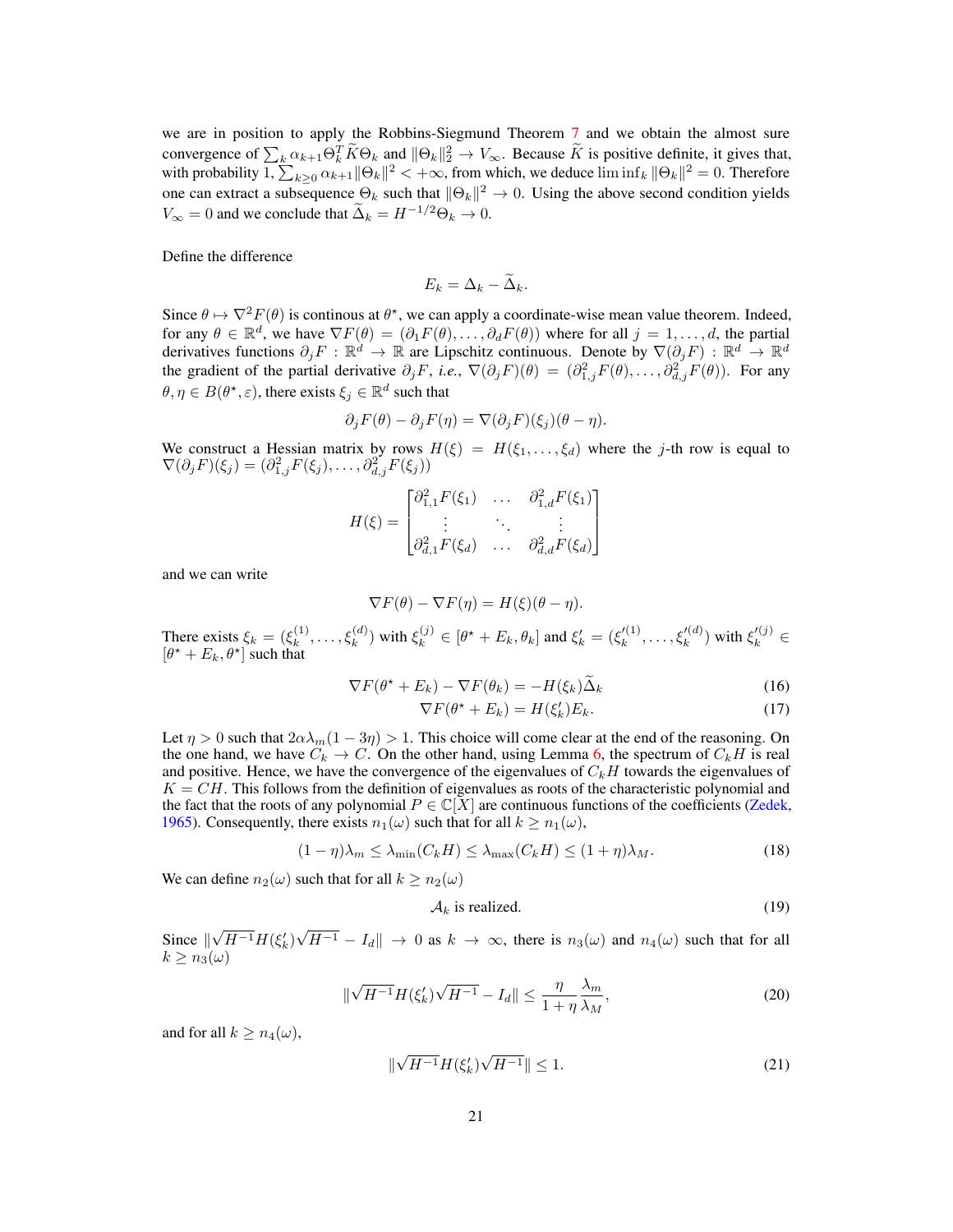Since  $\alpha_k \to 0$ , there is  $n_5$  such that for all  $k \geq n_5$ 

<span id="page-21-1"></span>
$$
\alpha_{k+1} \le \frac{2\eta\lambda_m}{(1+\eta)^2\lambda_M^2}.\tag{22}
$$

To use the previous local properties, define  $n_0(\omega) = n_1(\omega) \vee n_2(\omega) \vee n_3(\omega) \vee n_4(\omega) \vee n_5$  and introduce the set  $\mathcal{E}_j$  along with its complement  $\mathcal{E}_j^c$ , defined by

$$
\mathcal{E}_j = \{\omega : j \ge n_0(\omega)\}.
$$

Let  $\delta > 0$  and take  $j \ge 1$  large enough such that  $\mathbb{P}(\mathcal{E}_j^c) \le \delta$ . Invoking the Markov inequality, we have for all  $\gamma > 0$ 

$$
\mathbb{P}(\alpha_k^{-1/2} \|E_k\| > \gamma) = \mathbb{P}(\alpha_k^{-1/2} \|E_k\| > \gamma, \mathcal{E}_j) + \mathbb{P}(\alpha_k^{-1/2} \|E_k\| > \gamma, \mathcal{E}_j^c)
$$
  
\n
$$
\leq \mathbb{P}(\alpha_k^{-1/2} \|E_k\| > \gamma, \mathcal{E}_j) + \delta
$$
  
\n
$$
\leq \alpha_k^{-1/2} \gamma^{-1} \mathbb{E}[\|E_k\| \mathbf{1}_{\mathcal{E}_j}] + \delta
$$

Because  $\delta$  is arbitrary, we only need to show that for any value of  $j \geq 1$ ,

$$
e_k := \mathbb{E}[\|E_k\| \mathbb{1}_{\mathcal{E}_j}] = o(\alpha_k^{1/2}).
$$

To prove this fact, we shall recognize a stochastic algorithm for the sequence  $e_k$ .

Let  $k \geq j$  and assume further that  $\mathcal{E}_j$  is realized. We have, because of [\(19\)](#page-20-0),

$$
E_{k+1} = \Delta_k - \widetilde{\Delta}_k - \alpha_{k+1} C_k \nabla F(\theta_k) + \alpha_{k+1} K \widetilde{\Delta}_k.
$$

Introducing  $E_k =$ √  $HE_k$ , we find

$$
\widetilde{E}_{k+1} = \widetilde{E}_k - \alpha_{k+1} \sqrt{H} C_k \nabla F(\theta_k) + \alpha_{k+1} \sqrt{H} K \widetilde{\Delta}_k,
$$

and using [\(16\)](#page-20-1), it comes that

$$
\widetilde{E}_{k+1} = \widetilde{E}_k - \alpha_{k+1} \sqrt{H} C_k \nabla F(\theta^* + E_k) - \alpha_{k+1} \sqrt{H} C_k H(\xi_k) \widetilde{\Delta}_k + \alpha_{k+1} \sqrt{H} K \widetilde{\Delta}_k \n= \widetilde{E}_k - \alpha_{k+1} \sqrt{H} C_k \nabla F(\theta^* + E_k) + \alpha_{k+1} \sqrt{H} (K - C_k H(\xi_k)) \widetilde{\Delta}_k.
$$

Using Minkowski inequality, we have

$$
\|\widetilde{E}_{k+1}\| \le \|\widetilde{E}_k - \alpha_{k+1}\sqrt{H}C_k \nabla F(\theta^* + E_k)\| + \|\alpha_{k+1}\sqrt{H}(K - C_k H(\xi_k))\widetilde{\Delta}_k\|.
$$

We shall now focus on the first term. Still on the set  $\mathcal{E}_j$ , we have

√

$$
\|\widetilde{E}_k - \alpha_{k+1}\sqrt{H}C_k \nabla F(\theta^* + E_k)\|^2
$$
  
= 
$$
\|\widetilde{E}_k\|^2 - 2\alpha_{k+1}\langle \widetilde{E}_k, \sqrt{H}C_k \nabla F(\theta^* + E_k)\rangle + \alpha_{k+1}^2 \|\sqrt{H}C_k \nabla F(\theta^* + E_k)\|^2
$$
 (23)

We have on the one hand using  $(17)$ 

$$
\langle \widetilde{E}_k, \sqrt{H} C_k \nabla F(\theta^* + E_k) \rangle = \langle \widetilde{E}_k, \sqrt{H} C_k H(\xi'_k) E_k \rangle
$$
  
=  $\langle \widetilde{E}_k, \sqrt{H} C_k H E_k \rangle + \langle \widetilde{E}_k, \sqrt{H} C_k (H(\xi'_k) - H) E_k \rangle$ 

Due to  $(18)$ , the first term satisfies

<span id="page-21-0"></span>
$$
\langle \widetilde{E}_k, \sqrt{H}C_k H E_k \rangle = \langle \widetilde{E}_k, \sqrt{H}C_k \sqrt{H} \widetilde{E}_k \rangle
$$
  
\n
$$
\geq \lambda_{\min}(C_k H) \|\widetilde{E}_k\|^2
$$
  
\n
$$
\geq (1 - \eta)\lambda_m \|\widetilde{E}_k\|^2
$$

The second term satisfies

$$
\langle \widetilde{E}_k, \sqrt{H} C_k (H(\xi'_k) - H) E_k \rangle = \langle \widetilde{E}_k, \sqrt{H} C_k \sqrt{H} (\sqrt{H^{-1}} H(\xi'_k) \sqrt{H^{-1}} - I_d) \widetilde{E}_k \rangle
$$
  
 
$$
\geq - \left| \langle \widetilde{E}_k, \sqrt{H} C_k \sqrt{H} (\sqrt{H^{-1}} H(\xi'_k) \sqrt{H^{-1}} - I_d) \widetilde{E}_k \rangle \right|
$$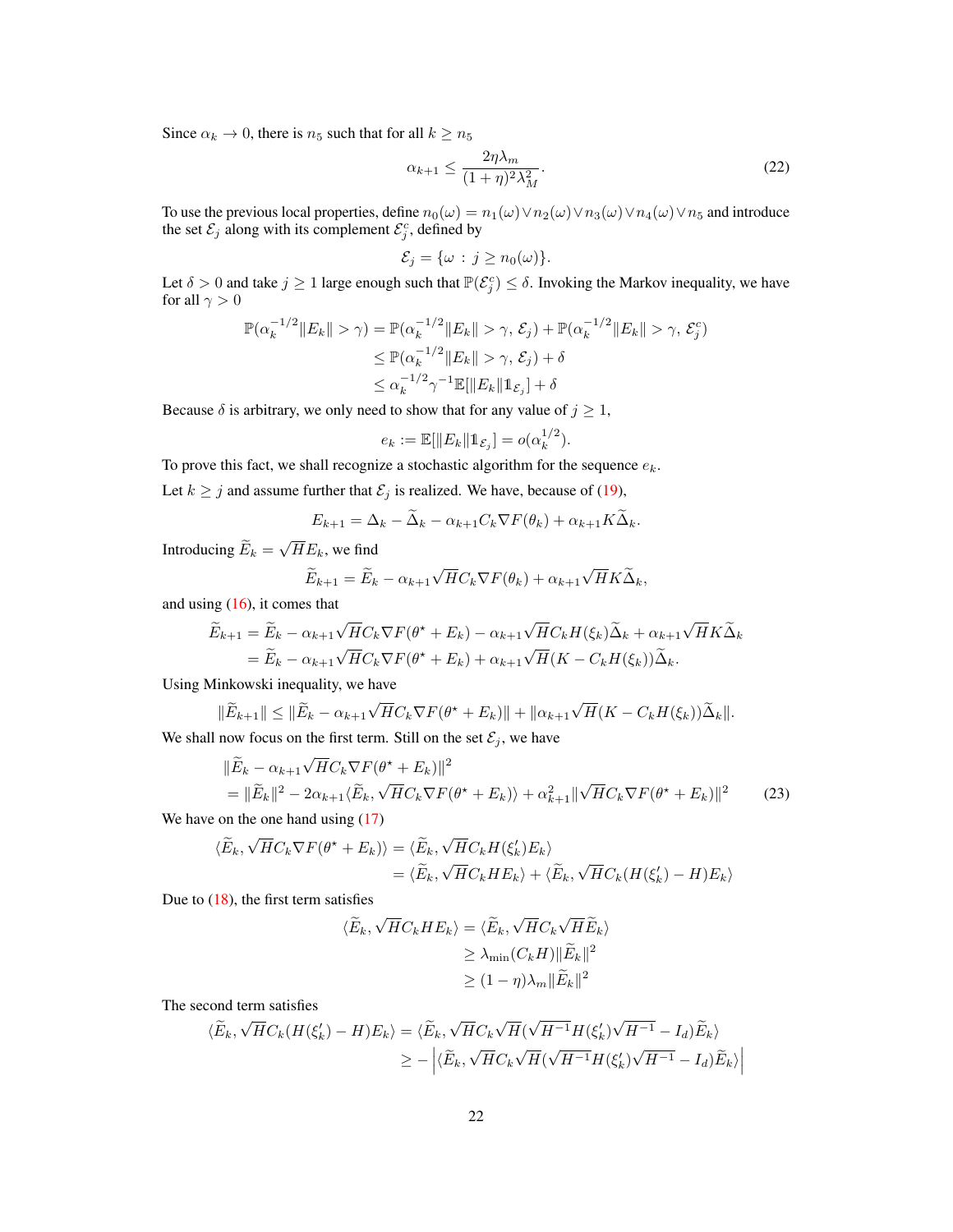Using Cauchy-Schwarz inequality, the submultiplicativity of the norm,  $(18)$  and  $(20)$ , we have

$$
\left| \langle \widetilde{E}_k, \sqrt{H} C_k \sqrt{H} (\sqrt{H^{-1}} H(\xi'_k) \sqrt{H^{-1}} - I_d) \widetilde{E}_k \rangle \right|
$$
  
\n
$$
\leq \| \sqrt{H} C_k \sqrt{H} \| \sqrt{H^{-1}} H(\xi'_k) \sqrt{H^{-1}} - I_d \| \| \widetilde{E}_k \|^2
$$
  
\n
$$
\leq \eta \lambda_m \| \widetilde{E}_k \|^2.
$$

Finally, it follows that

<span id="page-22-1"></span><span id="page-22-0"></span>
$$
\langle \widetilde{E}_k, \sqrt{H} C_k \nabla F(\theta^* + E_k) \rangle \ge (1 - 2\eta) \lambda_m \| \widetilde{E}_k \|^2
$$
\n(24)

On the other hand using  $(17)$ ,  $(18)$  and  $(21)$ ,

$$
\|\sqrt{H}C_k \nabla F(\theta^* + E_k)\|^2 = \|\sqrt{H}C_k H(\xi'_k) E_k\|^2
$$
  
\n
$$
= \|\sqrt{H}C_k \sqrt{H}(\sqrt{H^{-1}} H(\xi'_k) \sqrt{H^{-1}}) \widetilde{E}_k\|^2
$$
  
\n
$$
\leq \lambda_{\max}(C_k H)^2 \|\sqrt{H^{-1}} H(\xi'_k) \sqrt{H^{-1}}\|^2 \|\widetilde{E}_k\|^2
$$
  
\n
$$
\leq (1 + \eta)^2 \lambda_M^2 \|\widetilde{E}_k\|^2
$$
\n(25)

Putting together [\(23\)](#page-21-0), [\(24\)](#page-22-0), [\(25\)](#page-22-1) and using [\(22\)](#page-21-1) gives that, on  $\mathcal{E}_j$ ,

$$
\|\widetilde{E}_k - \alpha_{k+1}\sqrt{H}C_k \nabla F(\theta^* + E_k)\|^2
$$
  
\n
$$
\leq \|\widetilde{E}_k\|^2 (1 - 2\alpha_{k+1}(1 - 2\eta)\lambda_m + \alpha_{k+1}^2(1 + \eta)^2 \lambda_M^2)
$$
  
\n
$$
\leq \|\widetilde{E}_k\|^2 (1 - 2\alpha_{k+1}(1 - 3\eta)\lambda_m).
$$

By the Minkowski inequality and the fact that  $(1-x)^{1/2} \leq 1-x/2$ , on  $\mathcal{E}_j$ , it holds

$$
\|\widetilde{E}_{k+1}\| \le \|\widetilde{E}_k\|(1 - 2\alpha_{k+1}(1 - 3\eta)\lambda_m)^{1/2} + \alpha_{k+1}\|\sqrt{H}(K - C_kH(\xi_k))\widetilde{\Delta}_k\|
$$
  

$$
\le \|\widetilde{E}_k\|(1 - \alpha_{k+1}(1 - 3\eta)\lambda_m) + \alpha_{k+1}\|\sqrt{H}\|\|(K - C_kH(\xi_k))\widetilde{\Delta}_k\|
$$

Hence, we have shown that for any  $k \geq j$ ,

$$
\|\widetilde{E}_k\|1_{\mathcal{E}_j} \le \|\widetilde{E}_k\|1_{\mathcal{E}_j}(1-\alpha_{k+1}(1-3\eta)\lambda_m) + \alpha_{k+1}\|\sqrt{H}\| \|(K-C_kH(\xi_k))1_{\mathcal{E}_j}\widetilde{\Delta}_k\|.
$$

It follows that, for any  $k \geq j$ ,

$$
e_{k+1} \leq e_k(1-\alpha_{k+1}(1-3\eta)\lambda_m) + \alpha_{k+1} \|\sqrt{H}\|\mathbb{E}[\|U_k\widetilde{\Delta}_k\|],
$$

with  $U_k = (K - C_k H(\xi_k)) \mathbb{1}_{\mathcal{E}_j}$ . Because with probability 1,  $||U_k||$  is bounded, we can apply the Lebesgue dominated convergence theorem to obtain that  $\varepsilon_k = \mathbb{E}[||U_k||^2] \to 0$ . From the Cauchy-Schwarz inequality, we get

$$
\mathbb{E}[\|U_k\widetilde{\Delta}_k\|] \leq \sqrt{\varepsilon_k}\sqrt{\mathbb{E}[\|\widetilde{\Delta}_k\|_2^2]}.
$$

On the other hand, we have already shown in [\(13\)](#page-17-0) that  $\rho(\Sigma_k) = ||\Sigma_k|| \le U_D (U_a + U_b)$ . Since  $\Delta_k =$ √  $H^{-1}\Theta_k =$ we have already shown in (13)<br> $\sqrt{H^{-1}}\sqrt{\alpha_k}(Y_k + M_k)$ , we have

$$
\mathbb{E}[\|\widetilde{\Delta}_k\|_2^2] \le 2(\alpha_k/\lambda_m)(\|Y_k\|_2^2 + \mathbb{E}[\|M_k\|_2^2]),
$$

where the last term is the leading term and satisfies

$$
\mathbb{E}[\|M_k\|_2^2] = \mathbb{E}[\text{Tr}(\Sigma_k)] \le d\mathbb{E}[\rho(\Sigma_k)].
$$

Therefore, we have

$$
\mathbb{E}[\|\widetilde{\Delta}_k\|_2^2] \le \alpha_k A
$$

for some  $A > 0$ . Consequently, for all  $k \geq j$ ,

$$
e_{k+1} \le e_k(1 - \alpha_{k+1}(1 - 3\eta)\lambda_m) + \alpha_{k+1}^{3/2}A' \|\sqrt{H}\| \varepsilon_k^{1/2}.
$$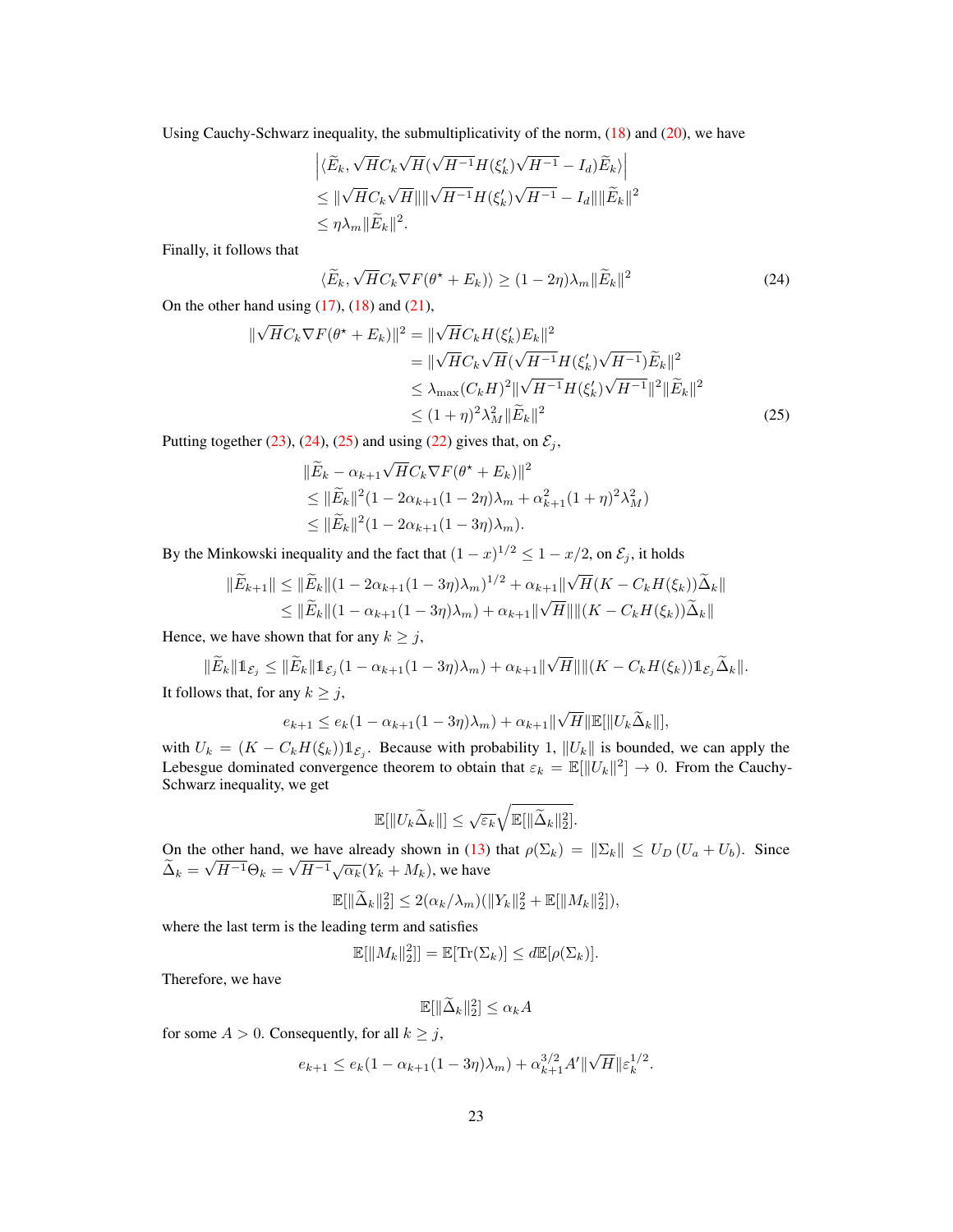The condition  $2\alpha\lambda_m(1-3\eta) > 1$  ensures that we can apply Lemma [5](#page-25-0) with  $(m\lambda > p)$ ,  $m = 1, p =$  $1/2$ ,  $\lambda = \alpha(1 - 3\eta)\lambda_m$ , we finally get

$$
\limsup_{k} (e_k/\alpha_k^{1/2}) = 0.
$$

As a consequence,  $e_k = o(\sqrt{\alpha_k})$ , which concludes the proof.

Since  $\alpha_k^{-1/2}$ k √  $\overline{H}\widetilde{\Delta}_k \to \mathcal{N}(0,\Sigma)$ , we have  $\alpha_k^{-1/2}\widetilde{\Delta}_k \to \mathcal{N}(0,\widetilde{\Sigma})$  where  $\widetilde{\Sigma} =$ √  $H^{-1}\Sigma$ √  $H^{-1}$ . Recall that  $\Sigma$  satisfies the Lyapunov equation

$$
(\sqrt{H}C\sqrt{H} - \zeta I_d)\Sigma + \Sigma(\sqrt{H}C\sqrt{H} - \zeta I_d) = \sqrt{H}C\Gamma C\sqrt{H}.
$$

Multiplying on the left and right sides by  $\sqrt{H^{-1}}$ , we get

$$
C\sqrt{H}\Sigma\sqrt{H^{-1}} - \zeta\sqrt{H^{-1}}\Sigma\sqrt{H^{-1}} + \sqrt{H^{-1}}\Sigma\sqrt{H}C - \zeta\sqrt{H^{-1}}\Sigma\sqrt{H^{-1}} = C\Gamma C,
$$

where we recognize the following Lyapunov equation

$$
(CH - \zeta I_d) \widetilde{\Sigma} + \widetilde{\Sigma} (CH - \zeta I_d)^T = C\Gamma C.
$$

## <span id="page-23-0"></span>D Additional propositions

**Proposition 4.** The choice  $C^* = H^{-1}$  is optimal in the sense that  $\Sigma_{C^*} \preceq \Sigma_C$ ,  $\forall C \in \mathcal{C}_H$ . Moreover, *we have*  $\Sigma_{C^*} = H^{-1} \Gamma H^{-1}$ .

*Proof.* Define  $\Delta_C = \Sigma_C - H^{-1} \Gamma H^{-1}$  and check that  $\Delta_C$  satisfies

$$
(CH - Id/2) \Delta_C + \Delta_C (CH - Id/2)T = (C - H-1)\Gamma(C - H-1).
$$

Because Γ is symmetric positive semi-definite, we have using Lemma [10](#page-27-1) that the term on the right side is symmetric positive semi-definite. Therefore, in view of Proposition [6,](#page-27-2) we get that  $\Delta_C$  is symmetric positive semi-definite  $\Delta_C \succeq 0$  which implies  $\Sigma_C \succeq H^{-1} \hat{\Gamma} H^{-1}$  for all  $\tilde{C} \in \mathcal{C}_H$ . The equality is reached for  $C^* = H^{-1}$  with  $\Delta_C = 0$ ,  $\Sigma_{C^*} = H^{-1}\Gamma H^{-1}$ .

**Proposition [5](#page-4-1).** Suppose that Assumptions [1,](#page-2-1) [3,](#page-3-1) [4,](#page-4-0) 5 and [12](#page-7-2) are fulfilled. Let  $(\theta_k)_{k>0}$  be the se*quence of the iterates obtained by conditioned SGD* [\(4\)](#page-6-3) *and consider*  $\Phi_k$  *defined in Equation* [\(6\)](#page-8-1)*. If*  $\sup_{0 \le j \le k} \nu_{j,k} = O(1/k)$  then we have  $\Phi_k \to H = \nabla^2 F(\theta^*)$  almost surely.

*Proof.* We use the decomposition

$$
\Phi_k - H = \sum_{j=0}^k \nu_{j,k} \left( \nabla^2 F(\theta_j) - H \right) + \sum_{j=0}^k \nu_{j,k} \left( H(\theta_j, \xi'_{j+1}) - \nabla^2 F(\theta_j) \right).
$$

The continuity of  $\nabla^2 F$  at  $\theta^*$  and the fact that  $\theta_j \to \theta^*$  a.s. implie that  $\|\nabla^2 F(\theta_j) - H\| \to 0$  a.s. Since  $\sup_{0 \le j \le k} \nu_{j,k} = O(1/k)$ , there exists  $a > 0$  such that

$$
\left\|\sum_{j=0}^k \nu_{j,k} \left(\nabla^2 F(\theta_j) - H\right)\right\| \leq \frac{a}{k+1} \sum_{j=0}^k \left\|\nabla^2 F(\theta_j) - H\right\|,
$$

which goes to 0 in virtue of Cesaro's Lemma, therefore  $\lim_{k\to\infty}\sum_{j=0}^k \nu_{j,k} (\nabla^2 F(\theta_j) - H) = 0$ . The second term is a sum of martingale increments and shall be treated with Freedman inequality and Borel-Cantelli Lemma. Introduce the martingale increments

$$
\forall 0 \leq j \leq k, \quad X_{j+1,k} = \nu_{j,k} \left( H(\theta_j, \xi'_{j+1}) - \nabla^2 F(\theta_j) \right).
$$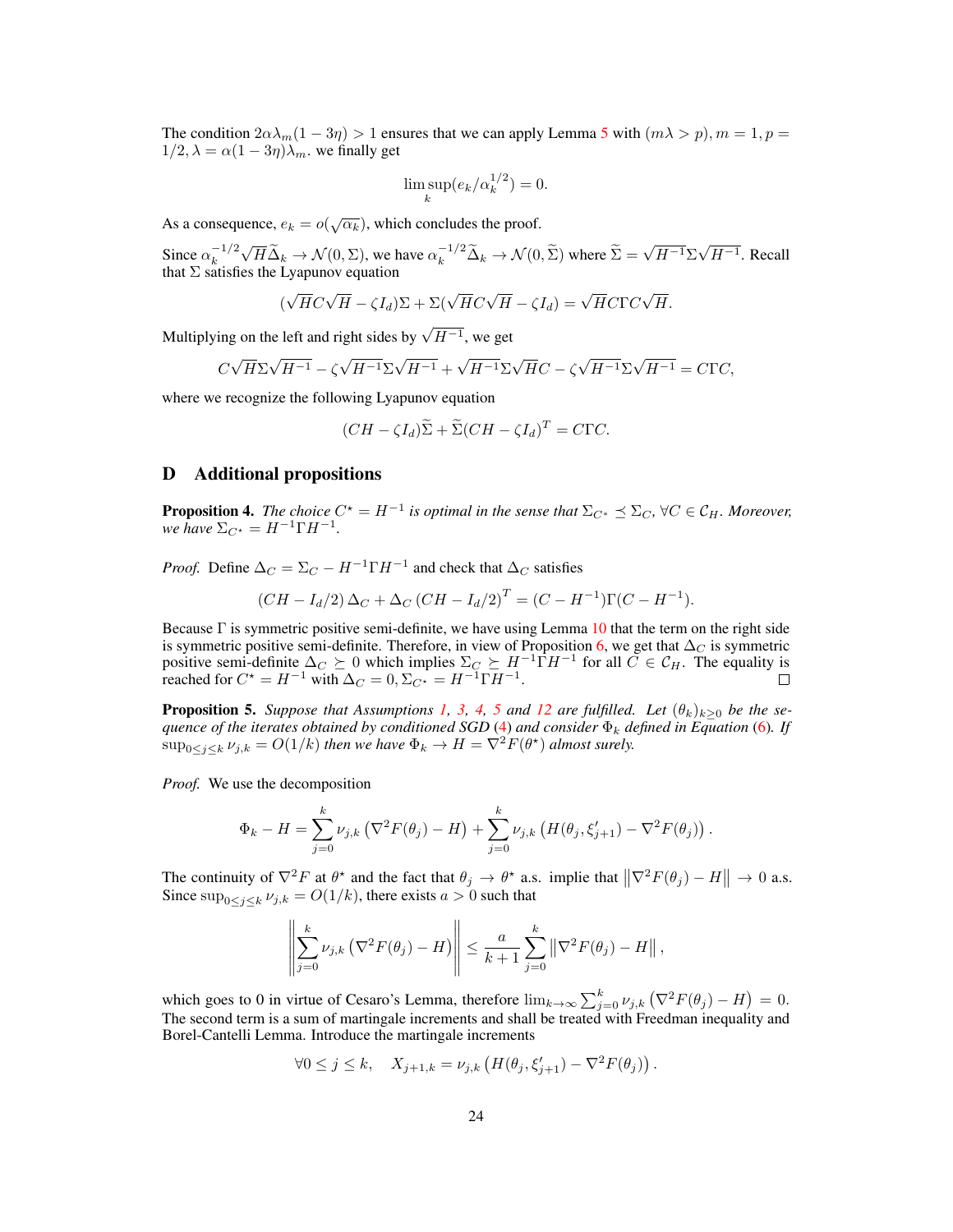For a fixed k, we have  $X_{j+1,k} = (x_{j+1}^{(i,l)})_{1 \le i,l \le d}$  where we remove the index k for the sake of clarity. Because the Hessian generator is unbiased, we have for all coordinates

$$
\mathbb{E}\left[x_{j+1}^{(i,l)}|\mathcal{F}_j\right] = 0 \quad \text{for all } 0 \le j \le k.
$$

By definition of the Hessian generator and using that  $(\nabla^2 F(\theta_i))$  is bounded, we get that  $||H(\theta_j, \xi_{j+1}') - \nabla^2 F(\theta_j)|| = O(1)$  for all  $j \ge 0$ . For any  $b > 0$ , consider the following event

$$
\Omega_b = \left\{ \sup_{k \ge 0} \max_{j=0,\dots,k} (k+1) \left| x_{j+1}^{(i,l)} \right| \le b \right\},\
$$

and note that since  $\nu_{j,k} = O(1/k)$  we have  $\mathbb{P}(\Omega_b) \to 1$  as  $b \to \infty$ . On this event, the martingale increments and the variance term are bounded as

$$
\max_{j=0,\dots,k} \left| x_{j+1}^{(i,l)} \right| \le b(k+1)^{-1}, \quad \sum_{j=0}^k \mathbb{E} \left[ \left( x_{j+1}^{(i,l)} \right)^2 \mid \mathcal{F}_j \right] \le b^2(k+1)^{-1}.
$$

Using Freedman inequality (Theorem [8\)](#page-27-3), we have for all coordinates  $i, l = 1, \ldots, d$ ,

$$
\mathbb{P}\left(\left|\sum_{j=0}^k x_{j+1}^{(i,l)}\right| > \varepsilon, \Omega_b\right) \leq 2 \exp\left(-\frac{\varepsilon^2 (k+1)}{2b(b+\varepsilon)}\right).
$$

The last term is the general term of a convergent series. Apply Borel-Cantelli Lemma (Lemma [9\)](#page-27-4) to finally get almost surely on  $\Omega_b$  that  $\lim_{k\to\infty}\sum_{j=0}^k x_{j+1}^{(i,l)} = 0$ . Since  $b > 0$  is arbitrary and  $\mathbb{P}(\Omega_b) \to 1$ when  $b \to \infty$ , we have almost surely  $\lim_{k \to \infty} \sum_{j=0}^{k} x_{j+1}^{(i,l)} = 0$ . This is true for all the coordinates of the martingale increments and therefore

$$
\lim_{k \to \infty} \sum_{j=0}^{k} \nu_{j,k} \left( H(\theta_j, \xi'_{j+1}) - \nabla^2 F(\theta_j) \right) = 0 \text{ a.s.}
$$

## <span id="page-24-0"></span>E Auxiliary results

#### E.1 Robbins-Siegmund Theorem

<span id="page-24-1"></span>**Theorem 7.** *[\(Robbins and Siegmund](#page-30-3) [\(1971\)](#page-30-3))* Consider a filtration  $(\mathcal{F}_n)_{n\geq 0}$  and four sequences *of random variables* $(V_n)_{n\geq 0}$ ,  $(W_n)_{n\geq 0}$ ,  $(a_n)_{n\geq 0}$  and  $(b_n)_{n\geq 0}$  that are adapted and non-negative. Assume that almost surely  $\sum_k a_k < \infty$  and  $\sum_k \overline{b}_k < \infty$ . Assume moreover that  $\mathbb{E}[V_0] < \infty$  and

$$
\forall n \in \mathbb{N}, \quad \mathbb{E}[V_{n+1}|\mathcal{F}_n] \le (1 + a_n)V_n - W_n + b_n,
$$

*Then it holds*

(a) 
$$
\sum_{k} W_k < \infty a.s.
$$
 (b)  $V_n \xrightarrow{a.s.} V_\infty, \mathbb{E}[V_\infty] < \infty.$  (c)  $\sup_{n \ge 0} \mathbb{E}[V_n] < \infty.$ 

#### E.2 Auxiliary lemmas

<span id="page-24-2"></span> $\sum_n \alpha_n = +\infty$ . Assume that there exists a real number  $m \ge 1$  and  $j \ge 1$  such that for all  $n \ge j$ , **Lemma 4.** Let  $(u_n)_{n\geq 1}$ ,  $(v_n)_{n\geq 1}$  *and*  $(\alpha_n)_{n\geq 1}$  *be non-negative sequences such that*  $\alpha_n \to 0$  *and* 

$$
u_n \le (1 - \alpha_n)^m u_{n-1} + \alpha_n v_n,
$$

*then it holds that*

 $\limsup u_n \leq \limsup v_n.$  $n \rightarrow +\infty$  $n \rightarrow +\infty$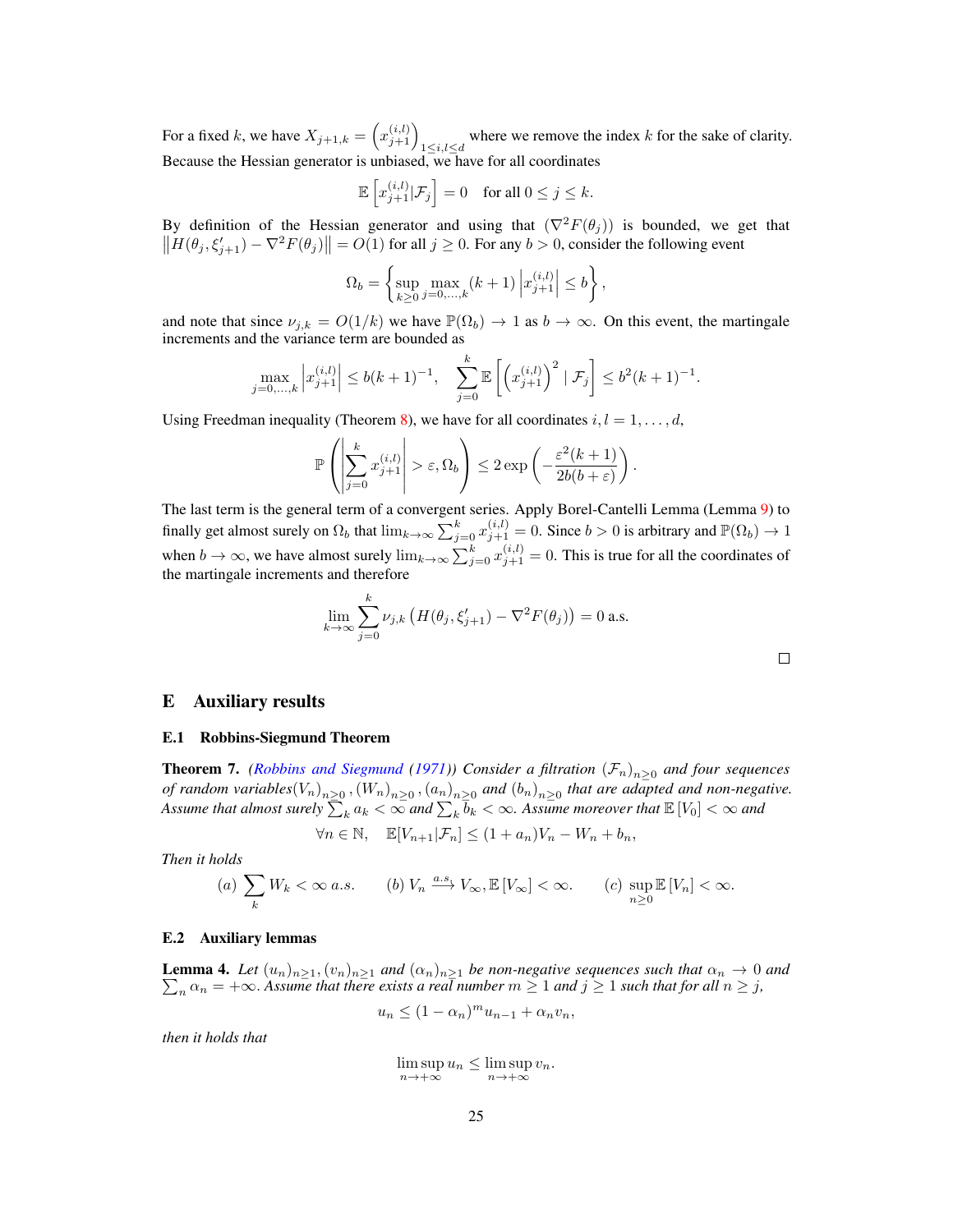*Proof.* Denote  $x_+ = \max(x, 0)$ . One has  $(x + y)_+ \leq x_+ + y_+$ . Set  $\varepsilon > 0$  and  $v = \limsup_n v_n + \varepsilon$ . Then there exists an integer  $N \ge 1$  such that  $(1 - \alpha_n)^m \le (1 - \alpha_n)$  and  $v_n < v$ , i.e.,  $(v_n - v)_+ = 0$ for  $n \geq N$ . We have for large enough  $n \geq N \vee j$ ,

$$
u_n - v \le (1 - \alpha_n)(u_{n-1} - v) + \alpha_n(v_n - v),
$$

and taking the positive part gives

$$
(u_n - v)_+ \le (1 - \alpha_n)(u_{n-1} - v)_+ + \alpha_n(v_n - v)_+ = (1 - \alpha_n)(u_{n-1} - v)_+.
$$

Since  $\sum_n \alpha_n = +\infty$ , this inequality implies that  $(u_n - v)_+$  tends to zero, but this is true for all  $\varepsilon > 0$ so v is arbitrarily close to  $\limsup_n v_n$  and the result follows.

<span id="page-25-0"></span>**Lemma 5.** Let  $(\alpha_n)_{n>1}$  be a non-negative sequence converging to zero, and  $\lambda$ , m and p three real *numbers with*  $\lambda > 0, \overline{m} \geq 1, p \geq 0$ . *Consider two non-negative sequences*  $(x_n), (\varepsilon_n)$  *and an integer*  $j \geq 1$  *such that* 

$$
\forall n \ge j, \quad x_n = (1 - \lambda \alpha_n)^m x_{n-1} + \alpha_n^{p+1} \varepsilon_n,
$$
  
*i.e.*, 
$$
x_n = \prod_{i=j}^n (1 - \lambda \alpha_i)^m x_{j-1} + \sum_{k=j}^n \alpha_k^{p+1} \left( \prod_{i=k+1}^n (1 - \lambda \alpha_i)^m \right) \varepsilon_k.
$$

*The following holds* • if  $\alpha_n = n^{-\beta}, \beta \in (1/2, 1)$ *, then for any* p

$$
\limsup_{n \to +\infty} \frac{x_n}{\alpha_n^p} \le \frac{1}{m\lambda} \limsup_{n \to +\infty} \varepsilon_n.
$$

• *if*  $\alpha_n = 1/n$ *, then for any*  $p < m\lambda$ 

$$
\limsup_{n \to +\infty} \frac{x_n}{\alpha_n^p} \le \frac{1}{m \lambda - p} \limsup_{n \to +\infty} \varepsilon_n.
$$

*In particular, when*  $\varepsilon_n \to 0$  *with*  $j = 1$  *and*  $x_0 = 0$ *,* 

$$
\lim_{n \to +\infty} \sum_{k=1}^{n} \alpha_k \prod_{i=k+1}^{n} (1 - \lambda \alpha_i)^m \varepsilon_k = 0,
$$
  
( $m \lambda > 1$ ) 
$$
\lim_{n \to +\infty} \frac{1}{\alpha_n} \sum_{k=1}^{n} \alpha_k^2 \prod_{i=k+1}^{n} (1 - \lambda \alpha_i)^m \varepsilon_k = 0.
$$

Before proving this result, note that if we consider  $\alpha_n = \alpha/n^{\beta}$  then we can write

$$
x_n = (1 - \lambda \alpha_n)^m x_{n-1} + \alpha_n^{p+1} \varepsilon_n = (1 - (\lambda \alpha)n^{-\beta})^m x_{n-1} + (n^{-\beta})^{p+1} (\alpha^{p+1} \varepsilon_n)
$$
  
and apply the result with  $\tilde{\lambda} = \alpha \lambda$  and  $\tilde{\varepsilon}_n = \alpha^{p+1} \varepsilon_n$ .

*Proof.* We apply Lemma 4 to the sequence 
$$
u_n = \frac{x_n}{\alpha_n^p}
$$
. We have for all  $n \ge j$ ,  
\n
$$
u_n = \frac{1}{\alpha_n^p} \left( (1 - \lambda \alpha_n)^m x_{n-1} + \alpha_n^{p+1} \varepsilon_n \right)
$$
\n
$$
= \left( \frac{\alpha_{n-1}}{n} \right)^p (1 - \lambda \alpha_n)^m u_{n-1} + \alpha_n \varepsilon_n
$$

$$
= \left(\begin{array}{c}\alpha_n\\
\alpha_n\end{array}\right) \left(\begin{array}{c}\alpha_{n-1}\\
\alpha_{n-1}\end{array}\right) + m \log(1 - \lambda \alpha_n)\right) u_{n-1} + \alpha_n \varepsilon_n.
$$

Define

$$
\lambda_n = \frac{1}{\alpha_n} \left( 1 - \exp \left( p \log \left( \frac{\alpha_{n-1}}{\alpha_n} \right) + m \log(1 - \lambda \alpha_n) \right) \right),\,
$$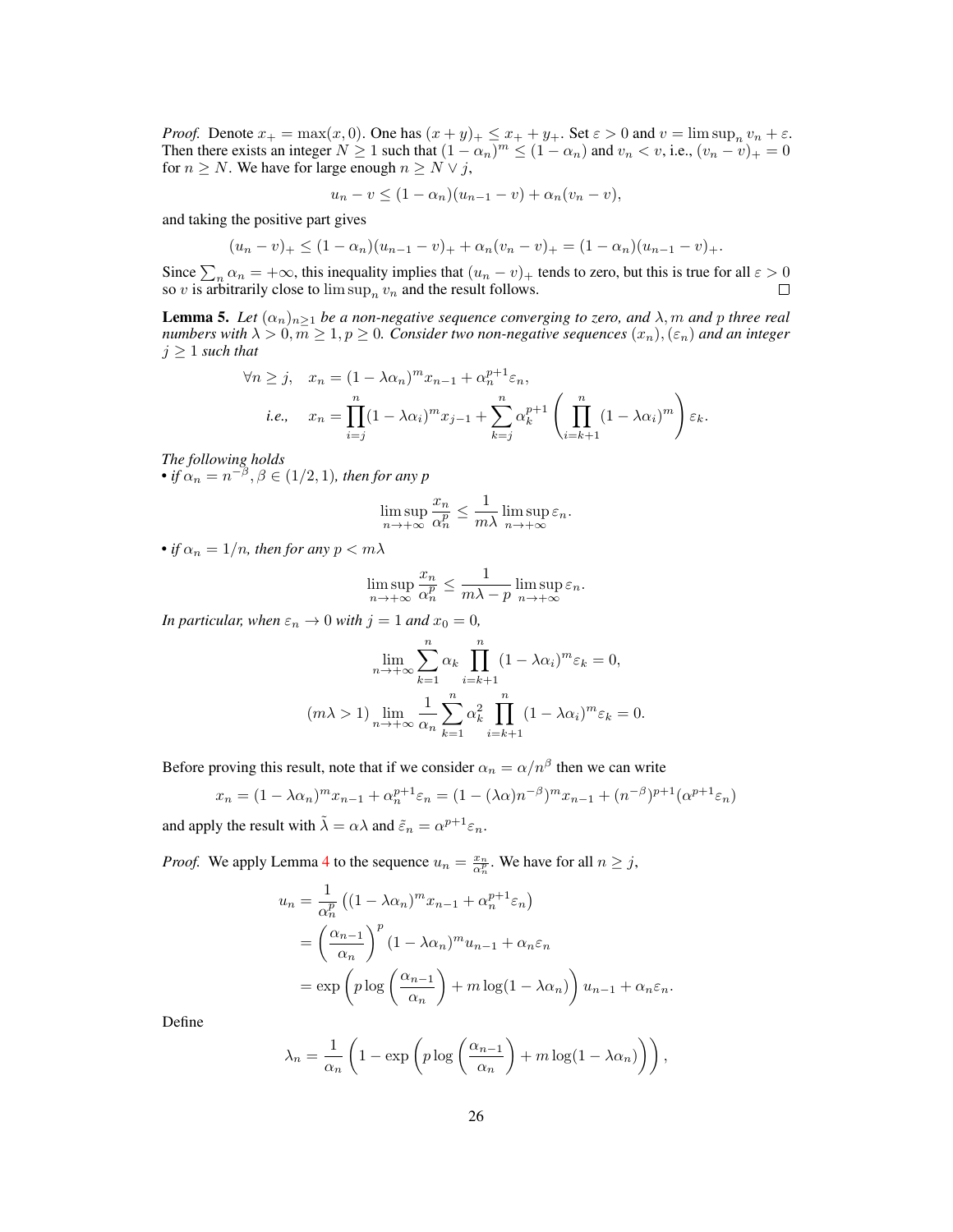so we get the recursion equation

$$
\forall n \ge j, \quad u_n = (1 - \lambda_n \alpha_n) u_{n-1} + \lambda_n \alpha_n \frac{\varepsilon_n}{\lambda_n}.
$$

• if  $\alpha_n = n^{-\beta}, \beta \in (1/2, 1)$  then  $1/\alpha_n - 1/\alpha_{n-1} \to 0$  and the ratio  $\alpha_{n-1}/\alpha_n$  tends to 1 with

$$
\log\left(\frac{\alpha_{n-1}}{\alpha_n}\right) = \left(\frac{\alpha_{n-1}}{\alpha_n} - 1\right)(1 + o(1)) = \alpha_{n-1}\left(\frac{1}{\alpha_n} - \frac{1}{\alpha_{n-1}}\right)(1 + o(1)) = o(\alpha_n).
$$

Besides,  $m \log(1 - \lambda \alpha_n) = -m \lambda \alpha_n + o(\alpha_n)$  when  $n \to +\infty$  and we get

$$
\lambda_n = \frac{1}{\alpha_n} \left[ 1 - \exp\left( -m\lambda \alpha_n + o(\alpha_n) \right) \right],
$$

which implies that  $\lambda_n$  converges to  $m\lambda$ . We conclude with Lemma [4.](#page-24-2) • if  $\alpha_n = 1/n$  then the ratio  $\alpha_{n-1}/\alpha_n$  tends to 1 with

$$
\log\left(\frac{\alpha_{n-1}}{\alpha_n}\right) = \log\left(1 + \frac{1}{n-1}\right) = \alpha_n + o(\alpha_n).
$$

We still have  $m \log(1 - \lambda \alpha_n) = -m \lambda \alpha_n + o(\alpha_n)$  when  $n \to +\infty$  and therefore

$$
\lambda_n = \frac{1}{\alpha_n} \left[ 1 - \exp\left( (p - m\lambda)\alpha_n + o(\alpha_n) \right) \right],
$$

which implies  $\lambda_n$  converges to  $(m\lambda - p)$  and we conclude in the same way.

<span id="page-26-1"></span>**Lemma 6.** Let  $A, B \in \mathcal{S}_d^{++}(\mathbb{R})$  be two real symmetric positive definite matrices then the eigenvalues *of* AB *are real and positive with*

$$
Sp(AB) \subset [\lambda_{\min}(A)\lambda_{\min}(B); \lambda_{\max}(A)\lambda_{\max}(B)].
$$

*Proof.* Denote by  $\sqrt{B}$  the unique positive square root of B. The matrix AB is similar to the real *Proof.* Denote by  $\sqrt{B}$  the unique positive square root of B. The matrix AB is similar to the real symmetric positive definite matrix  $\sqrt{B}A\sqrt{B}$ . Therefore its eigenvalues are real and positive. Since  $A \mapsto \lambda_{\max}(A)$  is a sub-multiplicative matrix norm on  $S_d^{++}(\mathbb{R})$ ,  $\lambda_{\max}(AB) \leq \lambda_{\max}(A)\lambda_{\max}(B)$ which gives  $\lambda_{\max}((AB)^{-1}) \leq \lambda_{\max}(A^{-1})\lambda_{\max}(B^{-1}),$  *i.e.*,  $\lambda_{\min}(AB)^{-1} \leq \lambda_{\min}(A)^{-1}\lambda_{\min}(B)^{-1},$ and finally  $\lambda_{\min}(A)\lambda_{\min}(B) \leq \lambda_{\min}(AB)$ .

<span id="page-26-0"></span>**Lemma 7.** Let  $S \in S_d^{++}(\mathbb{R})$  be a real symmetric positive definite matrix. Let  $(\alpha_k)_{k\geq 1}$  be a positive decreasing sequence converging to 0 such that  $\sum_k \alpha_k = +\infty$ . Denote by  $\lambda_m$  the smallest eigenvalue *of* S. It holds that there exists  $j \geq 1$  *such that for any*  $k > j$ , all the eigenvalues of the real symmetric *matrix*  $A_k = I - \alpha_k S$  *are positive and we have* 

$$
\rho(\Pi_n) = \rho(A_n \dots A_1) \stackrel{n \to +\infty}{\longrightarrow} 0,
$$
  

$$
\forall k > j, \quad \rho(\Pi_{n,k}) = \rho(A_n \dots A_{k+1}) \le \prod_{i=k+1}^n (1 - \alpha_i \lambda_m).
$$

*Proof.* For any  $k \in \mathbb{N}$ , the eigenvalues of the real symmetric matrix  $A_k = I - \alpha_k S$  are given by  $Sp(A_k) = \{(1 - \alpha_k \lambda), \lambda \in Sp(S)\}.$  Since  $\alpha_k \to 0$ , there exists  $j \ge 1$  such that  $\alpha_k \lambda_m < 1$ for all  $k > j$ . Therefore for any  $k > j$ , we have  $Sp(A_k) \subset \mathbb{R}^*$  and the largest eigenvalue is  $\rho(A_k) = 1 - \alpha_k \lambda_m$ . Since  $\rho$  is a sub-multiplicative norm for real symmetric matrices, we get  $\rho(\Pi_n) \le \prod_{k=1}^n \rho(A_k) = \prod_{k=1}^j \rho(A_k) \prod_{k=j+1}^n \rho(A_k)$ . The second product can be upper bounded with the convexity of exponential,

$$
\prod_{k=j+1}^{n} \rho(A_k) = \prod_{k=j+1}^{n} (1 - \alpha_k \lambda_m) \le \prod_{k=j+1}^{n} \exp(-\alpha_k \lambda_m) = \exp(-\lambda_m (\tau_n - \tau_j)) \stackrel{n \to +\infty}{\longrightarrow} 0.
$$

Similarly we have for all  $k > j$ ,  $\rho(\Pi_{n,k}) \le \prod_{i=k+1}^n \rho(A_i) \le \prod_{i=k+1}^n (1 - \alpha_i \lambda_m)$ .

 $\Box$ 

 $\Box$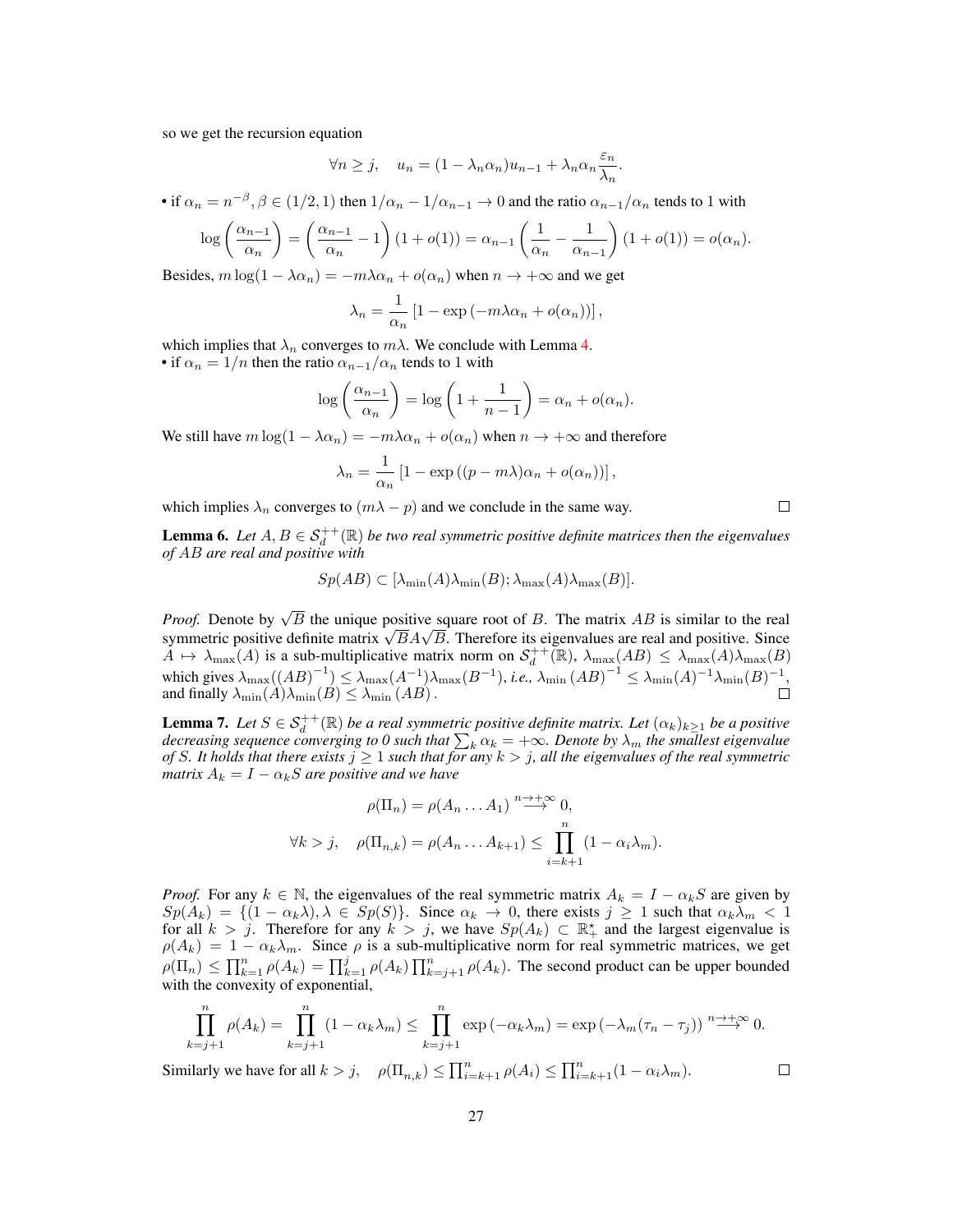<span id="page-27-0"></span>**Lemma 8.** Let  $\alpha_n = \alpha n^{-\beta}$  with  $\beta \in (1/2, 1]$  then it holds

$$
(\beta < 1) \sum_{k=1}^{n} \alpha_k \sim \frac{n\alpha_n}{1-\beta} = \frac{\alpha}{1-\beta} n^{1-\beta}, \quad (\beta = 1) \sum_{k=1}^{n} \alpha_k \sim \alpha \log(n).
$$

*Proof.* By series-integral comprison,  $\int_1^{n+1} t^{-\beta} dt \le \sum_{k=1}^n k^{-\beta} \le 1 + \int_1^n t^{-\beta} dt$ .

<span id="page-27-4"></span>**Lemma 9.** *[\(Borel,](#page-28-20) [1909\)](#page-28-20) Let*  $(\Omega, \mathcal{F}, \mathbb{P})$  *be a probability space and*  $(A_k) \in \mathcal{F}^{\mathbb{N}}$ *.* 

$$
If \sum_{k} \mathbb{P}(A_k) < \infty \text{ then } \mathbb{P}\left(\limsup_{k \to \infty} A_k\right) = 0.
$$

*In particular, for a sequence of random variables*  $(X_k)$  *and limit random variable* X, define for  $\varepsilon > 0$ *the event*  $A_k(\varepsilon) = \{ \omega : ||X_k(\omega) - X(\omega)|| > \varepsilon \}$ . If  $\sum_k^{\infty} \mathbb{P}(A_k(\varepsilon)) < \infty$  *then*  $X_k \to X$  *a.s.* 

<span id="page-27-3"></span>**Theorem 8.** *[\(Delyon and Portier,](#page-28-21) [2021,](#page-28-21) Theorem 17)(Freedman inequality) Let*  $(X_j)_{1 \leq j \leq n}$  *be random variables such that*  $\mathbb{E}[X_j | \mathcal{F}_{j-1}] = 0$  *for all*  $1 \leq j \leq n$  *then, for all*  $t \geq 0$  *and*  $v, m > 0$ *,* 

$$
\mathbb{P}\left(\Big|\sum_{j=1}^n X_j\Big|\geq t,\max_{j=1,\ldots,n}|X_j|\leq m,\sum_{j=1}^n\mathbb{E}\left[X_j^2\mid \mathcal{F}_{j-1}\right]\leq v\right)\leq 2\exp\left(-\frac{t^2/2}{v+tm/3}\right).
$$

<span id="page-27-1"></span>**Lemma 10.** Let  $A \in \mathbb{R}^{n \times n}$  be a symmetric positive semi-definite matrix. Then for any  $B \in \mathbb{R}^{m \times n}$ , *the matrix*  $BAB^T \in \mathbb{R}^{m \times m}$  *is symmetric positive semi-definite.* 

*Proof.* First note that  $(BAB^T)^T = (B^T)^T A^T B^T = BAB^T$  because A is symmetric. Then for any vector  $x \in \mathbb{R}$ , we have  $x^T (BAB^T)x = (B^T x)^T A (B^T x) \ge 0$  since A is positive semi-definite.

<span id="page-27-2"></span>Proposition 6. *[\(Khalil,](#page-29-22) [2002,](#page-29-22) Theorem 4.6) Let* H *be a positive definite matrix and* Γ *a symmetric positive definite matrix of same dimension. Then there exists a symmetric positive definite matrix* Σ*, unique solution of the Lyapunov equation*

$$
H\Sigma + \Sigma H^T = \Gamma,
$$

*which is given by*

$$
\Sigma = \int_0^{+\infty} e^{-tH} \Gamma e^{-tH^T} dt.
$$

The results remains true if the matrix  $\Gamma$  is only symmetric positive semi-definite: in that case the matrix  $\Sigma$  is also symmetric positive semi-definite and is the solution of the Lyapunov equation.

 $\Box$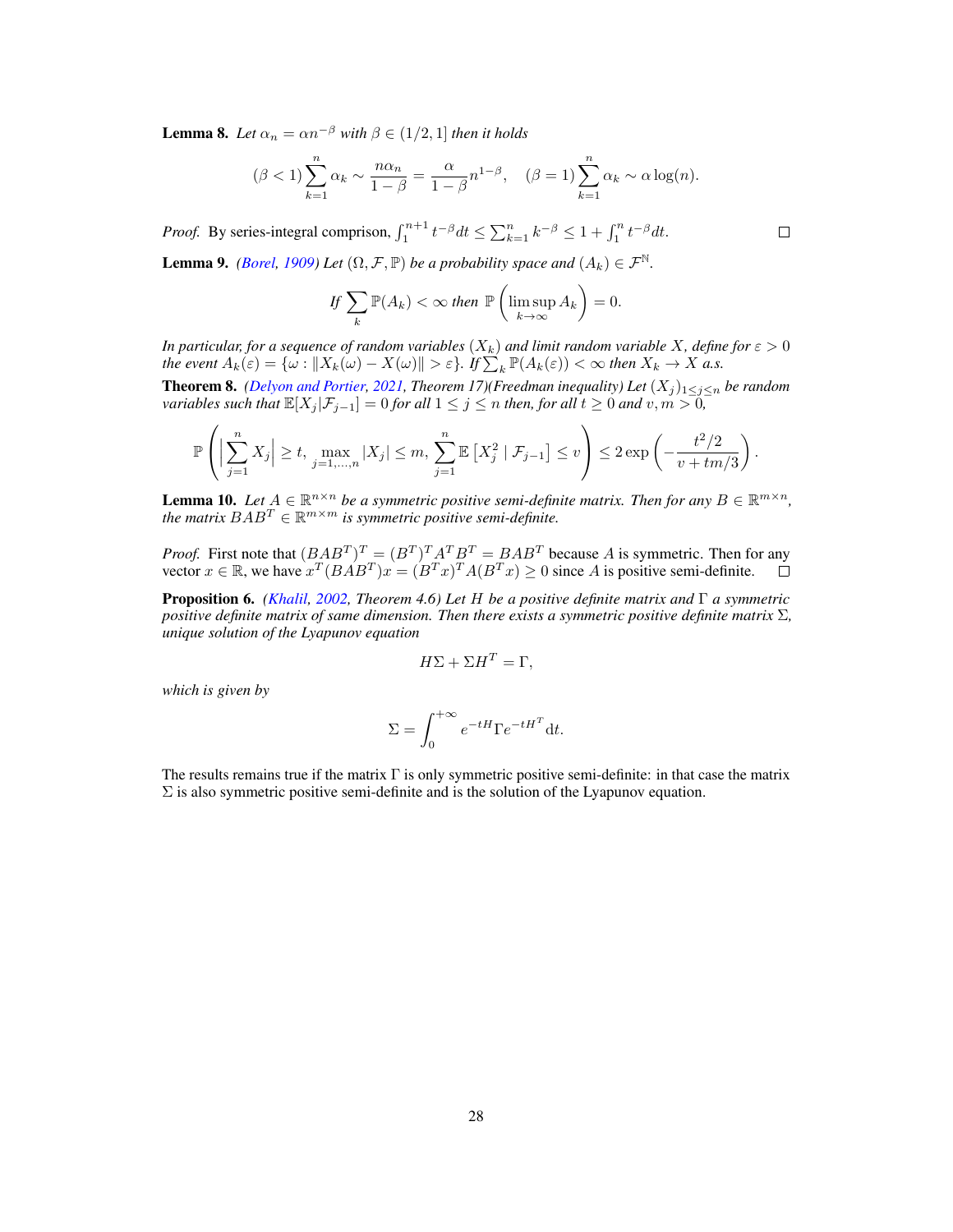## References

- <span id="page-28-12"></span>M. Abadi, P. Barham, J. Chen, Z. Chen, A. Davis, J. Dean, M. Devin, S. Ghemawat, G. Irving, M. Isard, et al. Tensorflow: A system for large-scale machine learning. In *12th* {*USENIX*} *symposium on operating systems design and implementation (*{*OSDI*} *16)*, pages 265–283, 2016.
- <span id="page-28-5"></span>A. Agarwal, M. J. Wainwright, P. L. Bartlett, and P. K. Ravikumar. Information-theoretic lower bounds on the oracle complexity of convex optimization. In *Advances in Neural Information Processing Systems*, pages 1–9, 2009.
- <span id="page-28-2"></span>S.-I. Amari. Natural gradient works efficiently in learning. *Neural computation*, 10(2):251–276, 1998.
- <span id="page-28-14"></span>J. Baxter and P. L. Bartlett. Infinite-horizon policy-gradient estimation. *Journal of Artificial Intelligence Research*, 15:319–350, 2001.
- <span id="page-28-18"></span>S. Becker, Y. Le Cun, et al. Improving the convergence of back-propagation learning with second order methods. In *Proceedings of the 1988 connectionist models summer school*, pages 29–37, 1988.
- <span id="page-28-7"></span>M. Benaïm. Dynamics of stochastic approximation algorithms. In *Seminaire de probabilites XXXIII*, pages 1–68. Springer, 1999.
- <span id="page-28-4"></span>A. Benveniste, M. Métivier, and P. Priouret. *Adaptive algorithms and stochastic approximations*, volume 22. Springer Science & Business Media, 2012.
- <span id="page-28-9"></span>B. Bercu, A. Godichon, and B. Portier. An efficient stochastic newton algorithm for parameter estimation in logistic regressions. *SIAM Journal on Control and Optimization*, 58(1):348–367, 2020.
- <span id="page-28-6"></span>D. P. Bertsekas and J. N. Tsitsiklis. Gradient convergence in gradient methods with errors. *SIAM Journal on Optimization*, 10(3):627–642, 2000.
- <span id="page-28-20"></span>M. É. Borel. Les probabilités dénombrables et leurs applications arithmétiques. *Rendiconti del Circolo Matematico di Palermo (1884-1940)*, 27(1):247–271, 1909.
- <span id="page-28-0"></span>L. Bottou, F. E. Curtis, and J. Nocedal. Optimization methods for large-scale machine learning. *Siam Review*, 60(2):223–311, 2018.
- <span id="page-28-10"></span>C. Boyer and A. Godichon-Baggioni. On the asymptotic rate of convergence of stochastic newton algorithms and their weighted averaged versions. *arXiv preprint arXiv:2011.09706*, 2020.
- <span id="page-28-19"></span>C. G. Broyden. The convergence of a class of double-rank minimization algorithms 1. general considerations. *IMA Journal of Applied Mathematics*, 6(1):76–90, 1970.
- <span id="page-28-3"></span>R. H. Byrd, G. M. Chin, W. Neveitt, and J. Nocedal. On the use of stochastic hessian information in optimization methods for machine learning. *SIAM Journal on Optimization*, 21(3):977–995, 2011.
- <span id="page-28-17"></span>C.-C. Chang and C.-J. Lin. Libsvm: a library for support vector machines. *ACM transactions on intelligent systems and technology (TIST)*, 2(3):1–27, 2011.
- <span id="page-28-13"></span>S. Clémençon, P. Bertail, E. Chautru, and G. Papa. Optimal survey schemes for stochastic gradient descent with applications to m-estimation. *ESAIM: Probability and Statistics*, 23:310–337, 2019.
- <span id="page-28-15"></span>A. Defazio, F. Bach, and S. Lacoste-Julien. Saga: A fast incremental gradient method with support for non-strongly convex composite objectives. In *Advances in neural information processing systems*, pages 1646–1654, 2014.
- <span id="page-28-8"></span>B. Delyon. General results on the convergence of stochastic algorithms. *IEEE Transactions on Automatic Control*, 41(9):1245–1255, 1996.
- <span id="page-28-16"></span>B. Delyon and A. Juditsky. Stochastic optimization with averaging of trajectories. *Stochastics: An International Journal of Probability and Stochastic Processes*, 39(2-3):107–118, 1992.
- <span id="page-28-1"></span>B. Delyon and F. Portier. Asymptotic optimality of adaptive importance sampling. In *Proceedings of the 32nd International Conference on Neural Information Processing Systems*, pages 3138–3148. Curran Associates Inc., 2018.
- <span id="page-28-21"></span>B. Delyon and F. Portier. Safe adaptive importance sampling: A mixture approach. *The Annals of Statistics*, 49(2):885–917, 2021.
- <span id="page-28-11"></span>A. Dieuleveut, A. Durmus, and F. Bach. Bridging the gap between constant step size stochastic gradient descent and markov chains. *Annals of Statistics*, 48(3):1348–1382, 2020.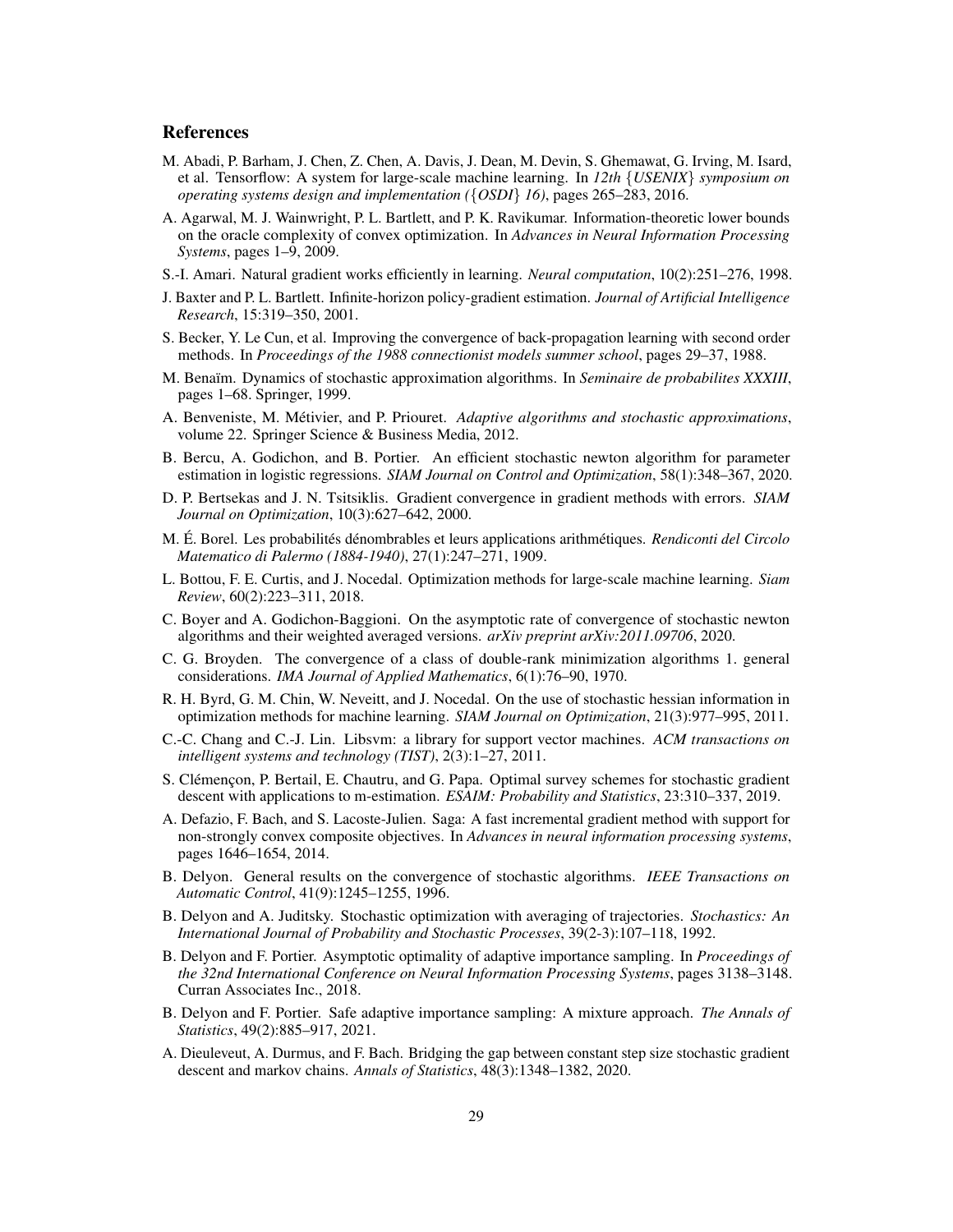- <span id="page-29-18"></span>D. Dua and C. Graff. UCI machine learning repository, 2017. URL [http://archive.ics.uci.edu/](http://archive.ics.uci.edu/ml) [ml](http://archive.ics.uci.edu/ml).
- <span id="page-29-1"></span>J. Duchi, E. Hazan, and Y. Singer. Adaptive subgradient methods for online learning and stochastic optimization. *Journal of machine learning research*, 12(Jul):2121–2159, 2011.
- <span id="page-29-6"></span>M. Duflo. *Random iterative models*, volume 34. Springer Science & Business Media, 2013.
- <span id="page-29-7"></span>V. Fabian. On asymptotic normality in stochastic approximation. *The Annals of Mathematical Statistics*, 39(4):1327–1332, 1968.
- <span id="page-29-8"></span>V. Fabian. Asymptotically efficient stochastic approximation; the rm case. *The Annals of Statistics*, 1 (3):486–495, 1973.
- <span id="page-29-19"></span>R. Fletcher. A new approach to variable metric algorithms. *The computer journal*, 13(3):317–322, 1970.
- <span id="page-29-9"></span>S. Gadat and F. Panloup. Optimal non-asymptotic bound of the ruppert-polyak averaging without strong convexity. *arXiv preprint arXiv:1709.03342*, 2017.
- <span id="page-29-13"></span>S. Gadat, F. Panloup, S. Saadane, et al. Stochastic heavy ball. *Electronic Journal of Statistics*, 12(1): 461–529, 2018.
- <span id="page-29-14"></span>N. Gazagnadou, R. M. Gower, and J. Salmon. Optimal mini-batch and step sizes for saga. *arXiv preprint arXiv:1902.00071*, 2019.
- <span id="page-29-20"></span>D. Goldfarb. A family of variable-metric methods derived by variational means. *Mathematics of computation*, 24(109):23–26, 1970.
- <span id="page-29-11"></span>R. M. Gower, N. Loizou, X. Qian, A. Sailanbayev, E. Shulgin, and P. Richtárik. Sgd: General analysis and improved rates. In *International Conference on Machine Learning*, pages 5200–5209. PMLR, 2019.
- <span id="page-29-2"></span>R. M. Gower, P. Richtárik, and F. Bach. Stochastic quasi-gradient methods: Variance reduction via jacobian sketching. *Mathematical Programming*, pages 1–58, 2020.
- <span id="page-29-12"></span>P. Hall and C. Heyde. *Martingale Limit Theory and Its Application*. Probability and mathematical statistics. Academic Press, 1980. ISBN 9781483240244. URL [https://books.google.fr/](https://books.google.fr/books?id=wdLajgEACAAJ) [books?id=wdLajgEACAAJ](https://books.google.fr/books?id=wdLajgEACAAJ).
- <span id="page-29-17"></span>D. Harrison Jr and D. L. Rubinfeld. Hedonic housing prices and the demand for clean air. *Journal of environmental economics and management*, 5(1):81–102, 1978.
- <span id="page-29-16"></span>R. Johnson and T. Zhang. Accelerating stochastic gradient descent using predictive variance reduction. In *Advances in neural information processing systems*, pages 315–323, 2013.
- <span id="page-29-0"></span>S. M. Kakade. A natural policy gradient. In *Advances in neural information processing systems*, pages 1531–1538, 2002.
- <span id="page-29-15"></span>H. Karimi, J. Nutini, and M. Schmidt. Linear convergence of gradient and proximal-gradient methods under the polyak-łojasiewicz condition. In *Joint European Conference on Machine Learning and Knowledge Discovery in Databases*, pages 795–811. Springer, 2016.
- <span id="page-29-22"></span>H. K. Khalil. *Nonlinear systems; 3rd ed.* Prentice-Hall, Upper Saddle River, NJ, 2002. URL <https://cds.cern.ch/record/1173048>.
- <span id="page-29-3"></span>J. Kiefer, J. Wolfowitz, et al. Stochastic estimation of the maximum of a regression function. *The Annals of Mathematical Statistics*, 23(3):462–466, 1952.
- <span id="page-29-5"></span>H. J. Kushner and D. S. Clark. Stochastic approximation methods for constrained and unconstrained systems. 1978.
- <span id="page-29-4"></span>H. J. Kushner and H. Huang. Rates of convergence for stochastic approximation type algorithms. *SIAM Journal on Control and Optimization*, 17(5):607–617, 1979.
- <span id="page-29-10"></span>Y. A. LeCun, L. Bottou, G. B. Orr, and K.-R. Müller. Efficient backprop. In *Neural networks: Tricks of the trade*, pages 9–48. Springer, 2012.
- <span id="page-29-21"></span>D. C. Liu and J. Nocedal. On the limited memory bfgs method for large scale optimization. *Mathematical programming*, 45(1):503–528, 1989.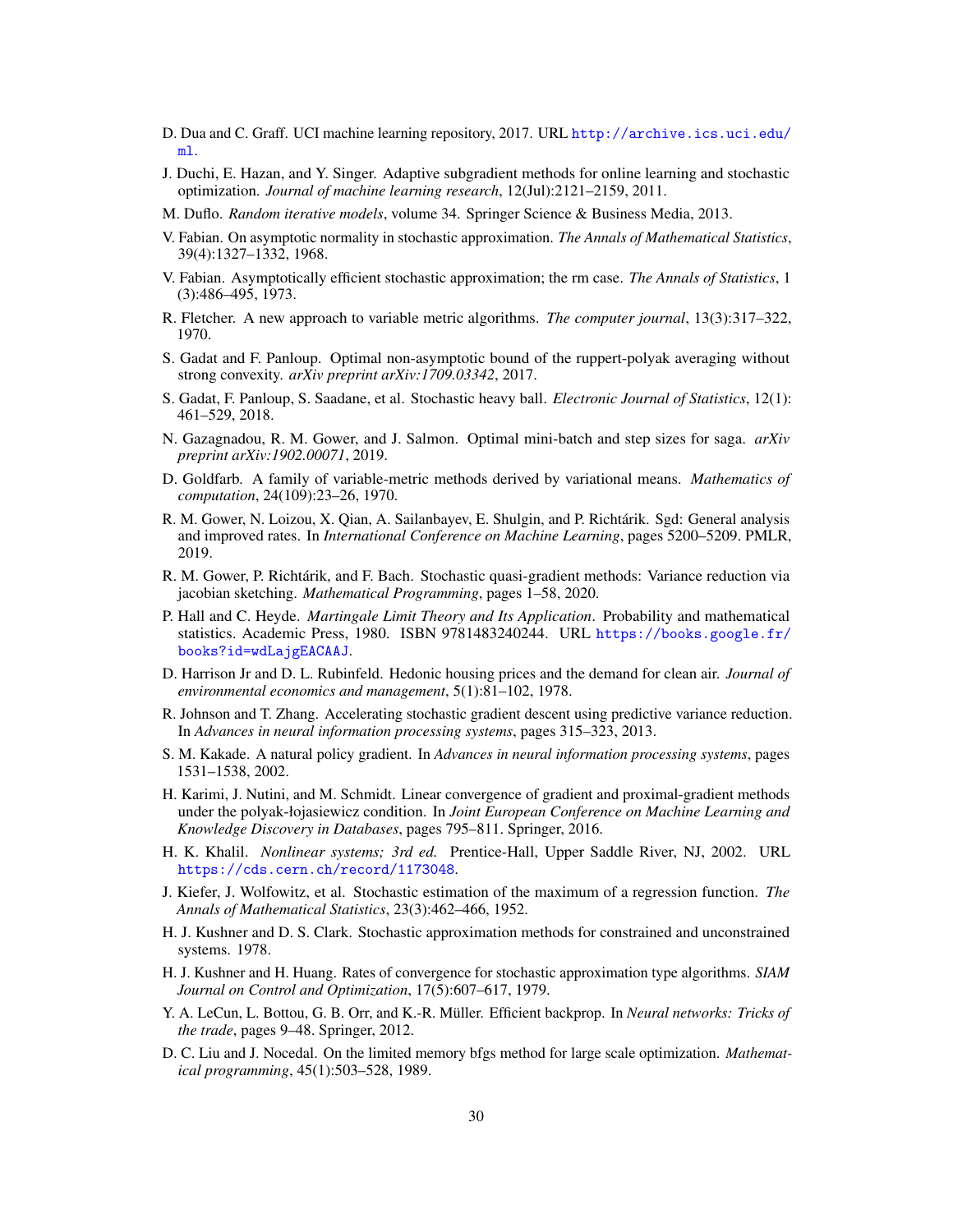- <span id="page-30-22"></span>P. Moritz, R. Nishihara, and M. Jordan. A linearly-convergent stochastic l-bfgs algorithm. In *Artificial Intelligence and Statistics*, pages 249–258. PMLR, 2016.
- <span id="page-30-5"></span>E. Moulines and F. R. Bach. Non-asymptotic analysis of stochastic approximation algorithms for machine learning. In *Advances in Neural Information Processing Systems*, pages 451–459, 2011.
- <span id="page-30-14"></span>A. Nemirovski, A. Juditsky, G. Lan, and A. Shapiro. Robust stochastic approximation approach to stochastic programming. *SIAM Journal on optimization*, 19(4):1574–1609, 2009.
- <span id="page-30-15"></span>A. S. Nemirovski and D. B. Yudin. Problem complexity and method efficiency in optimization. 1983.
- <span id="page-30-23"></span>Y. Nesterov. *Introductory lectures on convex optimization: A basic course*, volume 87. Springer Science & Business Media, 2013.
- <span id="page-30-8"></span>M. B. Nevelson and R. Z. Khas'minskiĭ. *Stochastic approximation and recursive estimation*, volume 47. American Mathematical Soc., 1976.
- <span id="page-30-17"></span>L. M. Nguyen, P. H. Nguyen, M. van Dijk, P. Richtárik, K. Scheinberg, and M. Takác. Sgd and hogwild! ˇ convergence without the bounded gradients assumption. *arXiv preprint arXiv:1802.03801*, 2018.
- <span id="page-30-13"></span>G. Papa, P. Bianchi, and S. Clémençon. Adaptive sampling for incremental optimization using stochastic gradient descent. In *International Conference on Algorithmic Learning Theory*, pages 317–331. Springer, 2015.
- <span id="page-30-12"></span>F. Pedregosa, G. Varoquaux, A. Gramfort, V. Michel, B. Thirion, O. Grisel, M. Blondel, P. Prettenhofer, R. Weiss, V. Dubourg, et al. Scikit-learn: Machine learning in python. *the Journal of machine Learning research*, 12:2825–2830, 2011.
- <span id="page-30-4"></span>M. Pelletier. On the almost sure asymptotic behaviour of stochastic algorithms. *Stochastic processes and their applications*, 78(2):217–244, 1998a.
- <span id="page-30-6"></span>M. Pelletier. Weak convergence rates for stochastic approximation with application to multiple targets and simulated annealing. *Annals of Applied Probability*, pages 10–44, 1998b.
- <span id="page-30-10"></span>B. T. Polyak. A new method of stochastic approximation type. *Avtomatika i telemekhanika*, (7):98–107, 1990.
- <span id="page-30-11"></span>B. T. Polyak and A. B. Juditsky. Acceleration of stochastic approximation by averaging. *SIAM Journal on Control and Optimization*, 30(4):838–855, 1992.
- <span id="page-30-2"></span>H. Robbins and S. Monro. A stochastic approximation method. *The annals of mathematical statistics*, pages 400–407, 1951.
- <span id="page-30-3"></span>H. Robbins and D. Siegmund. A convergence theorem for non negative almost supermartingales and some applications. In *Optimizing methods in statistics*, pages 233–257. Elsevier, 1971.
- <span id="page-30-7"></span>J. Sacks. Asymptotic distribution of stochastic approximation procedures. *The Annals of Mathematical Statistics*, 29(2):373–405, 1958.
- <span id="page-30-18"></span>M. Schmidt and N. L. Roux. Fast convergence of stochastic gradient descent under a strong growth condition. *arXiv preprint arXiv:1308.6370*, 2013.
- <span id="page-30-21"></span>N. N. Schraudolph, J. Yu, and S. Günter. A stochastic quasi-newton method for online convex optimization. In *Artificial intelligence and statistics*, pages 436–443. PMLR, 2007.
- <span id="page-30-19"></span>S. Shalev-Shwartz and T. Zhang. Stochastic dual coordinate ascent methods for regularized loss minimization. *Journal of Machine Learning Research*, 14(Feb):567–599, 2013.
- <span id="page-30-16"></span>S. Shalev-Shwartz, Y. Singer, N. Srebro, and A. Cotter. Pegasos: Primal estimated sub-gradient solver for svm. *Mathematical programming*, 127(1):3–30, 2011.
- <span id="page-30-20"></span>D. F. Shanno. Conditioning of quasi-newton methods for function minimization. *Mathematics of computation*, 24(111):647–656, 1970.
- <span id="page-30-0"></span>A. Shapiro, D. Dentcheva, and A. Ruszczyński. *Lectures on stochastic programming: modeling and theory*. SIAM, 2014.
- <span id="page-30-1"></span>R. S. Sutton and A. G. Barto. *Reinforcement learning: An introduction*. MIT press, 2018.
- <span id="page-30-9"></span>J. H. Venter. An extension of the robbins-monro procedure. *The Annals of Mathematical Statistics*, 38 (1):181–190, 1967.